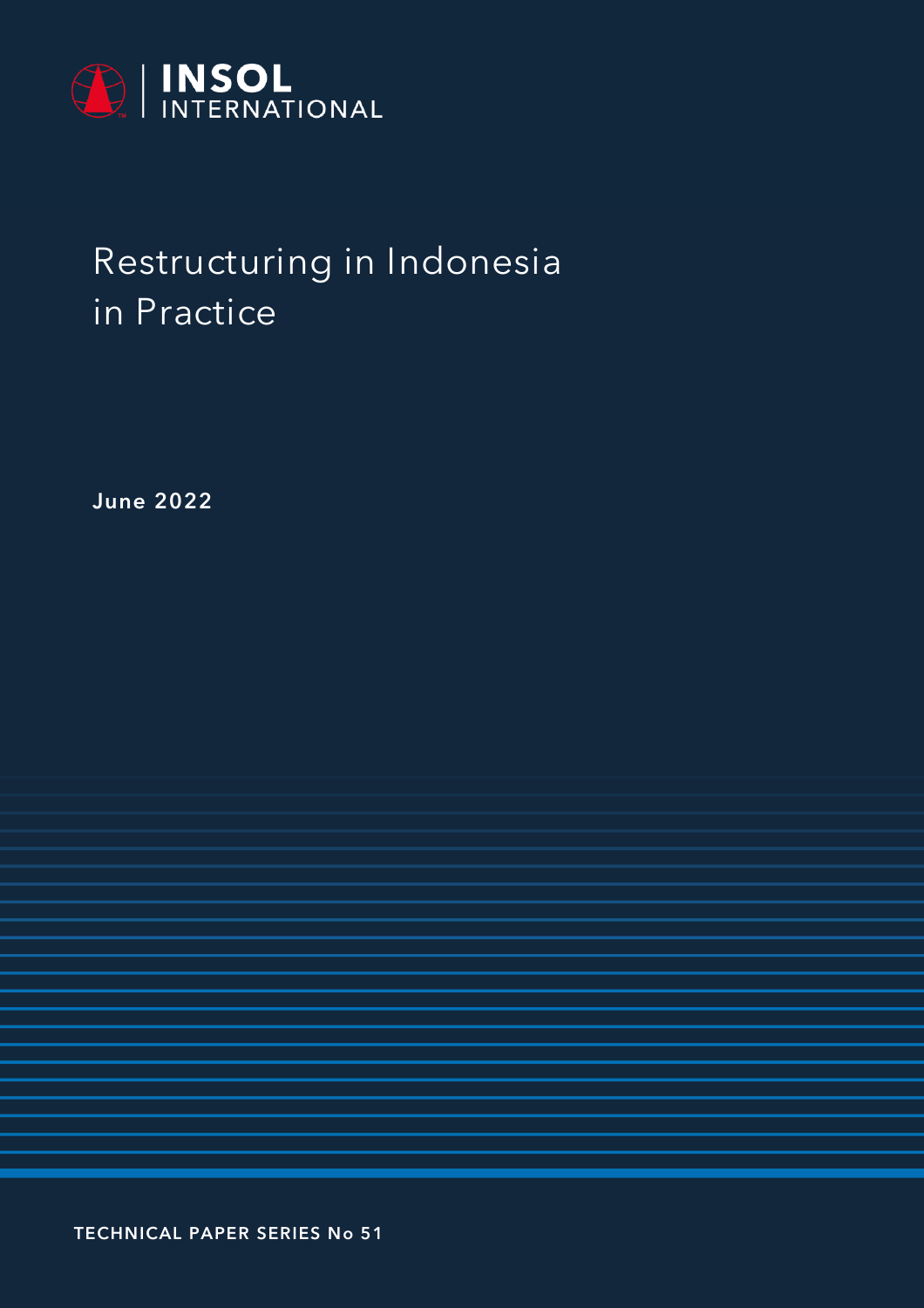# **CONTENTS**

| 1.               |                                                                                   |  |
|------------------|-----------------------------------------------------------------------------------|--|
| 2.               |                                                                                   |  |
| 2.1              |                                                                                   |  |
| 2.2              | Legal consequences regarding seizure status and mortgage execution  4             |  |
| 2.3              |                                                                                   |  |
| 2.4              |                                                                                   |  |
| 2.5              |                                                                                   |  |
| 3.               |                                                                                   |  |
| 3.1              |                                                                                   |  |
| $3.\overline{2}$ | What are the specific strengths of the Indonesian debt restructuring regime?  10  |  |
| 3.3              | What are the specific challenges of the Indonesian debt restructuring regime?  15 |  |
| 3.4              | Proposed areas of reform for the Indonesian debt restructuring regime  22         |  |
| 4.               |                                                                                   |  |
|                  |                                                                                   |  |

2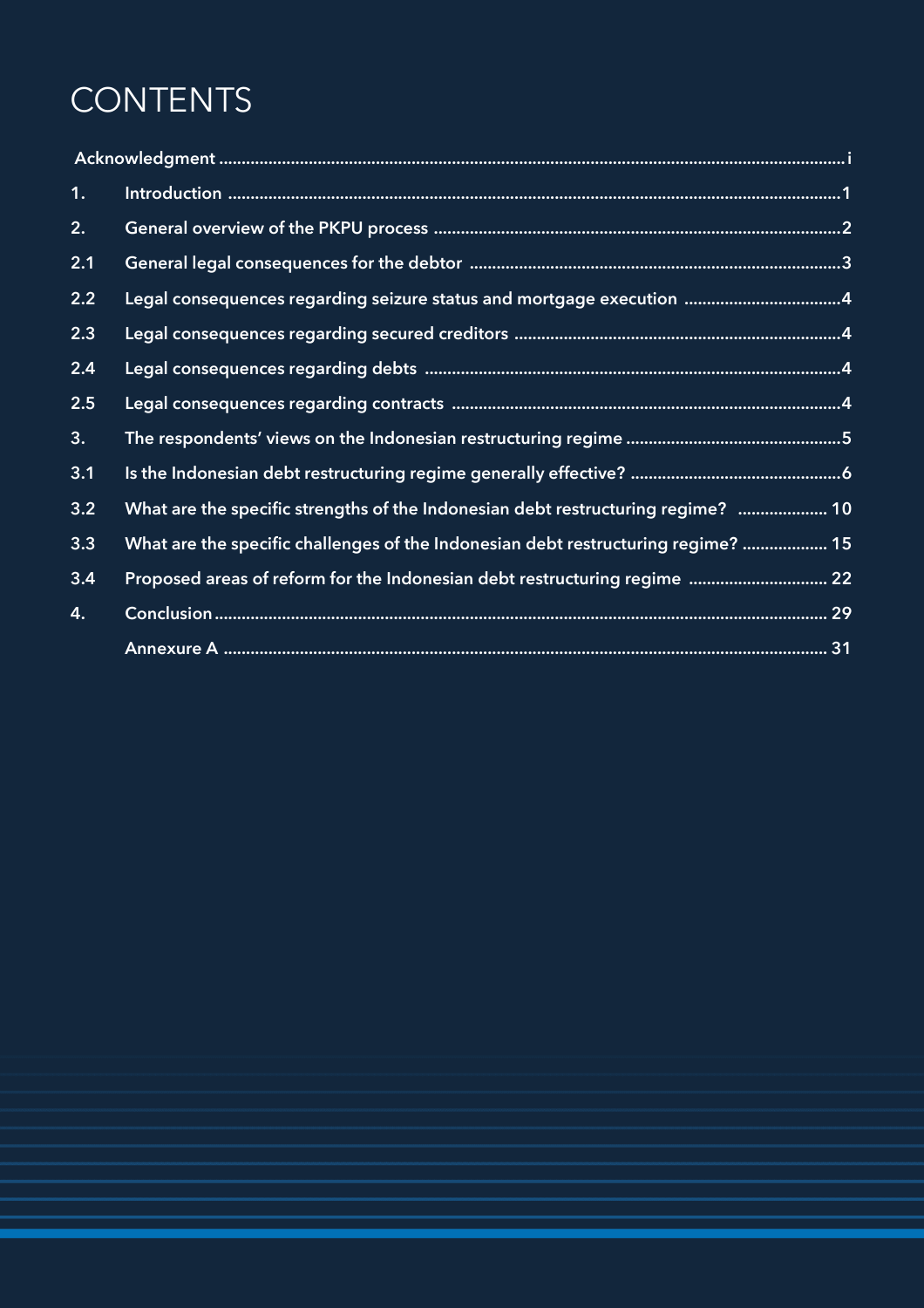

Copyright © No part of this document may be reproduced or transmitted in any form or by any means without the prior permission of INSOL International. The publishers and authors accept no responsibility for any loss occasioned to any person acting or refraining from acting as a result of any view expressed herein.

Copyright © INSOL International 2022. All rights reserved. Registered in England and Wales, No 0307353. INSOL, INSOL International, INSOL Globe are trademarks of INSOL International.

Published June 2022

3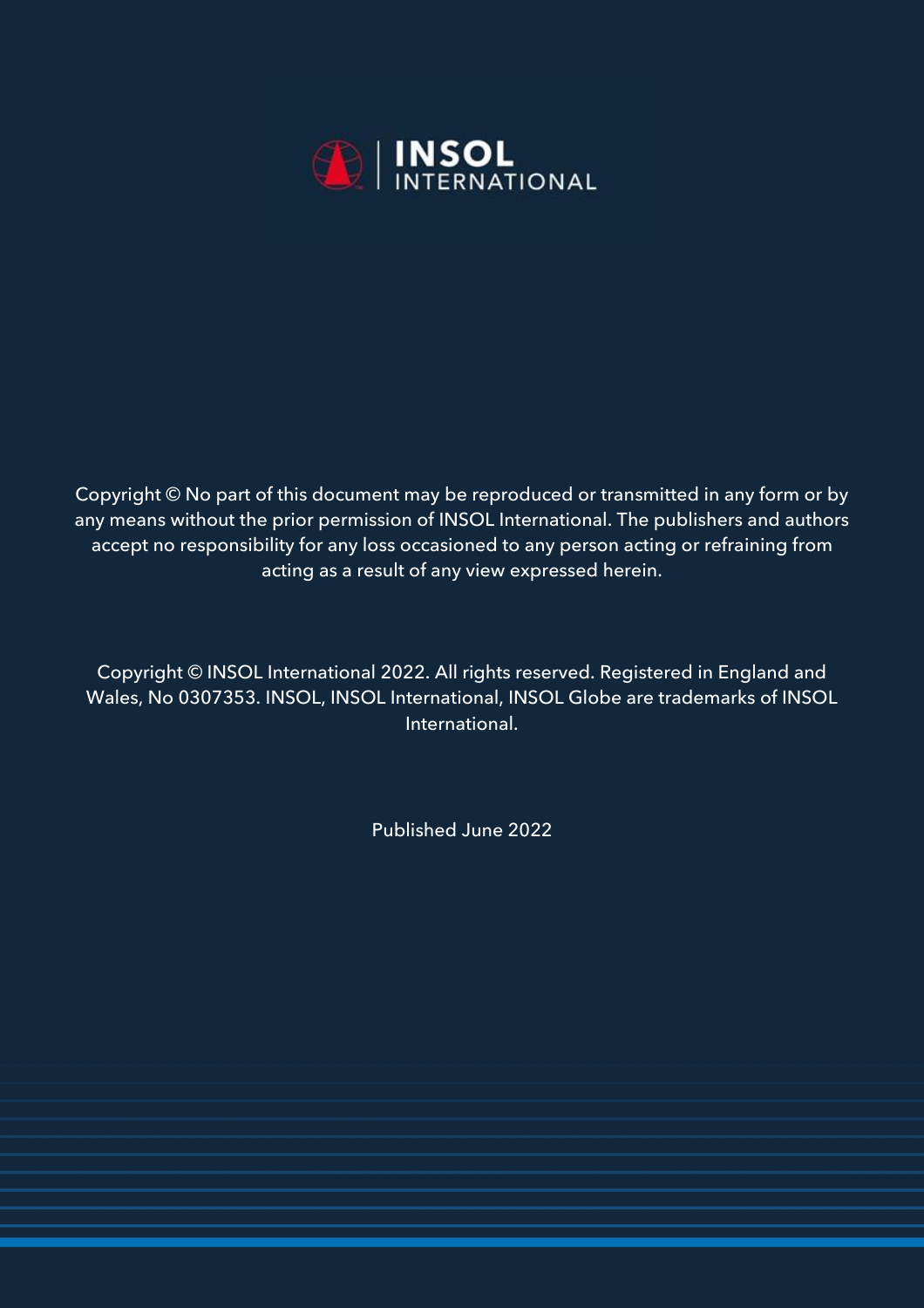

# **Acknowledgment**

INSOL International is pleased to publish this new technical paper, "Restructuring in Indonesia in Practice", authored by Lawrence Foo and Elysia Lim (WongPartnership LLP), Makes & Partners and Nancy Silalahi (Riki & Fernandes).

The paper provides a comprehensive insight into the process, benefits and limitations of the Indonesian restructuring regime from the perspective of debtors and local and foreign creditors. The paper takes a unique approach in presenting the views of 25 prominent and highly experienced practitioners in Indonesia in relation to the Indonesian restructuring landscape, based on interviews conducted by the authors over several months.

The result is a novel and insightful paper which is relevant to practitioners and policy makers across the world. Indeed, in light of the lack of familiarity that many foreign creditors and practitioners have with the Indonesian restructuring and insolvency regime, this paper enhances understanding of the relevant legal, policy and practical considerations for creditors and other stakeholders in the context of investments in Indonesia. It also provides recommendations for future law reform that may enable Indonesia to keep pace with the reforms taking place in neighbouring jurisdictions such as Singapore, Malaysia and Hong Kong.

INSOL International expresses its sincere thanks and appreciation to the authors for their considerable efforts in undertaking the interviews and research required to complete this project, and for presenting their final analysis in such an appealing manner for the benefit of our global membership. We also thank the expert practitioners who shared their time, insights and decades of experience as part of this project in such an engaging and impactful manner.

#### **June 2022**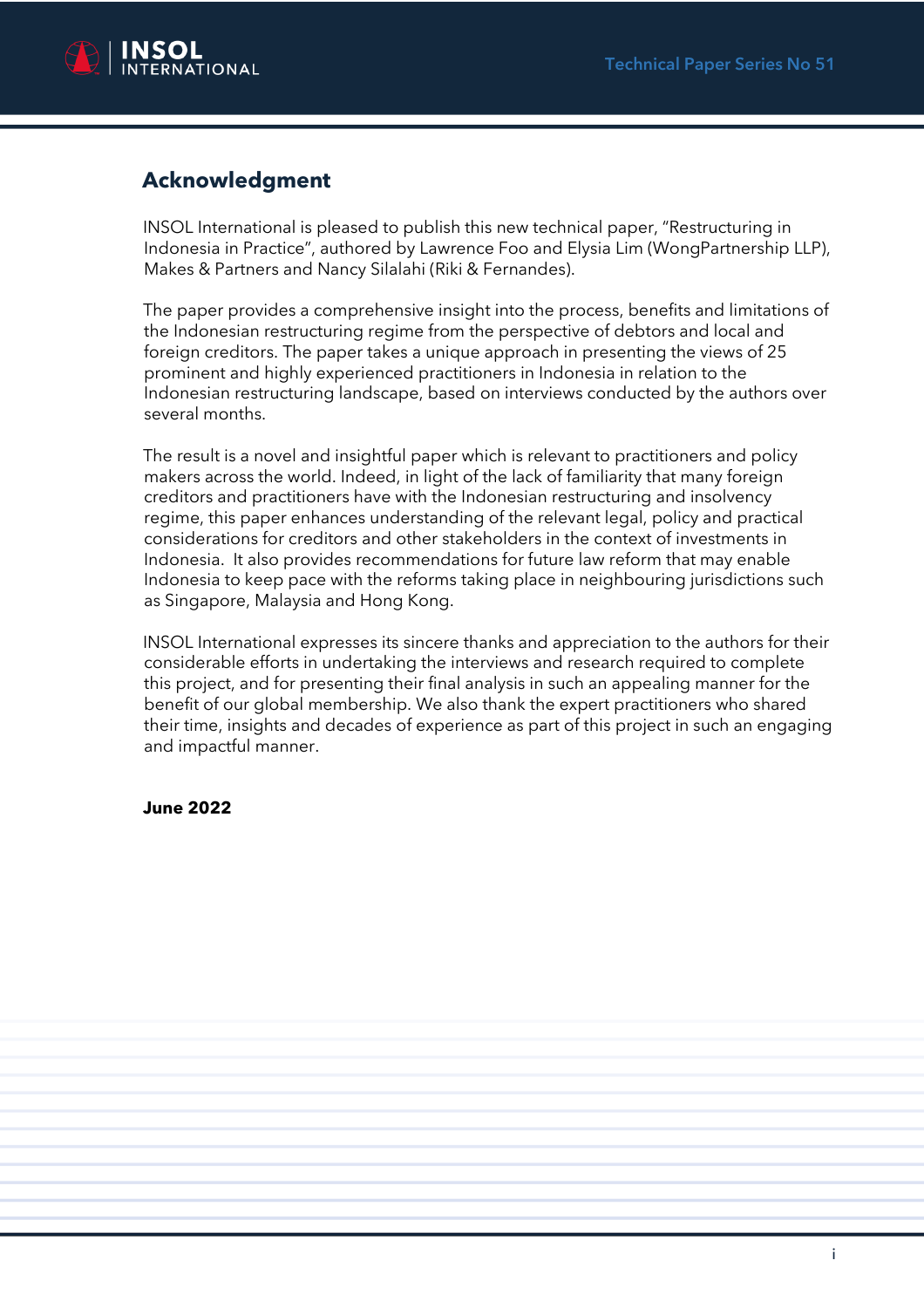

# **Restructuring in Indonesia in Practice**

Lawrence Foo and Elysia Lim from WongPartnership LLP, Makes & Partners (as the Indonesian partner firm of the WPG Regional Network), and Nancy Silalahi from Riki & Fernandes

#### **1. Introduction**

The rise in non-performing loans and defaults over the pre-pandemic years of 2017 to 2019 saw an increased number of restructuring and bankruptcy cases being brought before the Indonesian Courts.<sup>1</sup> This trend continued unbated during the pandemic, with the total number of restructuring cases in all five Indonesian Commercial Courts rising sharply from around 300 cases per year in 2018 and 2019, to 634 cases in 2020, before hitting an all-time high of 725 cases in 2021.<sup>2</sup>

However, despite the increase in cases, the Indonesian restructuring and insolvency regime has not kept pace with the current tide of restructuring reforms taking place in neighbouring jurisdictions such as Singapore, Malaysia and Hong Kong.<sup>3</sup> As concerns about credit risk continue to persist in the market and weigh on the financial sector in particular, it is important to examine the current status of the Indonesian restructuring landscape.

Generally, the legislative framework in Indonesia allows for informal workouts, as well as formal restructuring and bankruptcy proceedings. Formal restructuring and bankruptcy proceedings are initiated through the Courts and are governed by Law No. 37, Year 2004 on Bankruptcy and Suspension of Debt Payment (Law No. 37/2004) (Bankruptcy Law). Where the debtor wishes to bind creditors in Indonesia to a restructuring plan, the Bankruptcy Law provides an opportunity for the debtor to enter into a formal debt restructuring process by applying for a Suspension of Debt Payment Obligations (*Penundaan Kewajiban Pembayaran Utang* or PKPU) or otherwise applying for bankruptcy.

Indonesia is a jurisdiction which is sometimes viewed unfavourably from a restructuring and insolvency perspective. That said, since its enactment in 2004, the PKPU has evolved into a process that is well-understood, offering a degree of certainty as to how the procedure will work in practice, and where Indonesian creditors in particular feel far more comfortable using the process to drive a restructuring attempt.

Nevertheless, it is important to consider the extent to which the PKPU process is a workable and effective option for debt restructuring in practice. To better understand the restructuring landscape in Indonesia, particularly the PKPU process, we elicited the

The views expressed in this paper are the views of the authors and the interviewees, not of INSOL International. The authors also wish to specially thank all the interviewees for sharing their insights in this paper. 1 "Tren PKPU Meningkat Hingga Akhir 2017, Ini Penjelasan Kurator"

<sup>&</sup>lt;http://www.hukumonline.com/berita/baca/lt5a5da9e52544f/tren-pkpu-meningkat-hingga-akhir-2017- ini-penjelasan-kurator> (last accessed 25 May 2022); "Perkara PKPU Melonjak, revisi beleid kepailitan mesti susun standar restrukturisasi" <https://nasional.kontan.co.id/news/perkara-pkpu-melonjak-revisibeleid-kepailitan-mesti-susun-standar-restrukturisasi> (last accessed 25 May 2022).

 $2$  Registered cases as recorded in the court system in the specific years.

<sup>&</sup>lt;sup>3</sup> "Indonesia's PKPU: 10 Years On", 31 October 2014 <<u>http://www.iflr.com/Article/3394086/Indonesias-</u> PKPU-10-years-on.html> (last accessed 25 May 2022).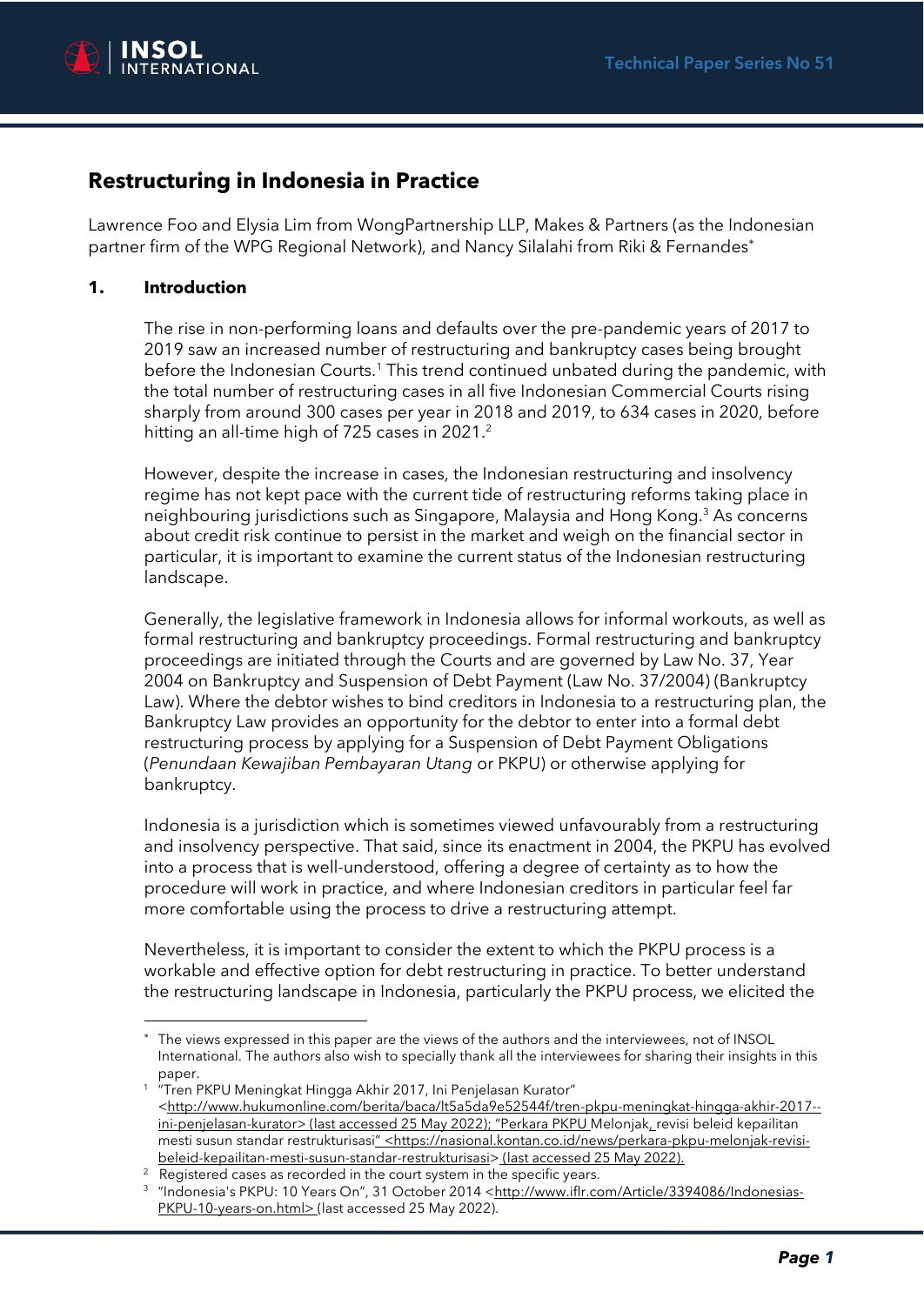

views of top Indonesian restructuring experts who outlined the challenges that various stakeholders, including international creditors, continue to face today in Indonesia. The views of these experts are the focus of this paper, and they form the basis for possible options for law reform that may guide the future development of restructuring in Indonesia in the years ahead.

#### **2. General overview of the PKPU process**

Pursuant to article 222 of the Bankruptcy Law, the PKPU is a moratorium, granted by the Commercial Court in favour of a debtor which is unable, or anticipates that it will be unable, to pay its debts as and when they fall due. It is preceded by a legal proceeding where the petitioner submits a petition to the Commercial Court for the suspension of payment of its debts to creditors, so that the debtor can be given sufficient time to prepare, submit to and negotiate a proposed settlement plan with its creditors.

The PKPU may be applied for by the debtor (voluntary PKPU) or by a creditor to the relevant Commercial Court which has jurisdiction over the debtor based on its domicile. In order for the PKPU petition to be granted, there needs to be evidence of: (i) the existence of at least two creditors; and (ii) at least one due and payable debt, or otherwise evidence that the debtor will be unable to pay the debt.

The PKPU process itself is divided into two stages: (i) the temporary PKPU; and (ii) the permanent PKPU.

When the Commercial Court allows the PKPU petition, a temporary PKPU is first granted and the Court will appoint a Supervisory Judge and one or more administrators. The Supervisory Judge is authorised to supervise the PKPU process, whereas the administrator will, jointly with the debtor, manage the debtor's corporate affairs and its assets while the debtor is in the PKPU process.

The timeframe of the temporary PKPU is 45 days, but this can be extended if a majority in number and at least two thirds in value of both secured and unsecured creditors of the debtor present and voting at their respective meetings (Requisite Majority) vote in favor of the extension. In the event of an extension, the debtor will be considered to have entered into a permanent PKPU, and the maximum time for the PKPU process (including the 45 days for the temporary PKPU) is 270 days.

If a restructuring plan is submitted during the temporary PKPU, creditors can vote on the plan and should the Requisite Majority vote in favour of the plan, it will bind all unsecured creditors. If a restructuring plan is not submitted during this period, the creditors will vote on whether the debtor should enter into a permanent PKPU. Similarly, the Requisite Majority of creditors must vote in favour of this for it to occur.

As noted, the entire PKPU process itself must be completed within 270 calendar days starting from the date on which the temporary PKPU is granted by the Judge. The purpose of this period is to permit the debtor to agree on a composition (restructuring) plan with its creditors. However, if a plan cannot be agreed within this period, or if the agreed plan is not ratified by the Commercial Court, the Court must render a judgment to declare the debtor bankrupt.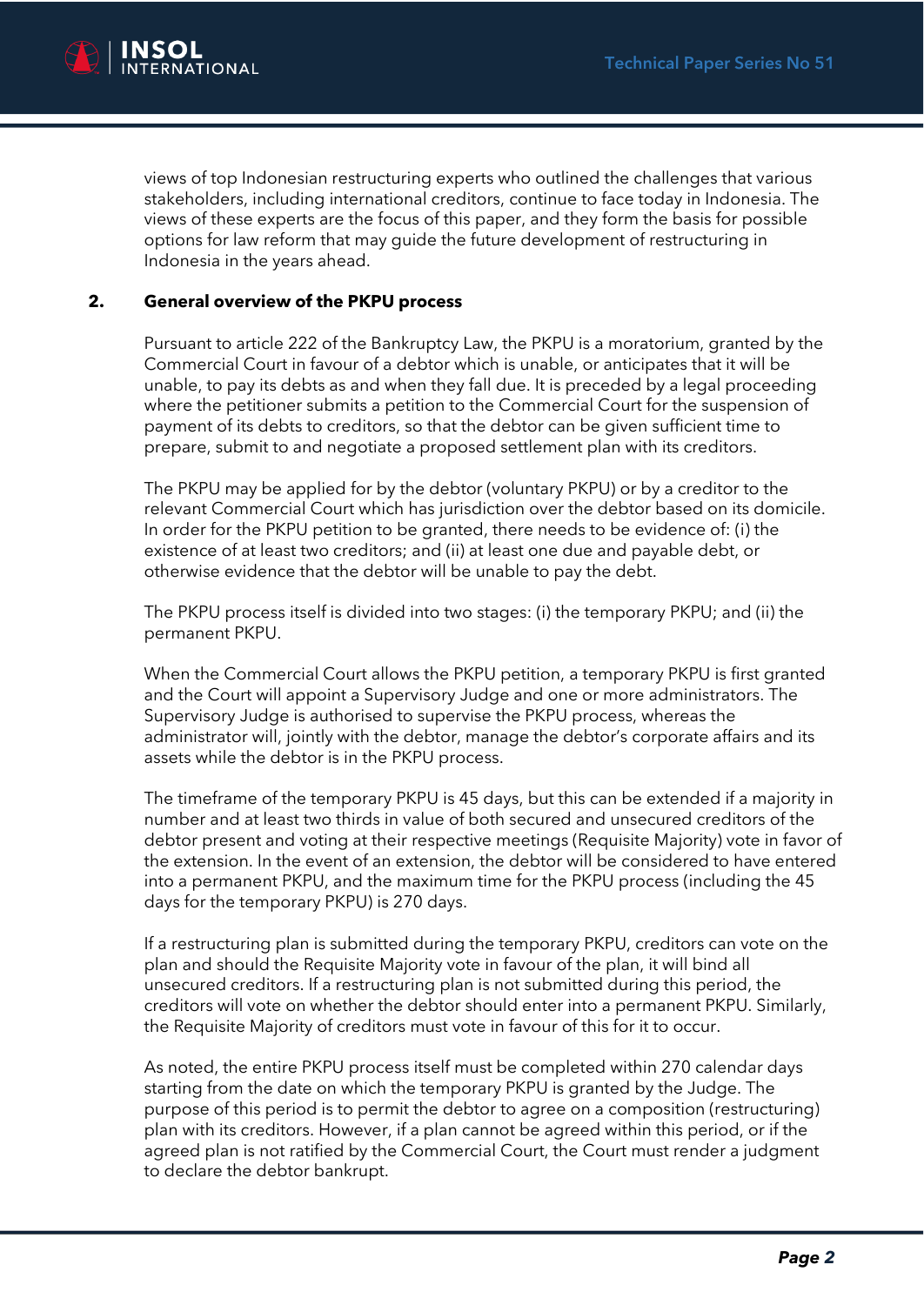

An illustrated explanation of the PKPU process is set out below.



**PKPU Process Scheme** 

#### **2.1 General legal consequences for the debtor**

During the PKPU process, the debtor cannot manage and dispose of its own assets independently. Rather, the debtor can only manage its affairs together with the administrator, who is under the supervision of the Supervisory Judge.

The debtor needs to seek the administrator's approval prior to taking any legal step (such as entering into a contract), and must seek the Supervisory Judge's approval if it intends to finance its debt through a mortgage, fiduciary or collateral right, provided that any assets used as security for such financing have not already been used as security.

If the debtor takes any legal action regarding its assets without the administrator's approval, the administrator has the power to take any necessary steps to ensure the debtor's legal action is not detrimental to any creditor or the debtor itself.

Pursuant to article 243(1) of the Bankruptcy Law, the PKPU process does not generally affect the debtor's legal capacity, and as such (subject to the exceptions noted below), any legal proceedings involving the debtor which had been commenced prior to the PKPU process may continue. Furthermore, the PKPU process does not generally restrict any other party who wants to submit a claim against the debtor from doing so.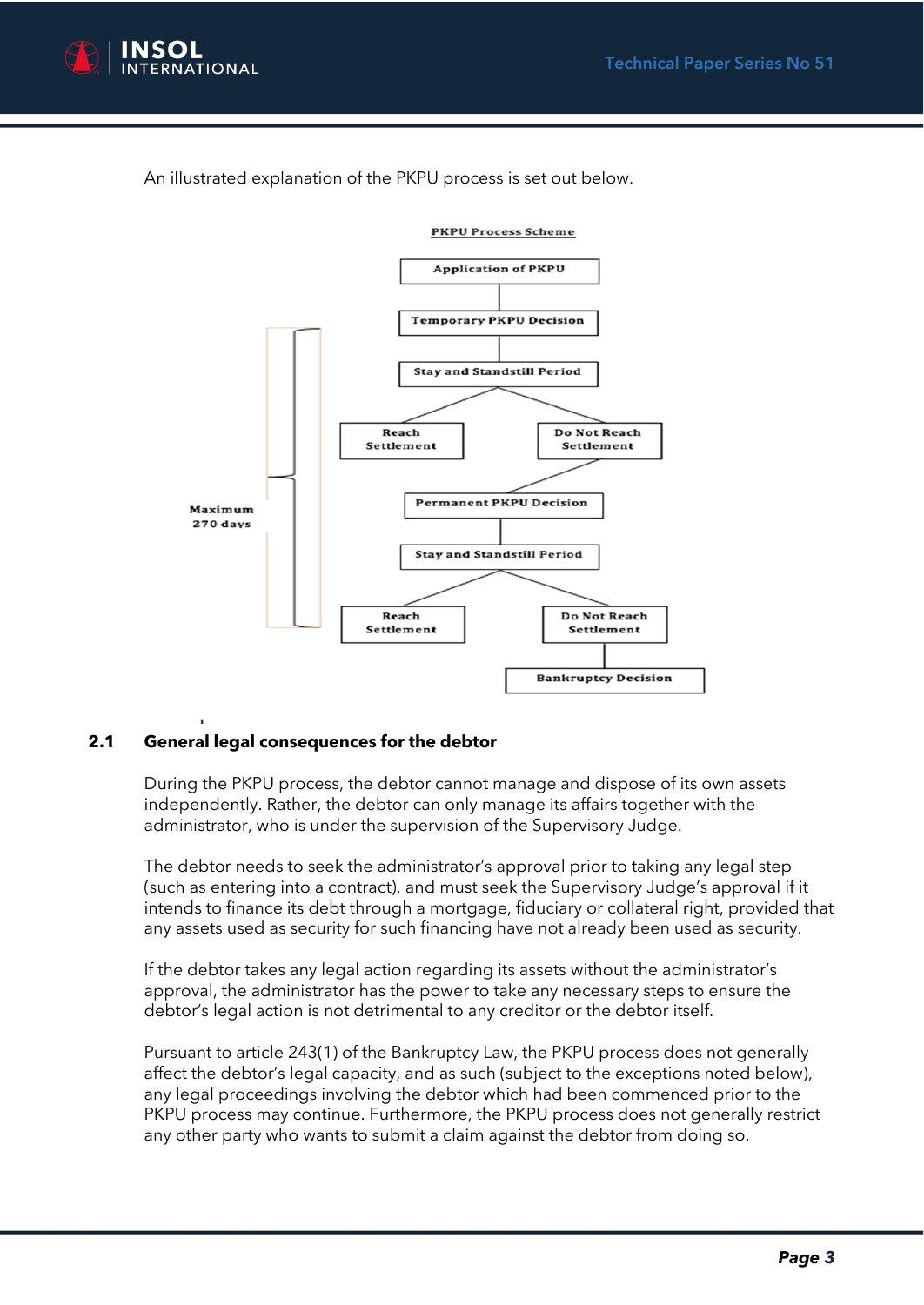

However, where a legal proceeding concerns a claim for the payment of a debt that has already been acknowledged by the debtor, the Court may record the acknowledgement and suspend any judgment on the claim until the end of the PKPU process.

In addition, pursuant to article 243(3) of the Bankruptcy Law, the debtor may not, without the administrator's approval, be a plaintiff or a defendant in any case pertaining to a right or obligation relating to its assets.

#### **2.2 Legal consequences regarding seizure status and mortgage execution**

During the PKPU process, any act of enforcement concerning an asset of the debtor will be adjourned until the process is complete. This is also applicable to the enforcement of any security over an asset of the debtor. Based on article 55 *jo.* 246 of the Bankruptcy Law, every creditor holding a mortgage, fiduciary security or collateral right may only exercise its right after the end of the PKPU process. In addition, the Court has the power to revoke the seizure of any of the debtor's assets.

#### **2.3 Legal consequences regarding secured creditors**

Based on article 246 of the Bankruptcy Law, secured creditors cannot execute their claim during the PKPU process and may only do so after the PKPU process has ended.

#### **2.4 Legal consequences regarding debts**

Pursuant to article 245 of the Bankruptcy Law, a creditor cannot force the debtor to pay its debts prior to the completion of the PKPU process, unless the payment of debts is made to all creditors proportionally. This does not apply to secured creditors.

#### **2.5 Legal consequences regarding contracts**

The PKPU process may affect certain contracts entered into by the debtor before the grant of the PKPU, as set out below.

#### **Contracts with an arbitration clause**

Pursuant to article 303 of the Bankruptcy Law, the Commercial Court is competent to receive an application for bankruptcy even if there is an arbitration agreement between the parties. However, during the PKPU process, an arbitration clause is still enforceable.

#### **Reciprocal contracts**

A reciprocal contract is a contract in which the parties to the contract have agreed to the performance of mutual obligations. Pursuant to article 249 of the Bankruptcy Law, subject to limited exceptions, the party who enters into a contract with the debtor may seek the approval of the administrator for the continuance of the reciprocal contract. If the administrator is unable or unwilling to give approval, the party that enters into the contract with the debtor may seek approval from the Supervisory Judge, failing which that party would have to join the PKPU process as an unsecured creditor.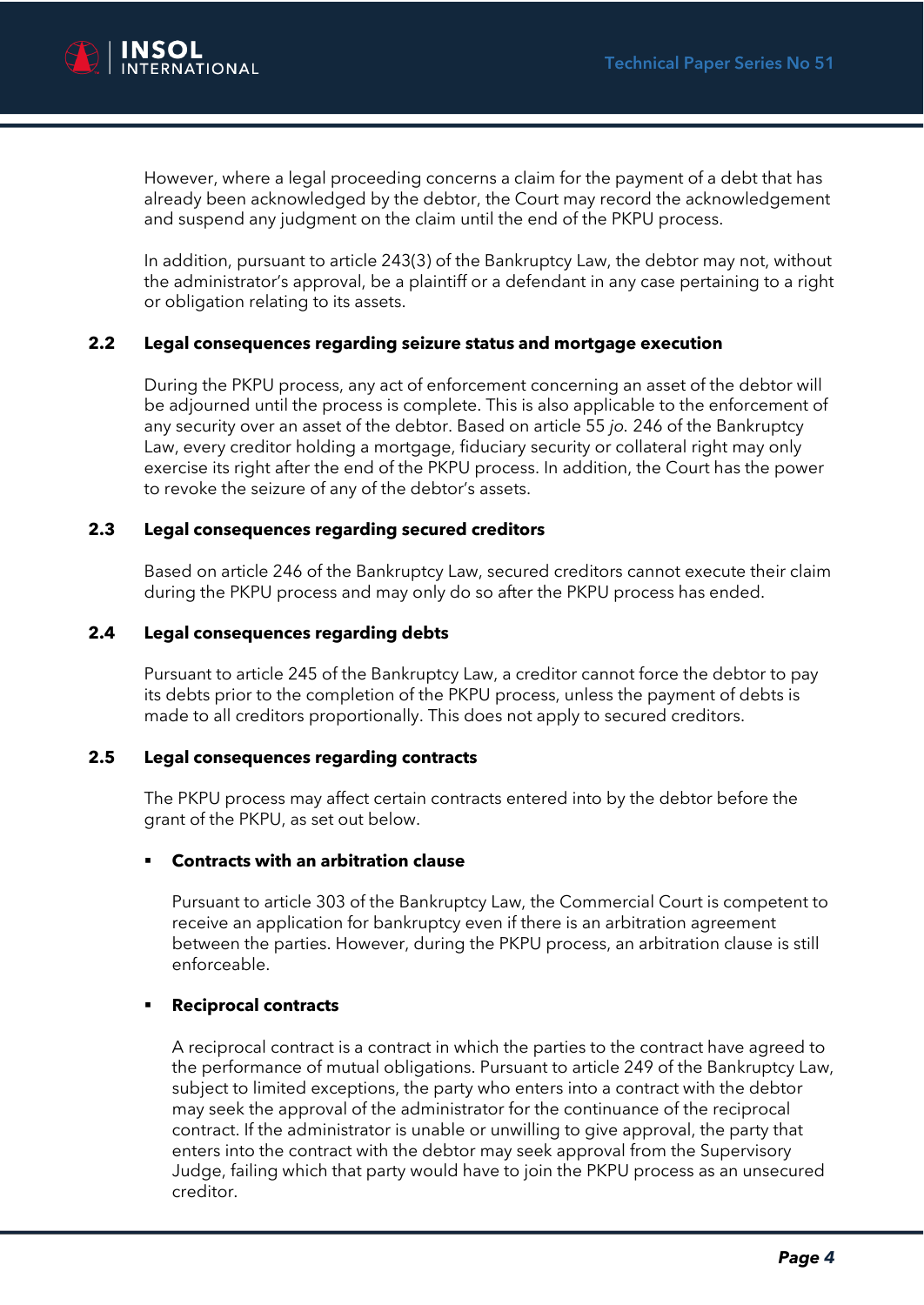

#### ▪ **Goods transfer contracts**

If the debtor has entered into an agreement regarding the transfer of goods with another party, the contract is void if the debtor enters into the PKPU process prior to the performance of the contract. If the other party to the contract wishes to enforce its rights, it will have to join the PKPU process as an unsecured creditor.

#### **3. The respondents' views on the Indonesian restructuring regime**

This paper is largely based on in-depth interviews with 25 expert practitioners, from Indonesia as well as internationally (Respondents), who, with their vast experience in the Indonesian restructuring landscape, have given a broad spectrum of views on the practical aspects of restructuring in Indonesia, including:

- (a) the general extent to which the restructuring regime in Indonesia is considered effective in practice, including from a cross-border perspective;
- (b) the specific strengths and weaknesses of the PKPU process, as well as any practical and strategic considerations from the perspectives of debtors and creditors (both local and foreign); and
- (c) the critical reforms which are needed to strengthen and update the Indonesian restructuring regime.

The Respondents are:

- Ricardo Simanjuntak, Ricardo Simanjuntak & Partners;
- Jimmy Simanjuntak, Jimmy Simanjuntak Law Firm;
- Erniwaty Hutagalung;
- Sarmauli Simanggungsong;
- James Purba, James Purba & Partners;
- Nien Raffles Siregar, Siregar Setiawan Manalu Partnership;
- Prahasto Wahju Pamungkas, PW Pamungkas & Co;
- Alamo Laiman, Legisperitus;
- Daniel Alfredo, Legisperitus;
- Andi Kadir, Hadiputranto, Hadinoto & Partners (HHP);
- Charles Evans, Alvarez & Marsal;
- Joel Hogarth, Eliot & Luther;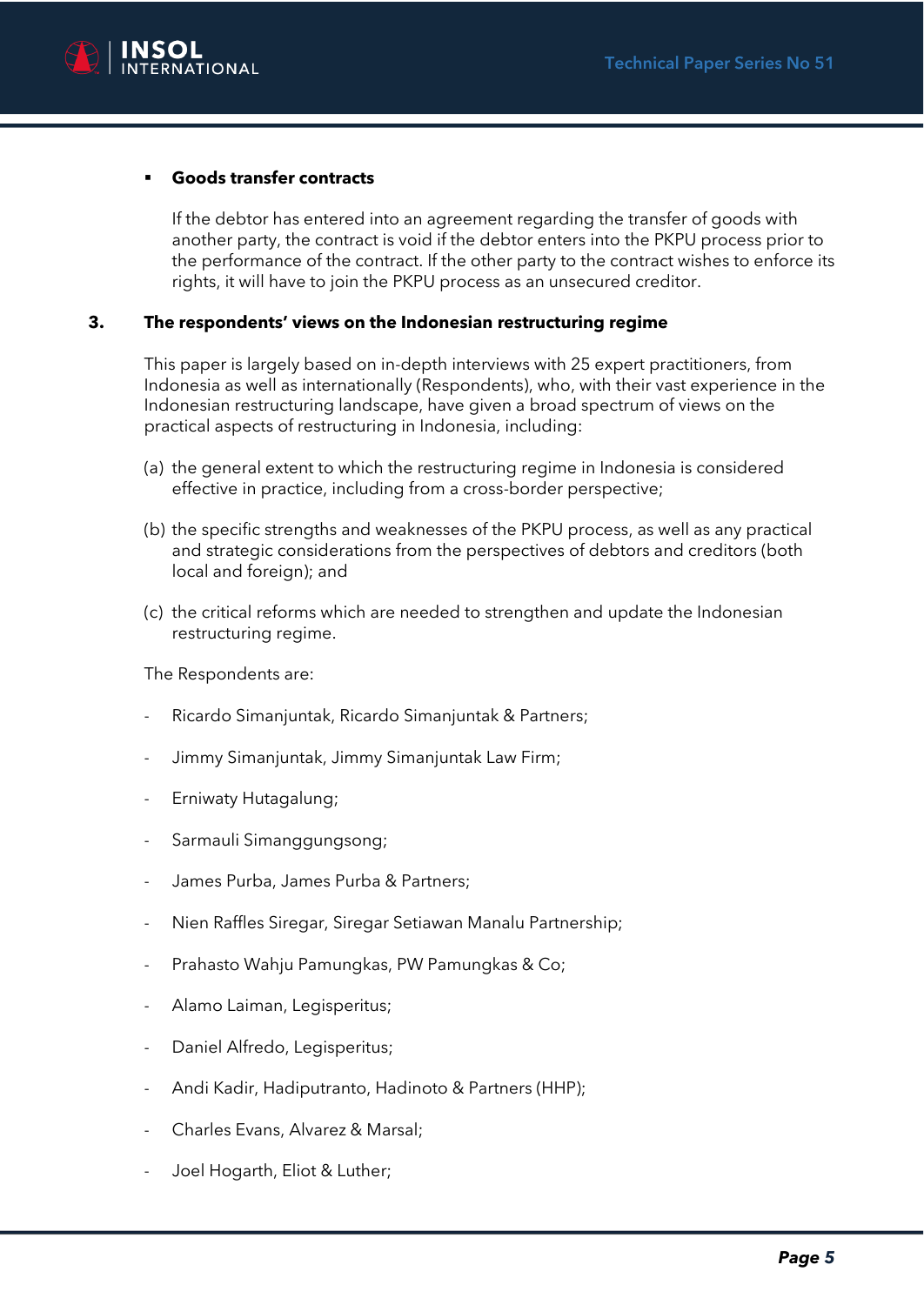

- Luke Furler, Quantuma;
- Richmond Ang, Deloitte & Touche;
- Fadriyadi Kudri, Kudri & Djamaris;
- Defrizal Djamaris, Kudri & Djamaris;
- Diaz Pramudya Hakeem, Kudri & Djamaris;
- Leonard Aritonang, Lubis Santosa & Maramis (LSM);
- Perry Sitohang, Perry Cornelius Sitohang & Co Law Office;
- Cameron Duncan, Kordamentha;
- Panji Wisnu, Kordamentha;
- Tommy Arianto, Kordamentha;
- Joshua Jeyaraj, Kordamentha;
- Rando Purba, Maramis, Purba, Santi & Singara (MAPS) Law Firm; and
- Tony Budidjaja, Budidjaja International Lawyers.

Further information on the Respondents' backgrounds may be found at Annexure A of this paper.

#### **3.1 Is the Indonesian debt restructuring regime generally effective?**

The Respondents' consolidated view is that the Indonesian debt restructuring regime is generally effective. The Respondents were asked to rank the Indonesian debt restructuring regime on a scale of 1 to 10 and replied as follows: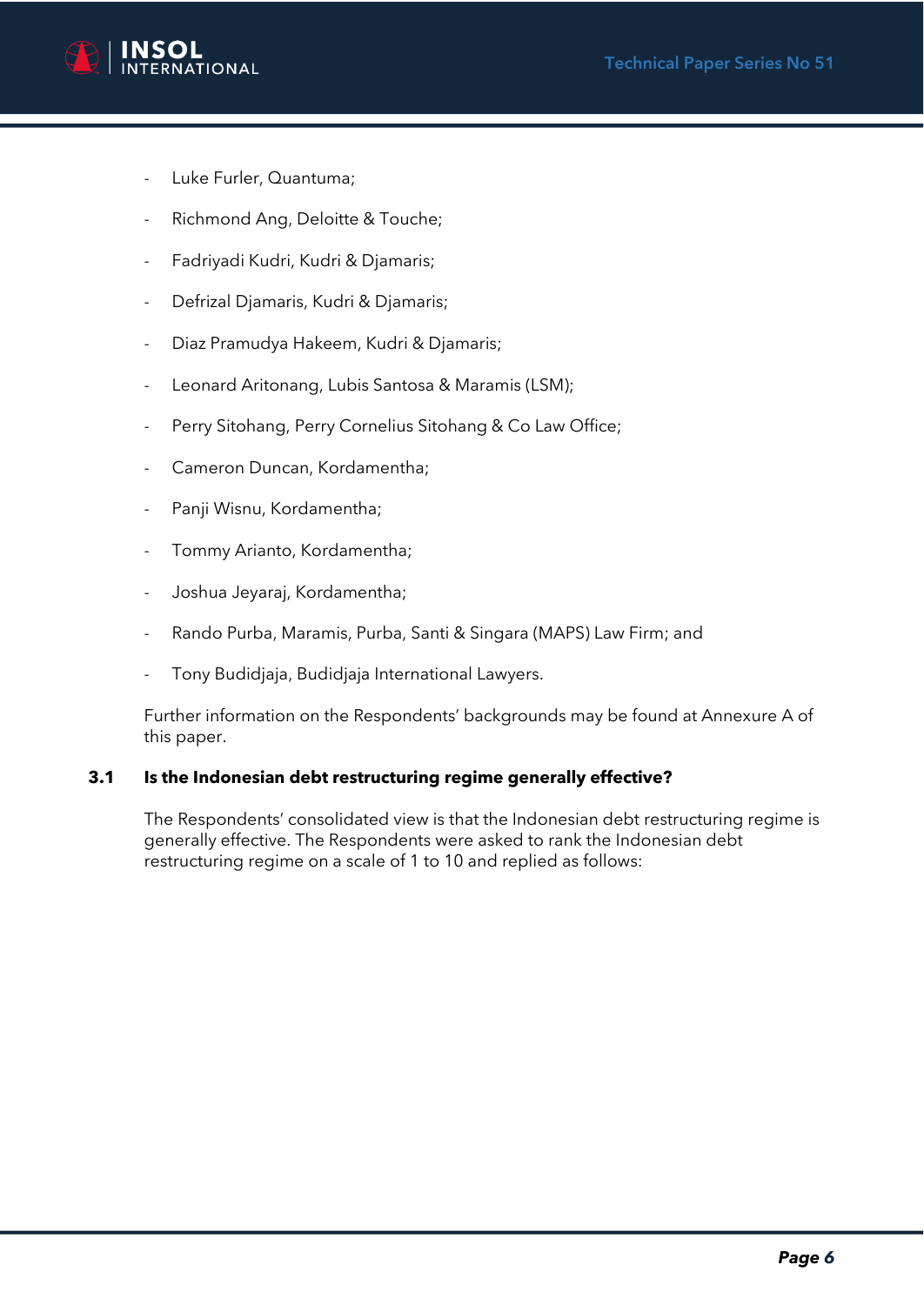



As can be seen, there is a large spectrum in the rankings provided by the Respondents. However, these discrepancies were mainly due to a difference in each Respondent's balancing of two fundamental factors: (i) the effectiveness of the law; and (ii) the good faith of the debtor.

While most Respondents noted that the Indonesian restructuring laws are sufficient to achieve a good outcome for most restructurings, all Respondents recognised that the application of the restructuring laws often depends on the good faith of the debtor, and consequently their advisors, the administrators and the Court.

Moreover, the lack of precedents followed by the civil law system in Indonesia, and the lack of consistent standards on how the restructuring laws should be applied in practice by administrators, contributed to a decrease in the effectiveness and the reliability of the regime.

Whether the Indonesian debt restructuring regime is effective also depends on the perspective of the relevant parties. Thus, a number of the Respondents highlighted that the Indonesian debt restructuring regime is pro-debtor, and therefore when viewed from the debtor's perspective, it would likely be seen as more effective.

In contrast, a foreign creditor is less likely to view the PKPU process as effective as compared to a local creditor. While the view that a foreign creditor is less likely to consider the PKPU process effective is not new, recent high-profile restructuring cases where foreign creditors have been perceived to be unfairly treated have not helped to improve this view.

Lastly, the Respondents pointed out that, without the PKPU process, debtors and creditors alike would have to go through a long, drawn-out enforcement process in the Indonesian legal system or face the debtor's bankruptcy. When compared against its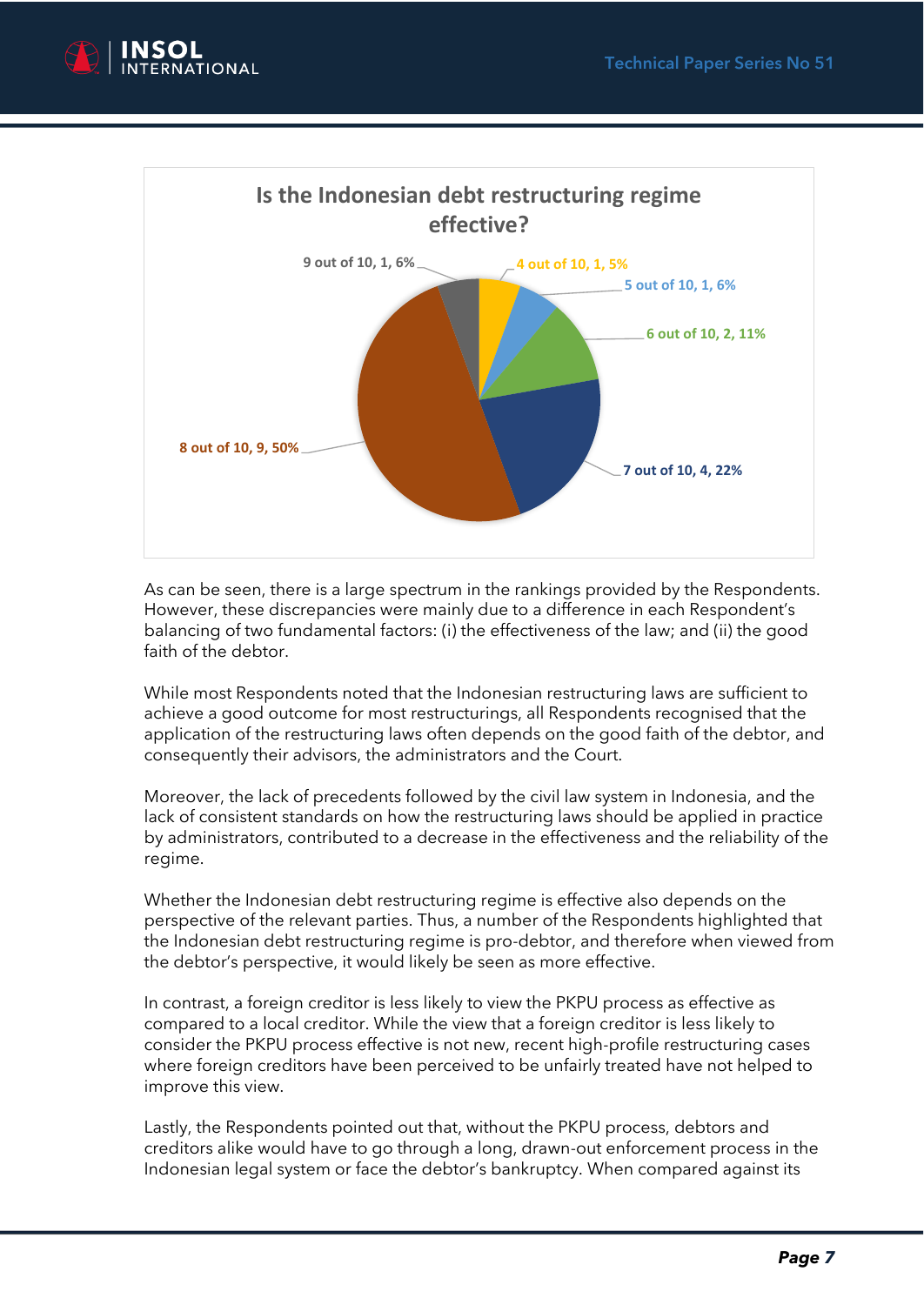

alternative, the PKPU process is considerably more effective in achieving the aim of restructuring the debtor's liabilities.

#### *3.1.1 Respondents who provided positive feedback generally focused on the restructuring laws in Indonesia being mostly clear and adequate*

Joel Hogarth, Eliot & Luther: "I would give the law itself probably a 7 to an 8 in terms of the actual regulation."

Alamo Laiman, Legisperitus: "I believe it is very effective, especially if compared to other legal avenues such as civil lawsuit proceedings. The World Bank's Ease of Doing Business or EoDB (discontinued in 2021) utilised 'Resolving Insolvency' as one of 10 indicators in ranking the countries. I might say that in EoDB 2020's ranking, Indonesia excelled in this as it ranked 38 for Resolving Insolvency (Indonesia ranked 73 out of 190 in general)."

Leonard Aritonang, LSM: "Despite some weaknesses, the clear rules of the game, the consistent reference for categorising debts, security and guarantees … as well as the widespread implementation resulting in numerous successes in securing debtors' businesses lead me to infer that Indonesian debt restructuring regime is effective."

Sarmauli Simanggungsong: "The prevailing regulation on the debt restructuring regime is sufficient."

#### *3.1.2 Respondents who provided negative feedback did not necessarily disagree with the adequacy of the law, but felt that the effectiveness of the regime is largely dependent on good faith on the debtor's part*

Jimmy Simanjuntak, Jimmy Simantujak Law Firm: "Based on several studies I have conducted, the effectiveness of the debt restructuring regime depends on the debtor's good faith to solve their financial problems, the creditors' trust that the debtor will be able to overcome and take full responsibility for their debt, and the administrators' ability to ensure the debtor and creditors reach an agreement on the composition plan."

Richmond Ang, Deloitte: "Lenders to Indonesian situations, such as the private credit financiers that provide structured alternative debt financings and that normally have greater risk appetite than the traditional sources of debt financings, highlighted in discussions the importance of counter-party risk in their consideration of lending opportunities. They do not focus only on the transaction structures but also on counterparty risks including their comfort with the promotor."

Ricardo Simanjuntak, Ricardo Simanjuntak & Partners: "[T]he debt restructuring regime in Indonesia depends on the current regulation and the good faith of the parties."

Perry Sitohang, PCS Law Office: "I am of the view that [the effectiveness of Indonesia's debt restructuring regime] will definitely depend on whether or not the … PKPU filing is based on good faith or not."

Andi Kadir, HHP: "[O]bviously there are stories about PKPU which are not so positive as well. That depends on the debtor. If they are not cooperative in the PKPU, we will see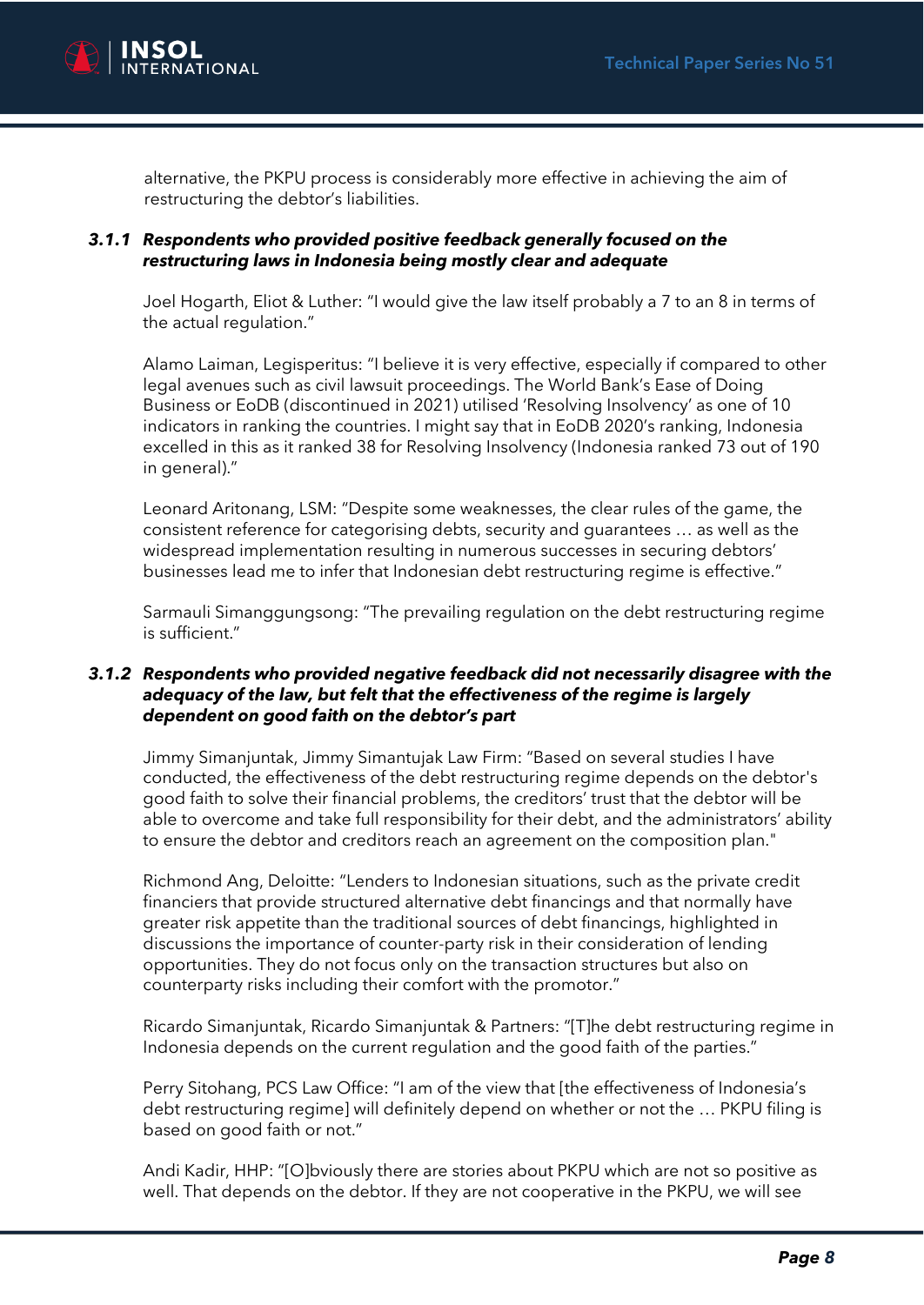

some stumbling blocks in the debt restructuring process [such as a] lack of transparency."

Luke Furler, Quantuma: "There are examples where [a restructuring] works well in a cross-border situation. This will, in many cases, be driven by the motives of the debtor. If the debtor needs to keep access to capital markets or keep relationships alive, then you see a cross-border restructuring done well. If it is absent, then it does not necessarily mean it is not going to be done well, but it is more open to some of the usual games we see that can increase the risk to offshore stakeholders."

#### *3.1.3 Respondents also generally felt that while the law itself is adequate, the application of the law is where the regime falls short*

This was commented on by Joel Hogarth, Eliot & Luther: "[I]f I could score it on the law itself, probably 7 to 8, and if there was a really well-written set of guidance or set of rules for administrators that was consistently applied, that could probably even go up to 8 to 9 … Because the standards applicable to administrators are so loose, in practice it goes down to about a 3 to 4."

#### *3.1.4 Respondents generally felt that the regime is more debtor and local creditor friendly and it is foreign creditors who do not find the regime as effective*

Luke Furler, Quantuma: "Broadly, it can be effective, but my qualification here is that it will be effective for different parties. It is a regime that has matured a lot over the last 5 to 8 years … particularly where it involves international creditors. But there are some examples where the regime is still open to manipulation by parties which, unfortunately, will adversely impact creditors who might not have as strong a leverage or experience as others."

Charles Evans, Alvarez & Marsal: "[Y]ou would have a different perspective depending on whether you are a debtor versus creditor or you are a local versus a foreigner. Your rating would be quite different. From a practitioner's standpoint, I would probably give it a 4 out of 10. If you are purely a debtor advisor, you might have a different viewpoint. You might think that it is better than a 4. If you are a local creditor, you would perhaps be thinking [that] it is a 7 to 8 out of 10. It is a very debtor-friendly regime. Certainly, if you are a foreign creditor, you might even call it a 2 or 3."

Duncan, Wisnu, Arianto and Jeyaraj, Kordamentha: "Overall, if you look at the PKPU regime in Indonesia, we tend to look at it through the prism of being advisors to foreign creditors, but you should look at it from the local perspective as well. There are 5 Courts that handle PKPUs in Indonesia. In Jakarta alone, the Courts handle up to 200 cases a year … and most of these matters get resolved. So, it is effective because many of them do achieve a restructuring … It serves its purpose."

Tony Budidjaja, Budidjaja International Lawyers: "That said, the secured creditors generally view the bankruptcy / PKPU proceeding as ineffective and a place to be avoided. Even the current PKPU system has been little used by the debtors because it does not either provide a fresh start for the debtor or promote [the] reorganisation of distressed business entities. The current PKPU system is often utilised by an aggressive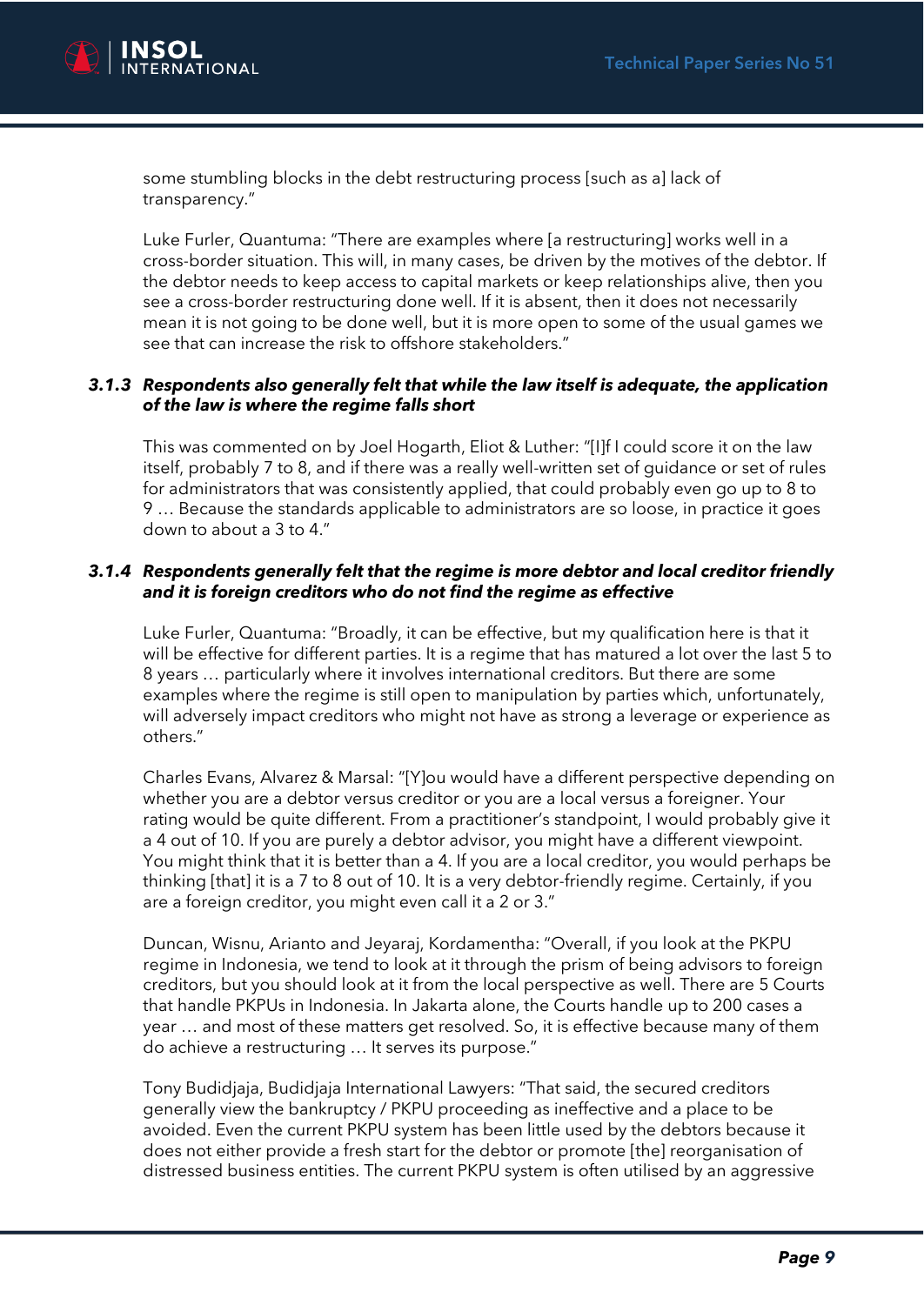

creditor to settle two-party disputes rather than to reorganise the distressed business in a collective process."

#### *3.1.5 PKPU is effective when compared to the next best alternative of bankruptcy or enforcement and court litigation.*

James Purba, James Purba & Partners: "Since the Bankruptcy Law was enacted in Indonesia, the application for suspension of payment (restructuring through the Commercial Court) is rising and mostly applied for by creditors. On the other hand, the application for bankruptcy cases also began to decrease. In my opinion, the effectiveness of this suspension of payment process could be rated as an 8 of 10."

Kudri, Djamaris and Hakeem, Kudri & Djamaris: "Indonesia's debt restructuring through [PKPU] can be considered effective as it is deemed to be more practical and comprehensive as the debtors shall settle their bad debts with all of their creditors in a single process / petition. On the other hand, the creditors also deemed [the PKPU] as an effective mechanism to collect their receivables due to the [PKPU] mechanism being considered easier and more cost-effective than execution through conventional litigation."

Daniel Alfredo, Legisperitus: "The foremost strength of the current Indonesian debt restructuring regime [is its] time efficiency. Article 225(3) of [the Bankruptcy Law] stipulates that the debt restructuring petition must be decided [in a] maximum [of] 20 days since such petition was registered (in the event that the petition is submitted by creditors), or [a] maximum of 3 days in the event that such petition is submitted voluntarily by the debtor. Although the Supreme Court through its Circular Letter No 1/2020 allows the proceedings to exceed the time limitation under the law during the pandemic, … the total process until [the] release of [the] decision is still considerably faster than normal arbitration and / or civil court proceedings. I also take note that from most of the [PKPU cases] in the past few years, the majority managed to reach settlement in the form of a Settlement Decision (Homologatie) in less than 9 months since [the] debtor was declared under debt restructuring by a Commercial Court decision."

Rando Purba, MAPS Law Firm: "[The] PKPU provides a debtor with a chance to avoid bankruptcy proceedings by allowing it to prepare and submit a restructuring plan for creditors' approval. Ideally speaking, a PKPU proceeding could become a win-win solution for both sides. Regardless of the existing shortcomings, a PKPU / bankruptcy process is generally regarded as the preferred legal recourse than civil litigation."

Tony Budidjaja, Budidjaja International Lawyers: "Many unsecured creditors, whether foreign or domestic, have opted for PKPU (as opposed to civil litigation) in pursuing their claims. The present civil litigation system is perceived as ineffective, costly and unpredictable."

#### **3.2 What are the specific strengths of the Indonesian debt restructuring regime?**

From the Respondents' perspective, the main strengths of the PKPU are the:

(a) strict timeline of 270 days as the maximum for the PKPU process;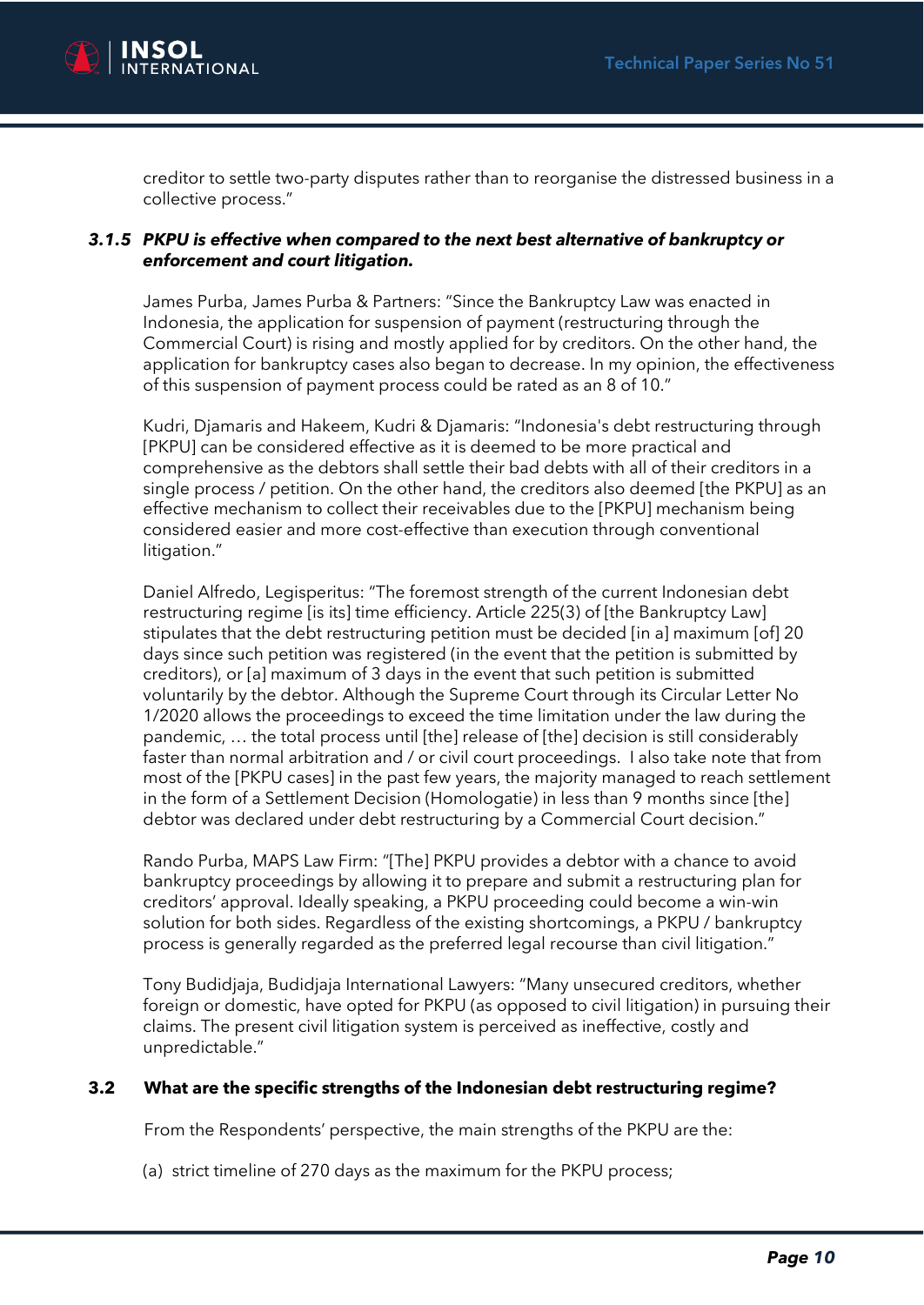

- (b) moratorium in place during the PKPU process;
- (c) power to "cram down" on dissenting minority unsecured creditors and bind creditors to the restructuring plan if the Requisite Majority votes in favour of the restructuring plan;
- (d) flexibility of the PKPU process; and
- (e) effectiveness of the PKPU process over the bankruptcy process and other avenues of enforcement (e.g. arbitration and civil litigation).





#### *3.2.1 Strict timeline of 270 days for a debtor to be in PKPU*

There is a strict timeline of a maximum of 270 days for a debtor to remain in PKPU, and if a restructuring plan is not approved by creditors before the expiry of this period, the debtor will be placed into bankruptcy. This puts pressure on both the debtor and creditors to agree to a restructuring plan that the parties deem suitable within the timeframe. More importantly, as the debtor and creditors are generally not better off if the debtor enters bankruptcy, this strict timeline aligns both the debtor's and creditors' interests – that is, they are generally more willing to compromise, especially as the end of the 270 day period approaches.

Additionally, the two-stage process of an initial 45-day temporary PKPU, followed by a permanent PKPU if necessary, incentivises the parties to seek to exit PKPU within the shortest timeframe possible (that is, within the 45-day temporary PKPU). If a debtor is able to reach an agreement with its creditors on a composition (restructuring) plan within the temporary PKPU period, the 45-day period required for the restructuring to take place would be regarded in most jurisdictions – even the more established restructuring regimes – as being very efficient.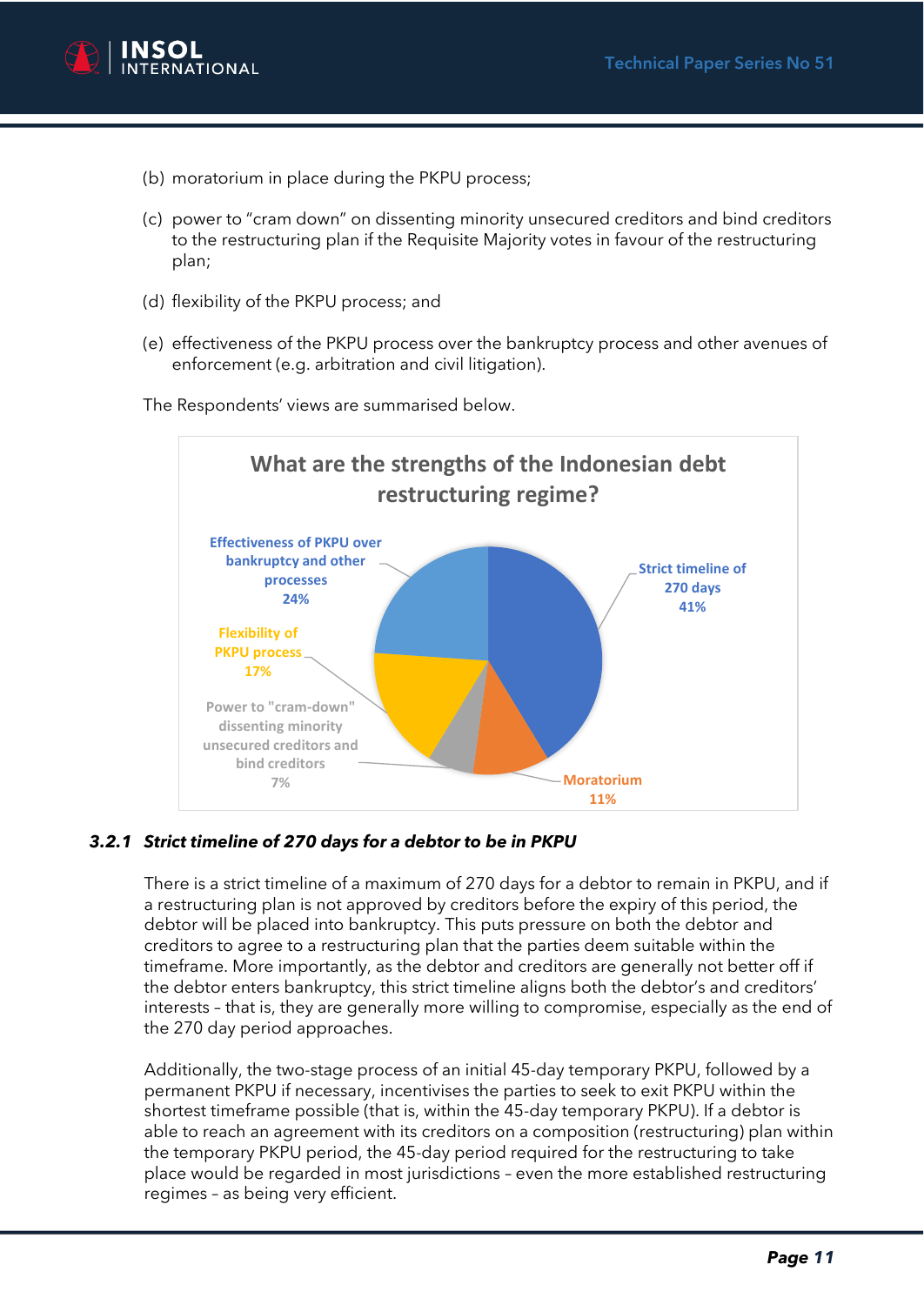

The views of the Respondents on these issues are set out below.

Tony Budidjaja, Budidjaja International Lawyers: "Generally speaking, PKPU has the advantage in terms of a shorter timeframe and a less lengthy judicial process. As a matter of time, the Commercial Court will only have a maximum period of 20 days to render a judgment on whether a petition to commence the PKPU will be granted, although in practice this may be extended for one to three months depending on the complexity. Following the Court decision to commence the PKPU, the debtor will have a maximum period of 270 days to restructure its debt, including verification of claims, preparing a debt settlement plan (or a composition plan), negotiation with creditors and voting to adopt the composition plan."

Prahasto W. Pamungkas, PW Pamungkas & Co: "[The] timeframe is just right, starting from the submission of the PKPU petition to the issuance of the judgment concerning the 45 day temporary moratorium and then followed by the 270-day permanent moratorium, during which the debtor and the creditor can discuss and negotiate the proposal of the composition plan."

Luke Furler, Quantuma: "A strength is that a PKPU is a pretty quick process in comparison to other jurisdictions. You have got the hard deadline at 270 days – that is a good thing … because you have got everyone motivated to come to an outcome, but that has to be balanced in very large complex restructurings with a very complicated capital or organisational structure."

Andi Kadir, HHP: "The strength is in the timeline (i.e. the 270 days). I suppose it can be a challenge. The debt restructuring itself is already a challenge, but 270 days forces the stakeholders to work very fast. I see it more as a strength rather than a weakness because it gives more clarity on the timeline. It is a challenging process to wrap a restructuring up within 270 days but I see that as a doable timeline and it is in a way better than having an open-ended timeline."

Kudri, Djamaris and Hakeem, Kudri & Djamaris: "The strength of the Indonesia debt restructuring regime [is that] the period of time is relatively shorter and all creditors will be involved without exception in the event that the debt restructuring will be conducted through the [PKPU] process."

#### *3.2.2 Moratorium against enforcement of debts during the PKPU process*

The moratorium when a debtor is in PKPU prevents creditors from enforcing payment of debt obligations against the debtor. This includes preventing secured creditors from enforcing security for the period of the PKPU.

On the other hand, during this period, the debtor can largely continue its business with management still remaining in charge, and with certain levels of oversight from the administrator and the Supervisory Judge.

This "breathing room" provided by the moratorium allows the debtor to stabilise its business operations, and the time to negotiate a favourable settlement with its creditors, without the threat of creditors enforcing their claims against the debtor's assets.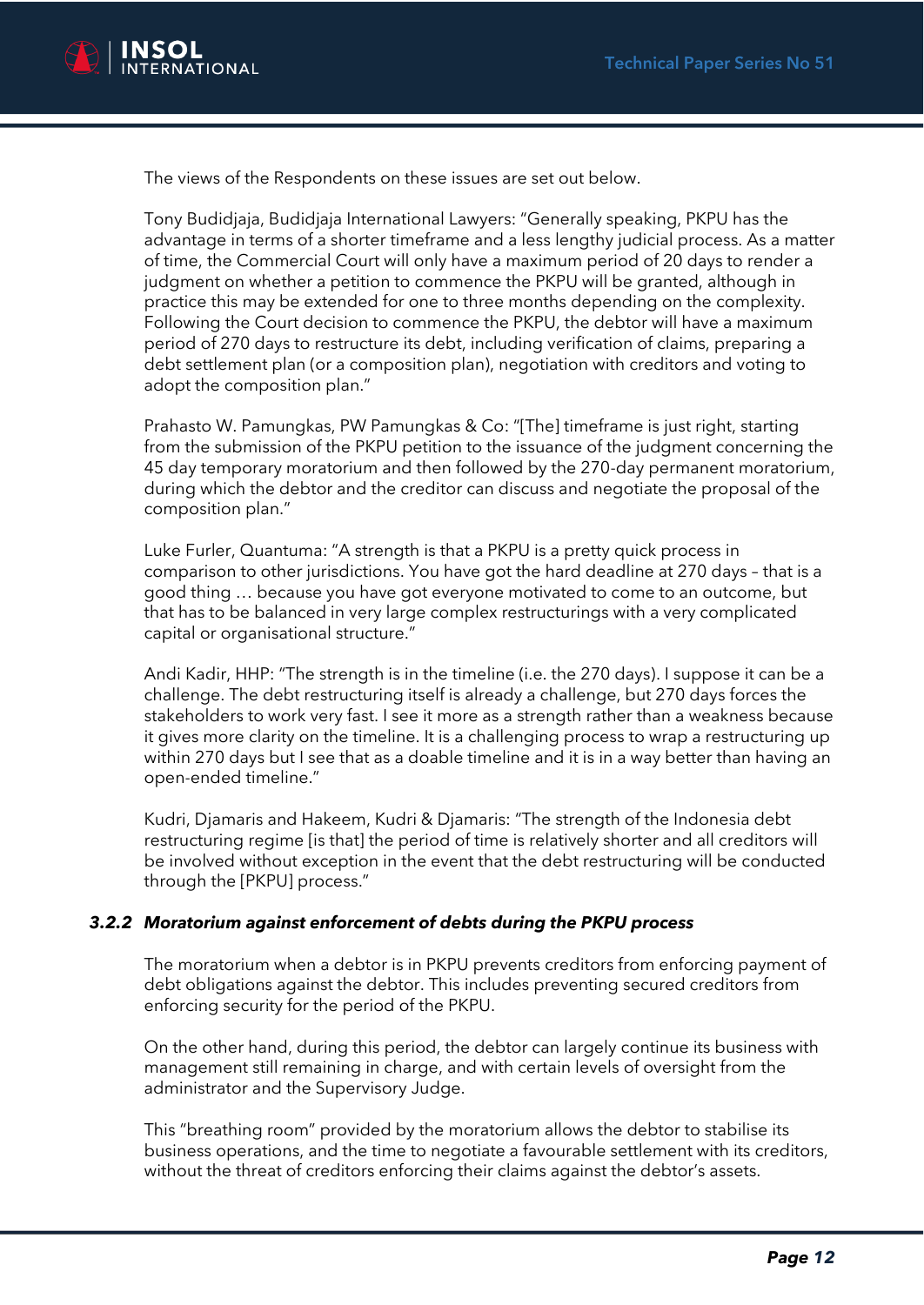

As some of the Respondents noted:

Andi Kadir, HHP: "[The regime] also gives the framework to ring-fence the debtor, [and] to allow them to do the debt restructuring with sufficient protection."

Leonard Aritonang, LSM: "PKPU provides the spirit and makes efforts for business continuity through concluding [a] settlement over insolvency."

Duncan, Wisnu, Arianto and Jeyaraj, Kordamentha: "From the company's side, it is effective because it provides … breathing space. This is in line with restructuring regimes in other jurisdictions … From a company's point of view, it is also effective because they are not paying any interest so they can manage liquidity and have time to execute a restructuring."

#### *3.2.3 Power to "cram down" on minority unsecured creditors and bind creditors to the restructuring plan*

All creditors will be involved in the PKPU process, and should the Requisite Majority (of a majority in number and more than two thirds in value of secured and unsecured creditors) vote in favour of the restructuring plan proposed by the debtor, the restructuring plan will be binding on all unsecured creditors regardless of whether they voted in favour of the restructuring plan or not. The secured creditors that voted in favour of the restructuring plan will also be bound by the restructuring plan. The treatment of dissenting secured creditors is outlined in further detail below.

The power to "cram down" was commented on by some of the Respondents:

Richmond Ang, Deloitte: "One of the benefits of implementing restructurings via PKPU proceedings is that it provides the ability to cram down, particularly on dissenting unsecured creditors … While there are no formal pre-pack restructurings under the Indonesian Bankruptcy Law, companies can pursue restructurings on a pre-pack basis by proactively managing and driving the process. Companies can engage with their creditors early and try to secure creditor support before entering a PKPU proceeding. The PKPU proceeding would be primarily utilised to cram down on dissenting creditors and complete the restructuring with the support of the required majority."

Perry Sitohang, PCS Law Office: "The debtor may have a chance (through a Court decision) to restructure its debts. All creditors will be bound to (and forced to comply with) such a Court decision, if [the] majority of creditors vote to accept the restructuring plan proposed by the debtor."

### *3.2.4 Flexibility of the PKPU process*

While the PKPU process may not have sophisticated tools such as super-priority financing, cross-class cram downs, group restructuring mechanisms, or pre-packaged restructurings without having to hold a formal creditors' vote, its straightforward approach of only requiring the Requisite Majority of unsecured and secured creditors to approve the debtor's proposed restructuring plan allows the debtor great flexibility.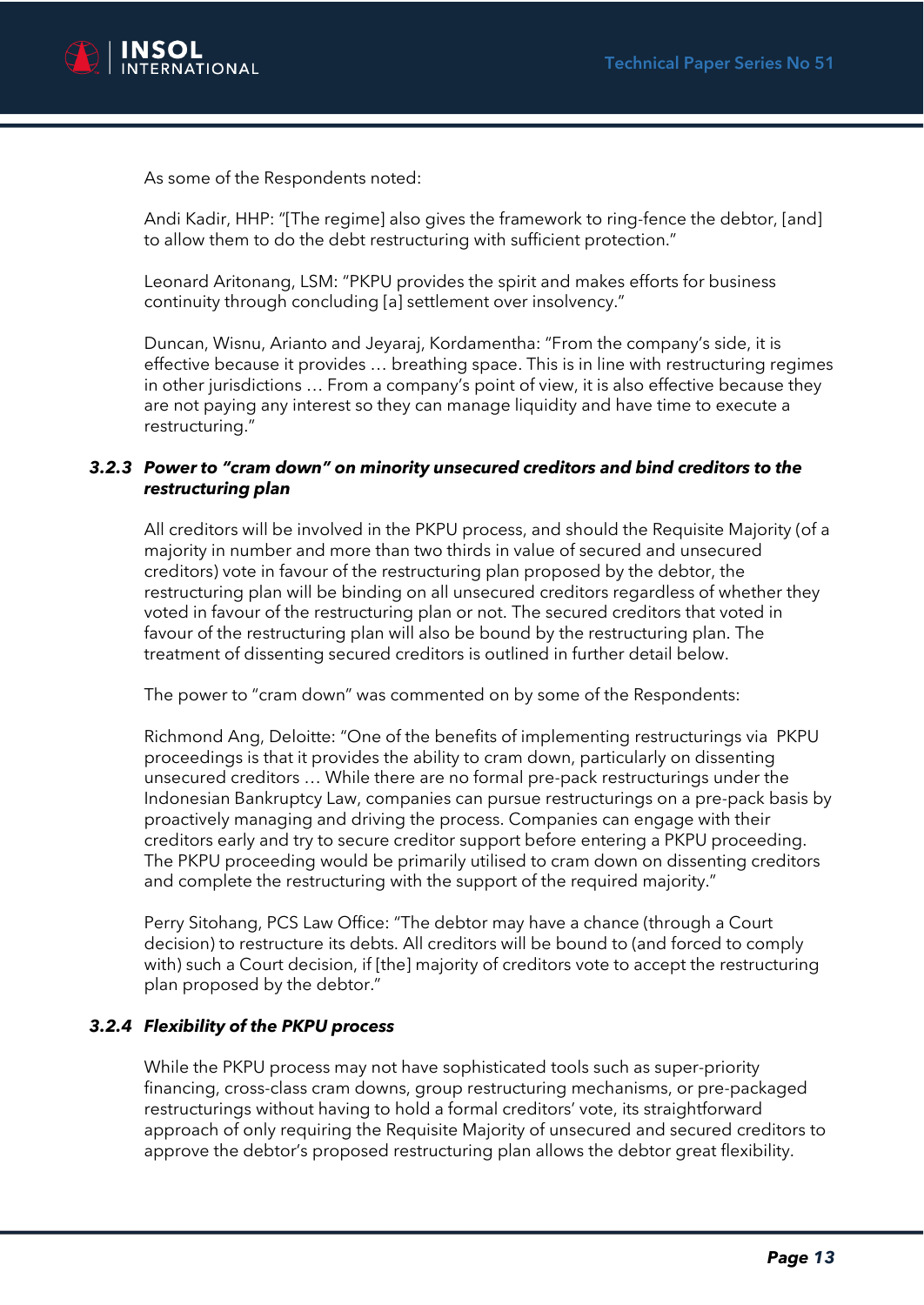

While simple, this approach can also be effective. For example, for group restructurings, even though there is no group restructuring mechanism, and PKPUs will have to be filed for each of the debtor group companies, ultimately the same outcome of restructuring the entire debtor group can be achieved.

As noted by some of the Respondents:

Tony Budidjaja, Budidjaja International Lawyers: "PKPU is a relatively flexible process in which the creditors and the debtor are free to engage with each other to negotiate the debt claims and the terms of the composition plan."

Luke Furler, Quantuma: "The PKPU is great, in that it is very flexible, and as long as the requisite creditors agree, … you can come out with anything that makes sense commercially. So, the PKPU is a great tool that can be adopted from very simple to very complex groups for restructuring."

Duncan, Wisnu, Arianto and Jeyaraj, Kordamentha: "There is a lot of flexibility for companies to put forward proposals, whether be it on a single-company or a group basis. There has been some creative work in that space in a number of different PKPUs recently. It enables the company to negotiate with its creditors and there may be different outcomes for different classes of creditors. While not all parties will be satisfied with the outcome, it is not necessarily out of line with restructuring practices in other jurisdictions."

#### *3.2.5 Superiority of the PKPU over the bankruptcy process and other avenues of enforcement*

With regard to its timeline as well as achieving a successful restructuring / enforcement, the PKPU process is superior to the other alternative avenues in Indonesia such as bankruptcy, civil litigation and arbitration. Even a secured creditor may not necessarily be in a stronger position outside of the PKPU process, as enforcement of the security may be challenged by the debtor or other security holders who may file competing claims against the same asset. Further, if a secured creditor is undersecured, it may be in the creditor's interest to ensure that the undersecured portion of its debt can be repaid in the most efficient manner.

Civil litigation and arbitration are processes that may take longer than the PKPU process, and even if a favourable judgment is obtained, subsequent enforcement may be challenging.

These issues were commented on by several Respondents, as summarised below.

Nien Raffles Siregar, SSMP: "The strength in the Indonesian debt restructuring regime is in how a PKPU petition will be deemed as a priority, even when the PKPU and bankruptcy petition are filed all at once."

Jimmy Simanjuntak, Jimmy Simanjuntak Law Firm: "According to [the Bankruptcy Law], matters regarding [the PKPU] petition must be decided within 20 days after the date of registration (article 225(3)), whereas the bankruptcy request must be decided within 60 days from the date the petition for bankruptcy pronouncement is registered (article 8(5)).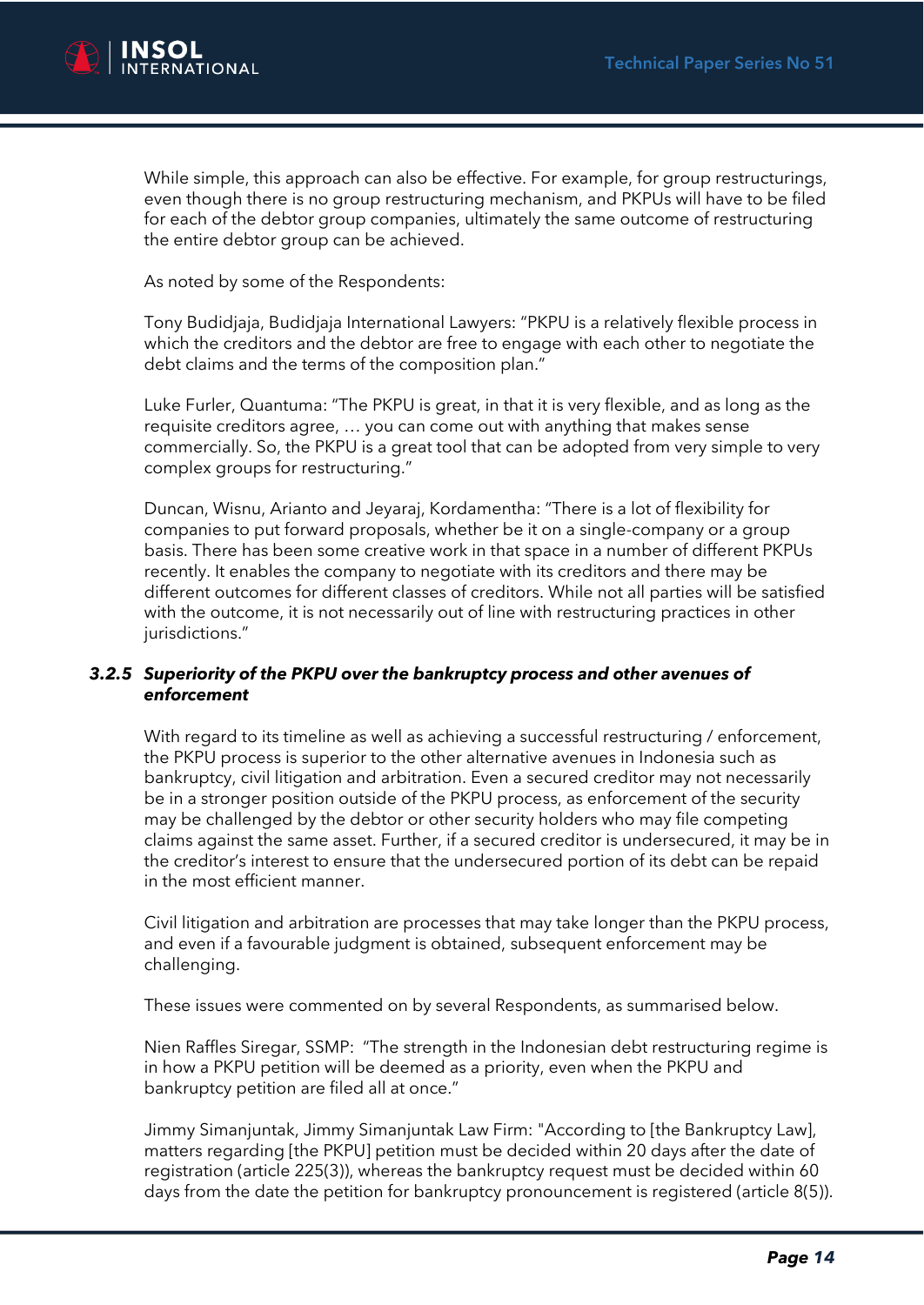

This shows that [the PKPU] takes precedence over the bankruptcy proceedings."

Daniel Alfredo, Legisperitus: "From personal experience, often the debtor prepares to engage in civil court proceedings or arbitration because of its lengthy procedures and automatic appeals (for a civil case) … [A] final and binding decision would be reached after a few years of legal battle, and [this creates] a period which obliges the debtor to fulfil [its] owed obligations. However, [the PKPU] provides an effective solution resulting in [an] out of court settlement during proceedings before a decision is announced, or settlement is reached and a composition plan agreed in the PKPU to avoid bankruptcy."

Rando Purba, MAPS Law Firm: "If both PKPU and bankruptcy proceedings are simultaneously tried by [the] Court, the PKPU proceedings must be resolved first. That said, the PKPU prevails over the bankruptcy proceedings. For this reason, filing a PKPU has been the preferred option."

#### **3.3 What are the specific challenges of the Indonesian debt restructuring regime?**

From the Respondents' perspective, the main challenges faced by parties in PKPU are the:

- (a) rigid timeline of 270 days for a debtor to be in PKPU;
- (b) uncertainty due to a lack of consistency in decisions of the Commercial Courts and administrators;
- (c) lack of transparency / disclosure requirements for the debtor;
- (d) insufficient exercise of supervisory power by Courts over administrators;
- (e) potential misuse of the PKPU process by rogue creditors or errant debtors;
- (f) lack of cram down on dissenting secured creditors;
- (g) lack of recognition of foreign laws governing offshore instruments or agreements; and
- (h) lack of cross-border recognition of foreign restructuring judgments.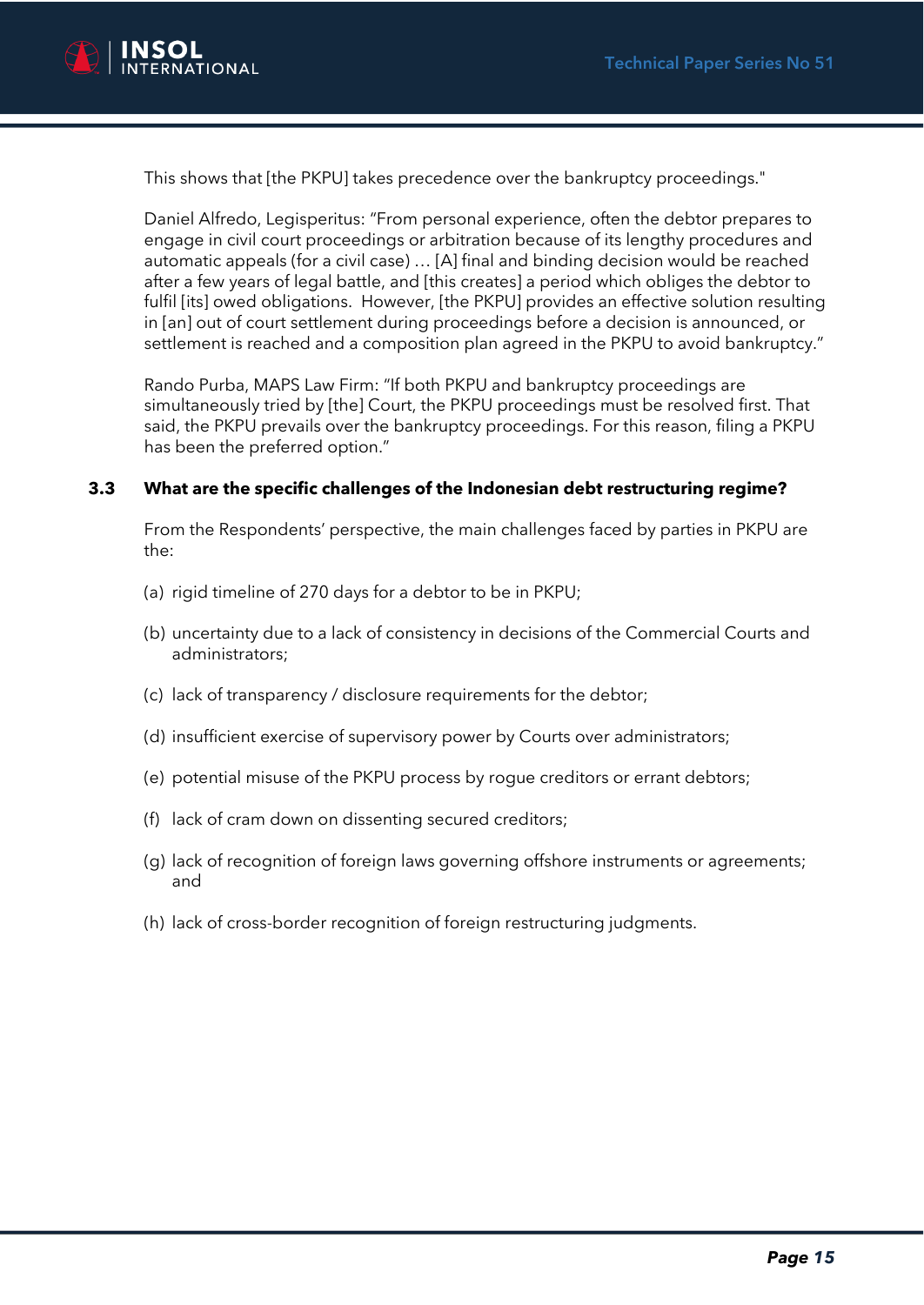

The Respondents' views are summarised below.



## *3.3.1 Rigid timeline of 270 days for a debtor to be in PKPU*

This is a very interesting point as many Respondents had highlighted this as a strength. However, a number of Respondents also noted that the strict timeline of 270 days for the PKPU process can be a double-edged sword, because in complicated restructurings where more time is required beyond the 270 days provided, there is no flexibility to order additional time. Should the parties fail to reach any form of compromise before the end of 270 days, the debtor will automatically enter bankruptcy. This may prejudice creditors even more than the debtor.

The views of the Respondents are outlined below.

Richmond Ang, Deloitte: "PKPU proceedings provide debtors and creditors with a streamlined restructuring process. Parties would, however, need to be organised and proactive given the 270-day limit for PKPU proceedings. Claims verification, preparation and submission of [the] composition plan, negotiation of terms, and approval and ratification of the plan will need to be completed under a tight timeline. The debtor will be declared bankrupt if the composition plan is not approved in 270 days."

Kudri, Djamaris and Hakeem, Kudri & Djamaris: "Moreover, there is a very unfavourable risk for both the debtor and creditor, especially related to the voting system and the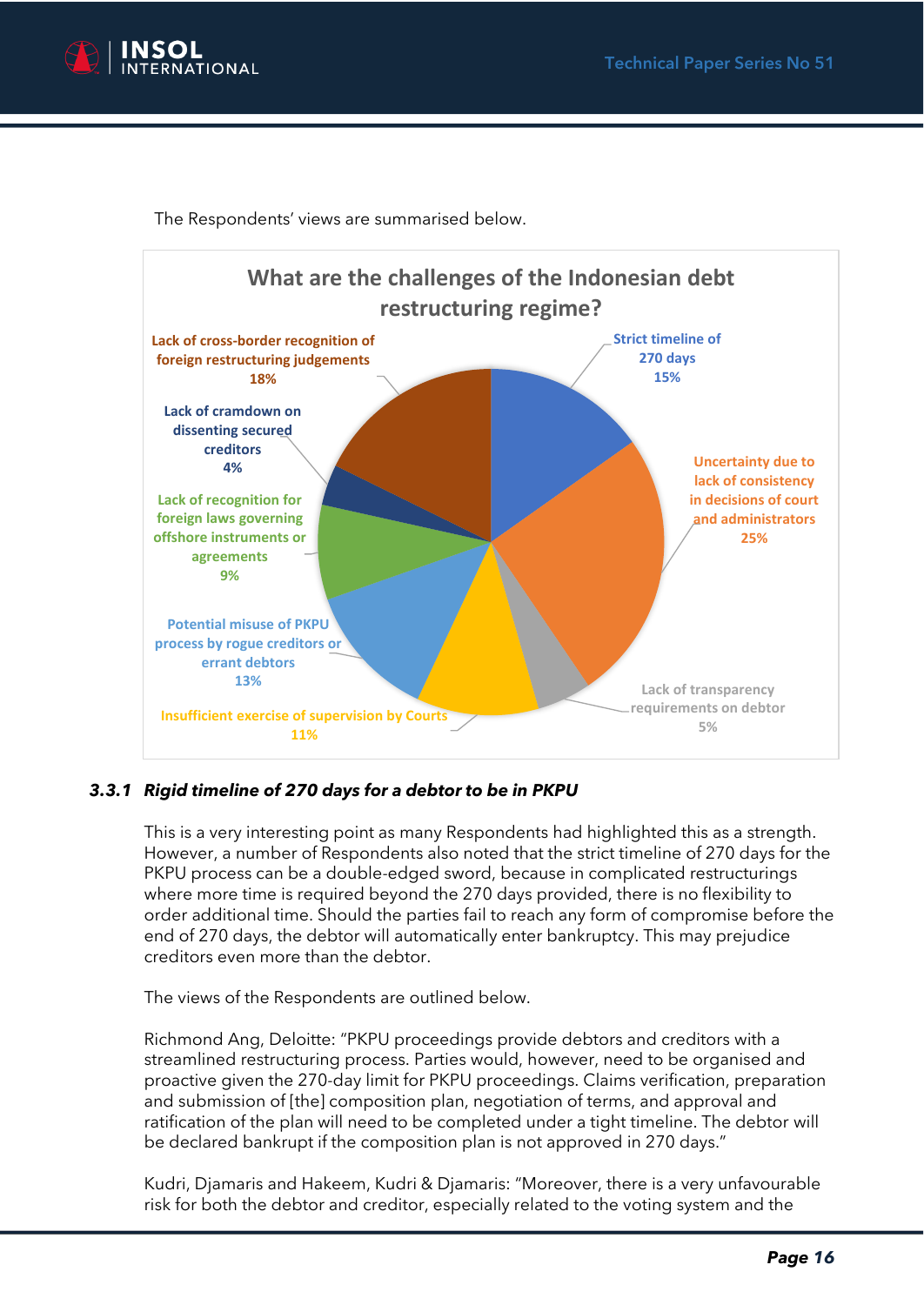

process of the [PKPU] situation which [may] result in the bankruptcy of the debtor. Basically, [the PKPU] is intended for debtors to find a way out of their financial difficulties through debt restructuring to their creditors so that the burden of paying debts can be reorganised and their business operations can resume. However, in the case of the settlement proposal [being] rejected by creditors, the debtor will be declared bankrupt and can no longer conduct its business."

Duncan, Wisnu, Arianto and Jeyaraj, Kordamentha: "Timing-wise, foreign creditors who are not familiar with the process may find that they do not have enough time to validly submit a claim under the PKPU process. Foreign creditors need to educate themselves very quickly so they do meet the deadlines, because if you do not submit the claims properly, that will result [in] you in being excluded. Deadlines for claims submission exist in other jurisdictions but it is [a] disadvantage for foreign creditors in Indonesia as documents need translation and this can be time-consuming … In addition, foreign creditors need to arrange a power of attorney for local lawyers as your representative in a PKPU process and that is also a time-consuming process."

#### *3.3.2 Uncertainty due to a lack of consistency in the decisions of the Commercial Courts and the administrators of the debtor*

As Indonesia is a civil law jurisdiction, the Courts are not bound by case precedent as in the case of a common law jurisdiction. There is uncertainty as to how the Indonesian Commercial Courts are likely to rule on an identical issue on two separate instances. This not only takes place at the Court level, but also at the administrator level, often because different administrators may take different approaches towards counting votes and the adjudication of debt, among other issues.

These matters were canvassed by some of the Respondents as follows: Perry Sitohang, PCS Law Office: "Inconsistent application of the Bankruptcy Law can also be problematic. This inconsistency does not only happen in different Commercial Courts but it even happen[s] [within the] same Commercial Court."

Luke Furler, Quantuma: "I think the judiciary does a rather great job in Indonesia – they do a good job of keeping people in line, but … the lack of the concept of the common law principle of precedent, and so the ability for decisions to be made contrary to previous decisions with really similar facts, just introduces an X factor that is really hard to price in, very hard to plan around."

Duncan, Wisnu, Arianto and Jeyaraj, Kordamentha: "The flexibility which is advantageous is also potentially disadvantageous in that while you have a lot of flexibility, you also have inconsistent outcomes. Inconsistency erodes confidence in the process when you see a similar set of facts, similar capital structures, and other similarities in the restructuring but you get quite a different outcome. From an external observer's point of view, that creates a lack of confidence in the process itself. I do not think it is necessarily a structural issue related to civil law, as there are other jurisdictions in Europe where this sort of process works effectively. I think the legal structure is there. However, it is not administered, perhaps, in the way it should or could [be]. Improved administration of the existing law along with stronger judicial oversight would create more certainty and make it more effective."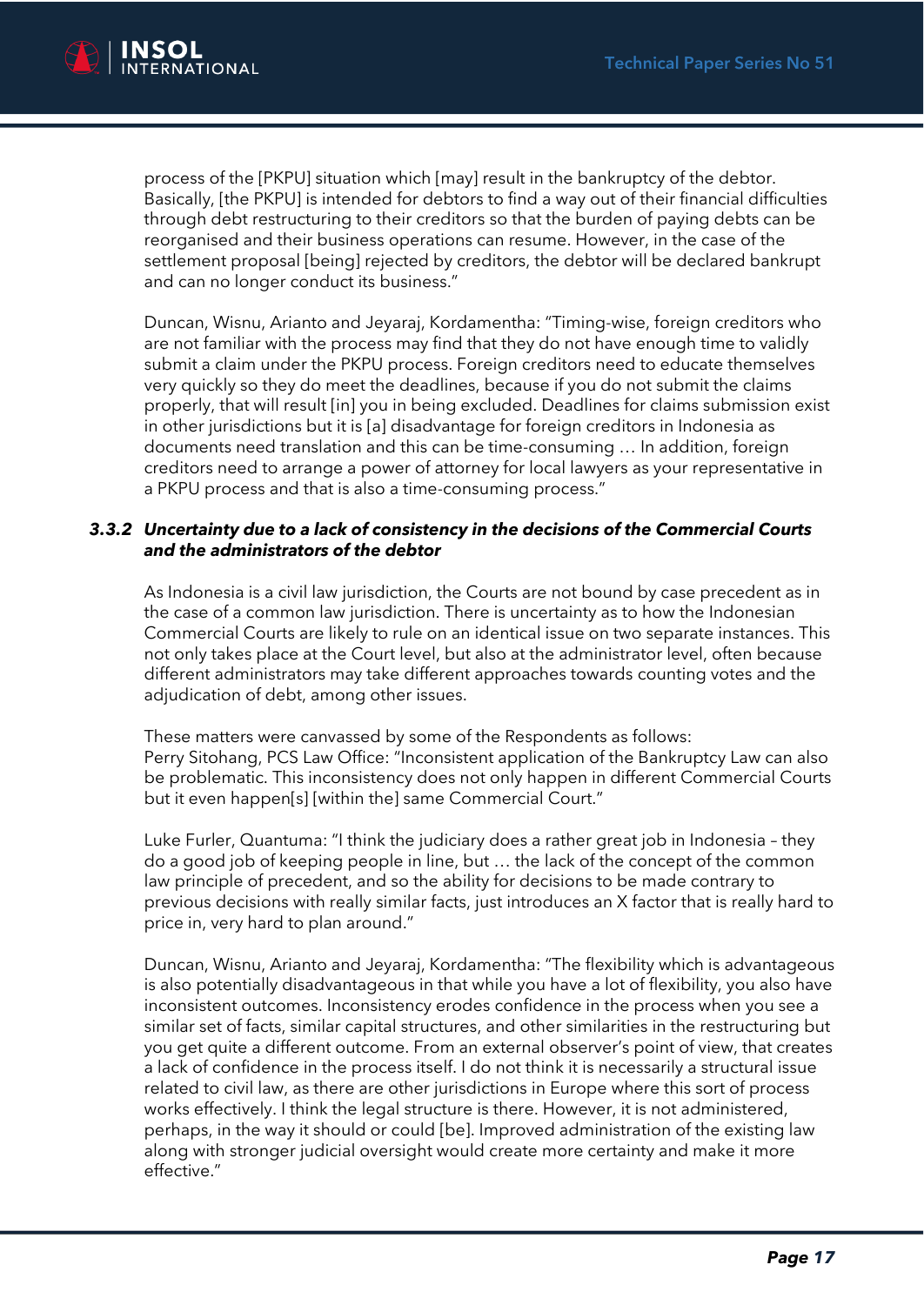

Tony Budidjaja, Budidjaja International Lawyers: "The other weakness of the current debt restructuring regime is the lack of a consistent approach between each Court (and judges), because Indonesia does not adopt [the] *stare decisis* principle."

Charles Evans, Alvarez & Marsal: "The least transparent part of the process is the role of the administrators [in relation to] debt verification and the management of the voting process."

#### *3.3.3 Lack of transparency / disclosure requirements for the debtor*

There are no strict requirements for disclosure of information by the debtor, apart from the proposed restructuring plan, and cooperation with the administrators in relation to the adjudication of debt for voting purposes and the general administration of the debtor's affairs. From a creditor's perspective, the inability of legal avenues to compel the debtor to disclose further information about its financial situation or debts, including related party debts, restricts the creditors to leveraging their approval of the restructuring plan to push the debtor to disclose further information.

This was noted by some of the Respondents as follows:

Richmond Ang, Deloitte: "Debtors are responsible for preparing and proposing the composition plan in PKPU proceedings. The Bankruptcy Law does not specify content requirements for the composition plan and parties are free to agree terms. While the flexibility contributes to a more streamlined process, it can also lead to transparency issues that are a concern for creditors."

Ricardo Simanjuntak, Ricardo Simanjuntak & Partners: "Indonesia has an unpredictable legal system and that means creditors have limited certainty regarding enforcement of their rights. They find it difficult to understand what the company's financial and operational position is, largely because there is often inadequate disclosure and the legal system does not enforce adequate disclosure."

#### *3.3.4 Insufficient exercise of supervisory power by Courts over administrators*

In more recent cases, questions have been raised about the admission of certain claims by administrators, which in substance increases the total debts owed by the debtor and dilutes the claims of other creditors.

This particular issue is closely tied in with the above point in relation to the lack of transparency and disclosure requirements on the debtor under Indonesian law. Indeed, creditors may have an uphill battle to obtain further information on additional claims admitted by the administrators, let alone actually challenging the admission of these claims by the administrators. Further, as the petitioner of the PKPU petition would nominate the administrators, the petitioner would have an advantage in being able to choose the proposed administrators. In practice, it is not uncommon for either the debtor to file for the PKPU petition, or for creditors friendly to the debtor to do so.

The views of the Respondents in relation to these issues are summarised below.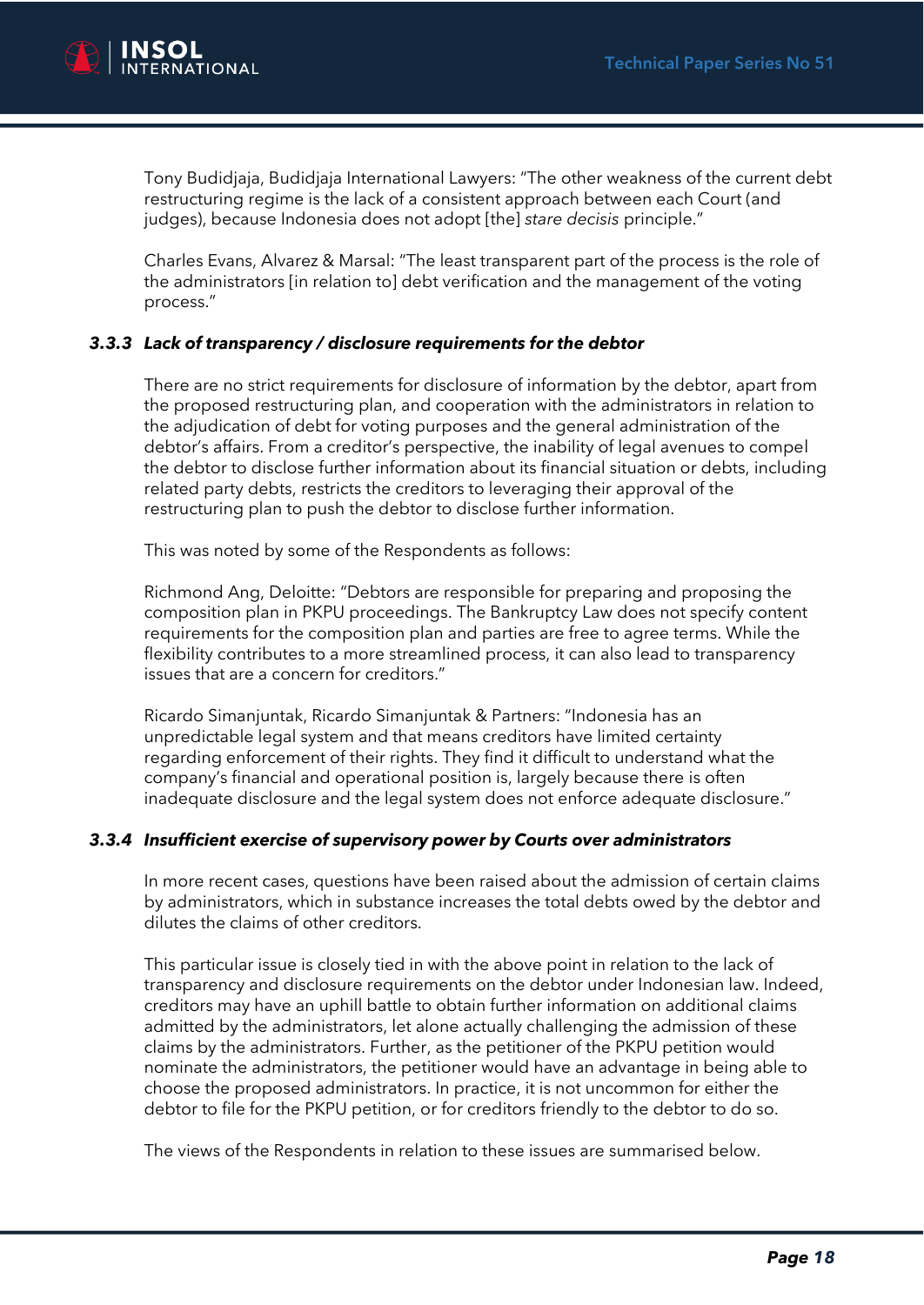

Andi Kadir, HHP: "Yes, there is some power [for the Court to look at how the administrator has adjudicated creditors' claims], but the process itself can be quite inadequate. It is not sufficient. You should give more chance to the creditors to make their claim, to argue their case."

Kudri, Djamaris and Hakeem, Kudri & Djamaris: "[I]n supervising the [PKPU], the Supervisory Judge does not have much authority, so that in the event of a discrepancy between the receiver and the debtor or creditor, all forms of objection must still go through a lawsuit to the Court."

Joel Hogarth, Eliot & Luther: "I have had judges overrule administrators before. But it is a case-by-case basis – I would say it is mixed. I have seen cases where judges have been reasonably fair, particularly where you have a strong lawyer advising the creditor, and judges have actually made the right decisions. I would say it is rare to have a judge actually substitute their view for the administrators. Typically, whatever what the administrator says, particularly if it's a powerful administrator, I do not see the judges overruling them very often. I will not say it is always bad, but it depends on the individual judge."

#### *3.3.5 Potential misuse of the PKPU process by rogue creditors or errant debtors*

As noted above, the requirements for the granting of a PKPU petition are straightforward: (i) the existence of at least two creditors; and (ii) at least one due and payable debt (or otherwise an inability by the debtor to pay the debt). The Commercial Courts have also previously required that the relevant debt, or inability to pay the debt, must be capable of being simply proven. There is no requirement of an insolvency test to show that the debtor is cash flow or balance sheet insolvent.

However, in practice, this straightforward approach can lead to creditors with unpaid debts filing PKPU petitions against the debtor to put pressure on the debtor to make payment to them ahead of other creditors (following which the PKPU petition will be withdrawn).

Further, this approach can lead to a situation where the first creditor to file the PKPU petition gains a strategic advantage in the PKPU in being able to nominate the administrators. As noted above, the debtor itself may file a PKPU petition (or obtain the assistance of creditors who are friendly to the debtor to do so) to gain such a strategic advantage for itself instead.

The Respondents' concerns about potential misuse of the PKPU process are summarised below.

Richmond Ang, Deloitte: "The bankruptcy or PKPU filings can be made by providing evidence that the debtor has at least two creditors and the debtor has failed to pay one due and payable debt. [An] insolvency test or debt thresholds are not required. The relative ease of putting debtors into bankruptcy or PKPU proceedings exposes debtors to 'rogue filings', where creditors have used bankruptcy or PKPU filings to pressure debtors."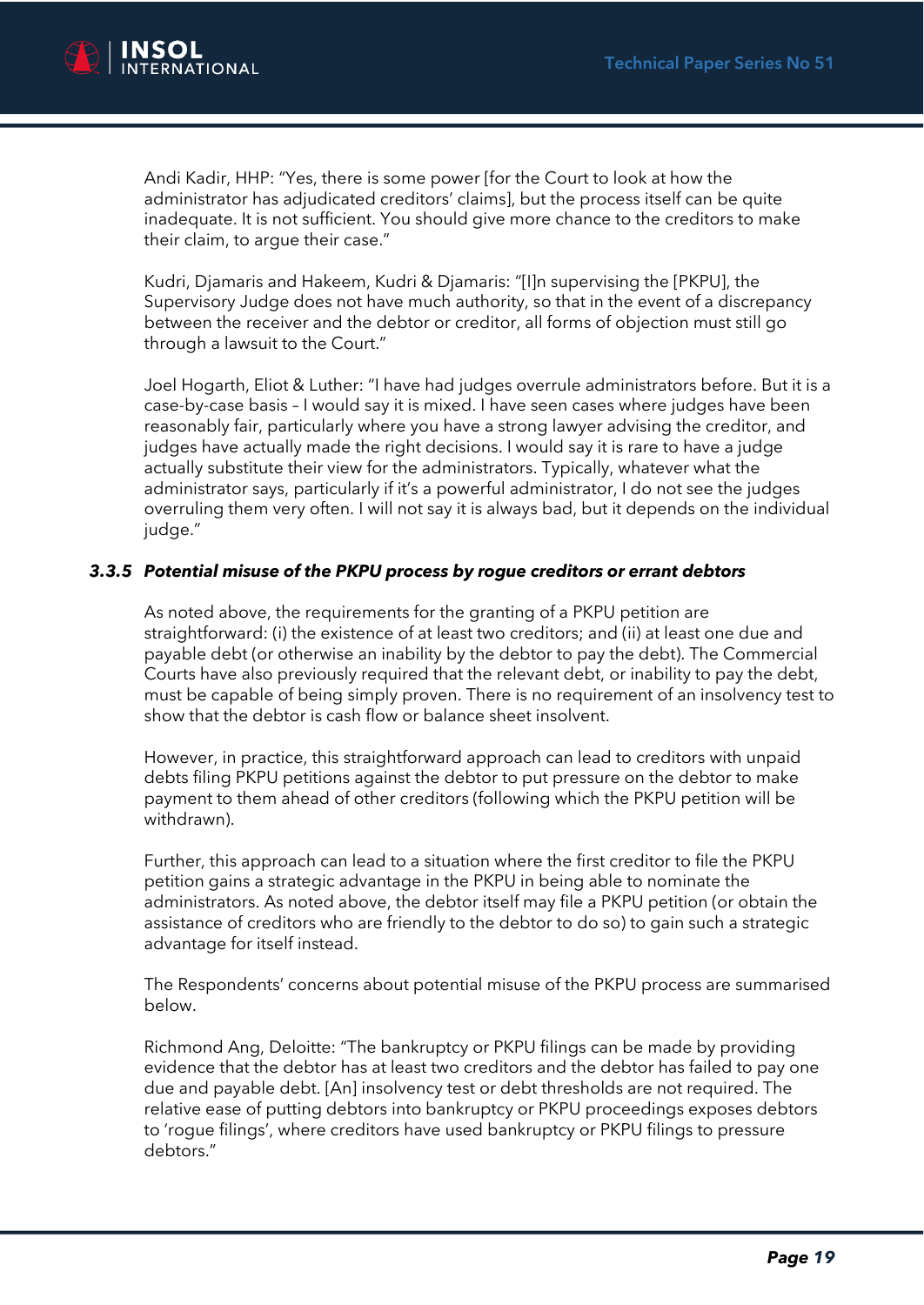

Tony Budidjaja, Budidjaja International Lawyers: "Debtors [that] are still solvent can be easily placed under PKPU by hostile creditors [and] [d]ebtors may face multiple PKPU / bankruptcy petitions from the same creditor."

Erniwaty Hutagalung: "The purpose of PKPU is solely to give some time to the debtor to pay its debts to all of its creditors but recently we can see many creditors using PKPU to take over the company or to exit the company from the market by getting them bankrupt."

Kudri, Djamaris and Hakeem, Kudri & Djamaris: "The downside of [the PKPU] is [that it is] vulnerable to being misused by debtors who just want to postpone the payment of their debts … [Debtors] do not experience any difficulty [in this regard] as the requirements regulated by [the Bankruptcy Law] do not oblige any insolvency test."

Richmond Ang, Deloitte: "First mover advantage exist[s] in PKPU proceedings as the petitioning party can nominate and drive the appointment of administrators that play a critical role in the process. Furthermore, more stringent requirements under debtor petitions have also triggered debtor-arranged friendly creditor filings."

Duncan, Wisnu, Arianto and Jeyaraj, Kordamentha: "The administrator's role in determining claims acceptance and division of creditor classes contributes significantly to the eventual outcome of the PKPU. Control of the PKPU flows from the choice of administrator, and if the company files for the PKPU then they choose the administrator, and consequently control the process. [It is] vice versa if the creditors successfully file. So, it is really who files first, which can be largely down to who is most prepared. The problem with creditors is that in the large cases, you have multiple creditors in multiple jurisdictions, and getting organisation among those creditors [to agree] is complex and time-consuming, compared to the company which can probably make these decisions fairly quickly."

Rando Purba, MAPS Law Firm: "There is no guideline / requirement on how to formulate the [restructuring] plan and the administrator generally has no significant role during the course of preparing the debtor's plan. As such, the administrator is generally incapable of forecasting whether the plan is tangible and reflecting the debtor's actual situation. Not only that, debtor is at liberty to 'exaggerate' their ability to settle the debts aimed at achieving the requisite quorum during the voting, [for example] by introducing a candidate investor who injects funds to the company but is not real … There have also been rumours [of] 'fake' creditors in order to enhance the voting leverage so as to achieve the requisite quorum during the voting, and this has often forced unsecured creditors and secured creditors to vote to agree with the [restructuring] plan."

#### *3.3.6 Lack of cram down on dissenting secured creditors*

Secured creditors who do not vote in favour of the restructuring plan are not bound by it, pursuant to article 286 of the Bankruptcy Law.

Article 281(2) of the Bankruptcy Law also states that dissenting secured creditors shall be provided with compensation equivalent to the lower of the value of the security or the outstanding loan amount. However, in practice, it is unclear how dissenting secured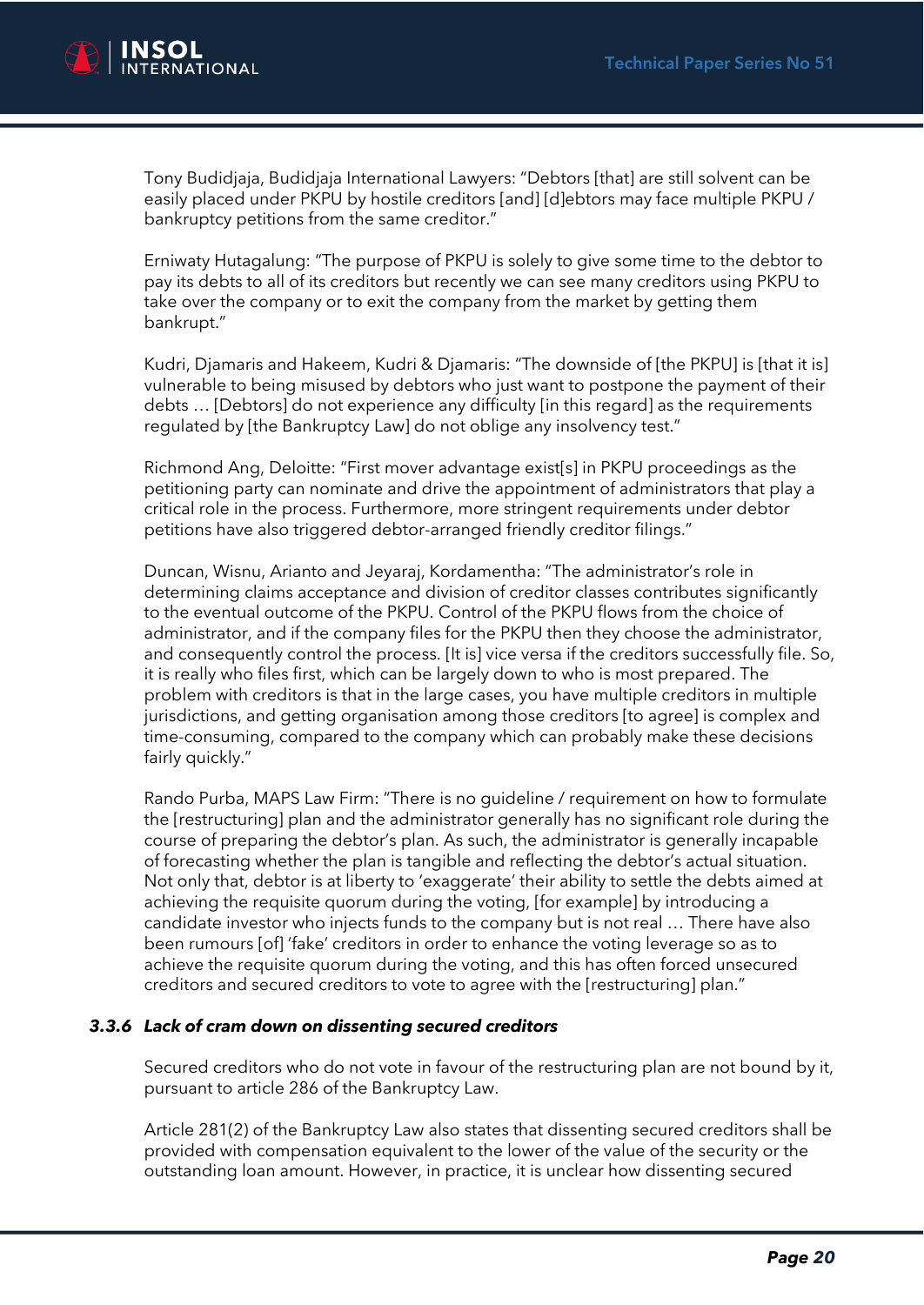

creditors should act, as realising their security will often be contrary to the terms of the restructuring plan.

This creates further problems because the Requisite Majority of the secured creditors who voted in favour of the restructuring plan are bound by its terms, but the minority who did not vote in favour of it are not. This may in turn lead to a situation where the debtor cannot afford to have any dissenting secured creditors who have free rein to realise security and extract potentially key assets from the debtor. On the other end of the spectrum, enforcement of security remains a great practical challenge in Indonesia, especially for foreign secured creditors, who may understandably not view their chances of realising their security favourably, and may have less leverage against the debtor than a local creditor.

These issues were touched on by some the Respondents:

Andi Kadir, HHP: "I do not know if you can put it as a strength or weakness, but the cram down is quite interesting. The law allows the cram down of unsecured creditors, but it does not apply to secured [creditors]. So, [I am] not sure if you can say this is a strength or weakness … The law itself provides an answer, but it is more on the implementation. Given the lack of precedent and everything, if we are dealing with a significant debt restructuring, usually the financial institutions will not want to go to unknown horizons."

Richmond Ang, Deloitte: "While dissenting unsecured creditors will be bound by the composition plan, dissenting secured creditors are not bound and are entitled to 'compensation, although it is not clear how this will be paid."

#### *3.3.7 Lack of recognition of foreign laws governing offshore instruments or agreements*

Indonesian law does not have any "law of trusts" as such. Accordingly, legal concepts of trust, beneficial ownership and recognition of the role of a trustee acting on behalf of beneficial owners are not automatically incorporated into Indonesian law. On the other hand, many large Indonesian debtors have offshore bonds in jurisdictions such as the US and Singapore, which incorporate the role of a trustee and security agent acting on behalf of bondholders, many of whom may be retail bondholders. Recent PKPU cases have demonstrated that there is a risk that the Indonesian Courts may not recognise the trustee's claim on behalf of the bondholders in the PKPU process, and may require individual bondholders to register their claims directly in order to vote in the PKPU process.

There is also a similar risk in cases of syndicated loans, where a security agent acting on behalf of the syndicated lenders may not be recognised for the purpose of Indonesian law, and each lender may be required to register their claim individually.

The difficulties posed by these issues were outlined by some of the Respondents as follows:

Richmond Ang, Deloitte: "The concept of [a] 'trust' is not formally recognised under the Indonesia legal system. This has led to confusion … on whether the trustee of notes or the noteholders can file in PKPU proceedings. The other issue that arises in situations involving international notes issued by offshore financing SPVs is the treatment in PKPU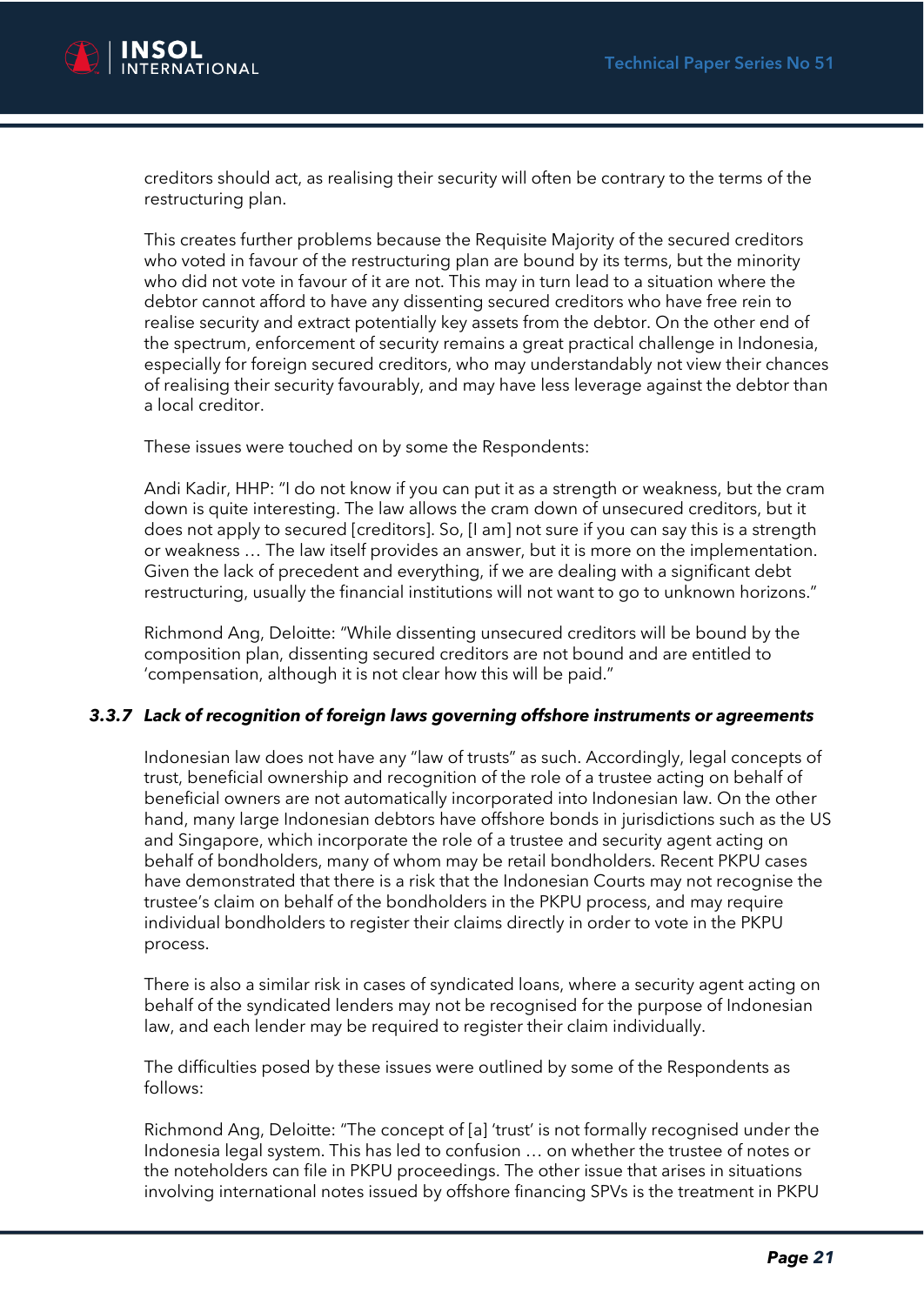

proceedings of the competing noteholder and financing SPV claims against the Indonesian entity that … entered into the PKPU. This was a key issue in a few high-profile cases over the last few years."

Duncan, Wisnu, Arianto and Jeyaraj, Kordamentha: "Bondholder situations add an additional layer of complexity because you might have a mixture of retail and institutional investors, so the level of sophistication is very different. Bondholder debt may also be subject to active trading which means the identity of the debtholder may change along with their strategy for the restructuring. There is also a communication issue between the company, the agent and the bondholders, and the time it takes through the clearing system. Sometimes there are communication difficulties between the agent, their lawyers, and the lawyers representing the bondholder committee due to there being more parties involved."

#### *3.3.8 Lack of cross-border recognition of foreign restructuring judgments*

Indonesia is not a signatory to the UNCITRAL Model Law on Cross-Border Insolvency (Model Law). Further, Indonesia does not automatically recognise foreign judgments, apart from international arbitration awards on the basis that Indonesia is a signatory to the Convention on the Recognition and Enforcement of Foreign Arbitral Awards (more commonly known as the New York Convention). Therefore, the cross-border restructuring of Indonesian debtors or debtors with assets in Indonesia will require either a PKPU or an informal workout with local Indonesian creditors in order for the restructuring to be effective in Indonesia.

Having an additional PKPU process to the primary restructuring proceeding in a foreign jurisdiction adds to the time and the cost of the restructuring process. The PKPU process is generally expensive, with the fees of administrators being comparatively high (generally around 4% to 7% of the total debts of the debtor).

As noted by Joel Hogarth, Eliot & Luther: "Foreign judgments are not recognised in Indonesia, is the simple fact. Foreign arbitral awards technically can be… but there is no cross-border recognition of foreign court proceedings … [T]here are no doctrines of comity or anything like that in Indonesia."

#### **3.4 Proposed areas of reform for the Indonesian debt restructuring regime**

Given the challenges faced by parties to the PKPU process, as identified above, we also elicited proposals for reform from the Respondents, with a focus on amplifying the strengths of the Indonesian regime and enhancing Indonesia's competitiveness as an attractive jurisdiction for debt restructuring.

There were a number of varying, even conflicting, suggestions for reform from the Respondents, including:

- (a) increasing flexibility of the timeline for PKPUs, especially for complex restructurings;
- (b) increasing transparency and certainty in the adjudication and voting process;
- (c) increasing disclosure requirements from the debtor;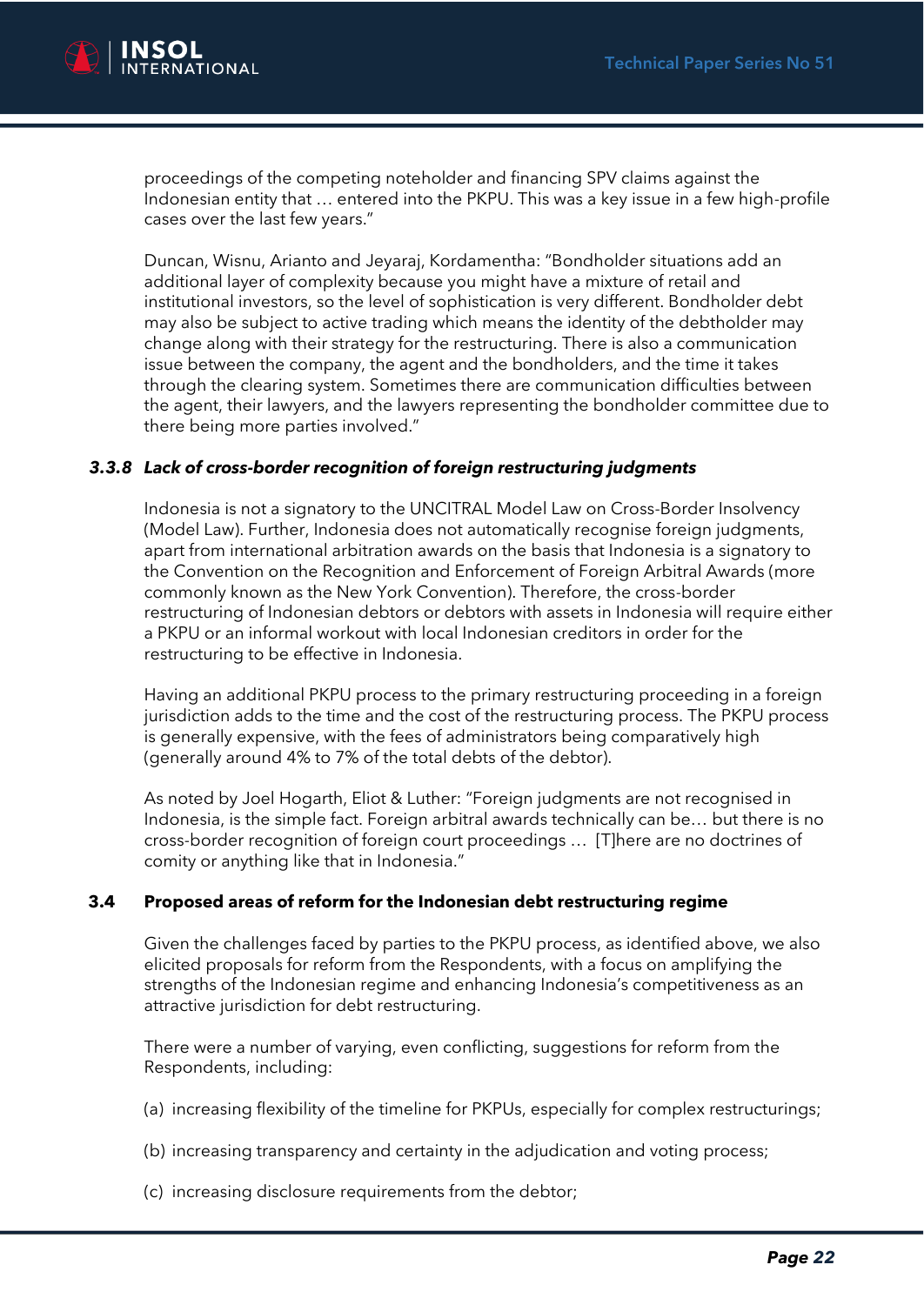

- (d) changing the filing requirements of PKPUs and the introduction of an insolvency test;
- (e) increasing recognition of foreign law under offshore instruments or agreements; and
- (f) adopting the Model Law and / or increasing the ease of recognition of foreign insolvency judgments.

The Respondents' views are summarised below.



#### *3.4.1 Increasing flexibility of the timeline for PKPUs, especially for complex restructurings*

A significant number of the Respondents were in favour of allowing for more flexibility in the PKPU timelines, especially for complex restructuring. Their views are outlined below.

Luke Furler, Quantuma: "I think [ease of access to the PKPU] is a good thing, but there could be some improvements around the scrutiny in terms of the early stages of the PKPU. There is a very short timeframe in which votes have to be in and that can be punitive to large international creditors that cannot move as quick[ly] as local or individual creditors. There can be improvement around … extending the time or allowing some more flexibility in ensuring that people's voices are heard, particularly in very complex structures. We have, unfortunately, seen this timeline abused in recent cases that, in my view, really damages Indonesian capital markets – it is a step backwards for an otherwise progressive and beautiful country."

Richmond Ang, Deloitte: "While the 270-day time limit has the advantage of providing debtors and creditors with a definitive timeframe, a longer timeframe may be considered to facilitate the implementation of more complicated restructurings, such as restructurings that may involve fund or capital-raisings implemented in conjunction with the debt restructuring. It should be noted that extensions within the maximum PKPU time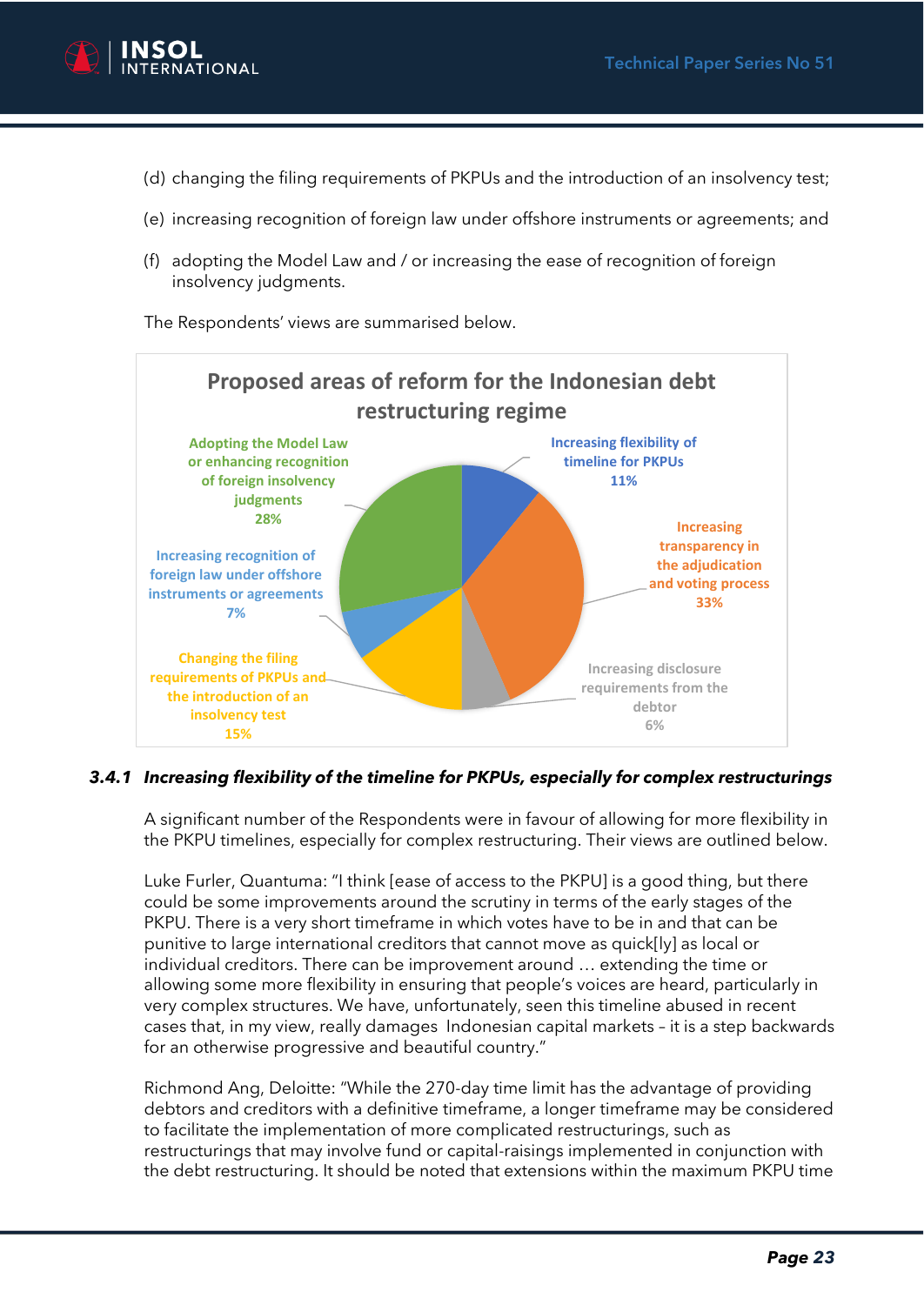

limit are subject to creditor approvals, therefore providing creditors with some degree of control and protection."

Kudri, Djamaris and Hakeem, Kudri & Djamaris: "[T]he reorganisation of complex businesses requires a longer period of time than is [currently] regulated … Such [a] period is too short given the fact that debtors need to complete the settlement proposal, lobbying and the reorganisation of [the] business during the [PKPU] process."

Andi Kadir, HHP: "If you ask me whether we can do this better by providing some way to extend it, yes of course. There is always room to improve the system. But as it currently stands, it is better to have 270 days."

#### *3.4.2 Increasing transparency and certainty in the adjudication and voting process*

The Respondents also resoundingly highlighted a need to increase transparency and certainty in the adjudication of claims and the voting process.

Several suggestions were provided:

- (a) having the Supervisory Judge and the Commercial Courts take a stronger role in supervising this process;
- (b) having an independent adjudicator run the process instead of administrators;
- (c) enabling creditors to challenge the petitioning party's choice of administrator;
- (d) codification and clarification of standards expected of administrators; and
- (e) guidance on how to evidence a creditor's claim.

These suggestions are considered in further detail below.

Supervisory Judge and the Commercial Courts to take a stronger role

Duncan, Wisnu, Arianto and Jeyaraj, Kordamentha: "The Courts should be more independent and have greater input to supervise the PKPU process. While there are supervisory powers in the existing law, in practice it does not appear these powers are exercised. Existing laws should be better implemented, or creditors should be granted a greater say as to the choice of the administrator … [T]hat is something that would certainly help to solve some of these problems and remove some of these inconsistencies in the outcomes we are seeing in Indonesia."

Andi Kadir, HHP: "The law gives too much power to the administrator to adjudicate the creditor's claim. There should be a more balanced protocol to allow the creditors to voice their concerns and to limit the administrator's power or discretion to adjudicate the claim … Unfortunately, some critics have mentioned [that the administrator's power] becomes the centre of controversy …, usually [concerning] the adjudication of claims, where some creditors' claims are rejected and there is a general feeling that this should not fall within the administrator's docket … [There is a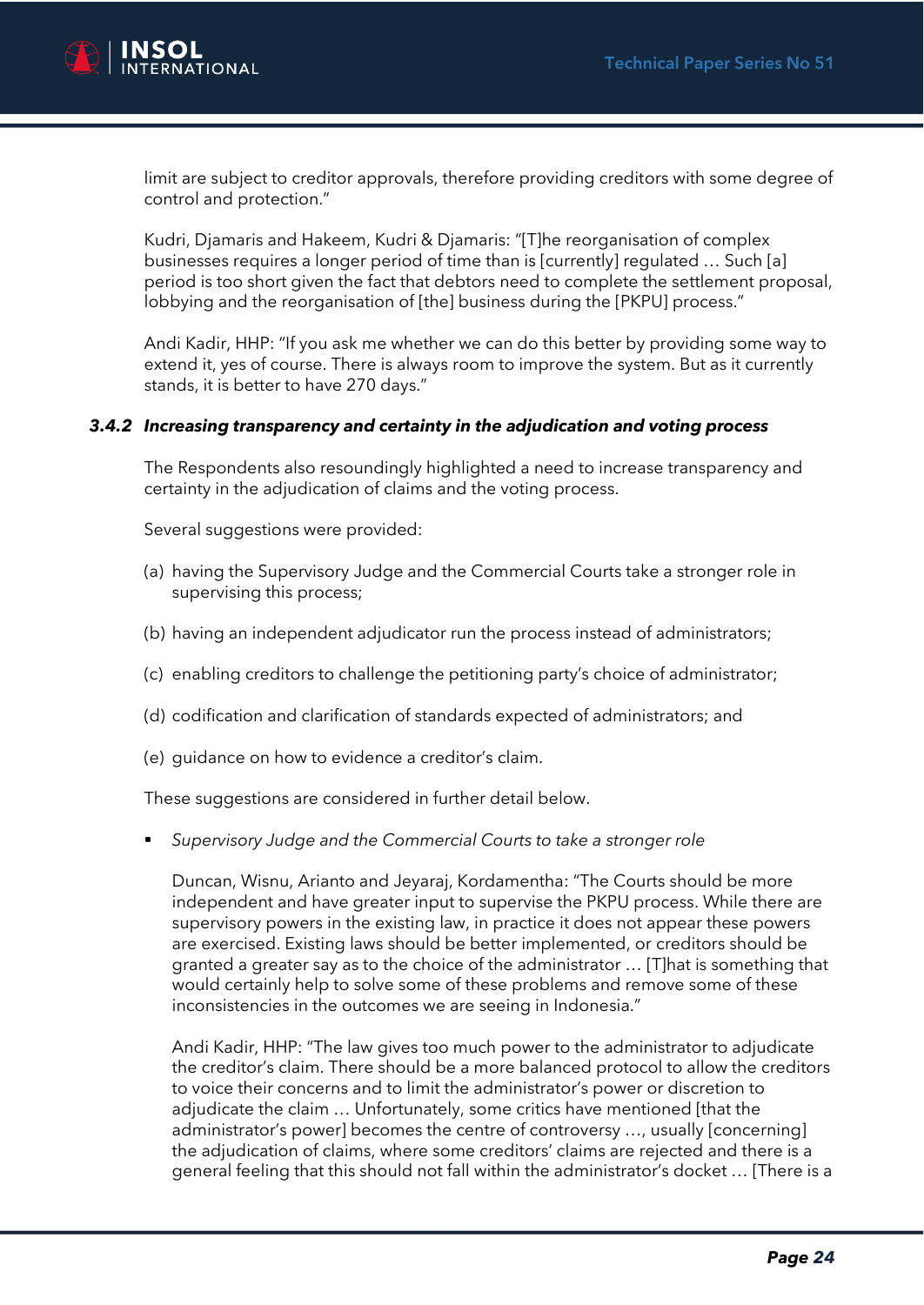

question as to] how we are going to balance that – a quick restructuring process and a quick adjudication with the Court."

Duncan, Wisnu, Arianto and Jeyaraj, Kordamentha: "[I] think the Court should be more proactive and independent, and should be questioning what is occurring with the administrators, as this [does not] seem to occur at the moment. Greater exercise of existing supervisory powers for the Court may break the stranglehold of control currently being exercised by the administrators."

Kudri, Djamaris and Hakeem, Kudri & Djamaris: "[B]y procedural law, debt restructuring … through the [PKPU] mechanism can be carried out on a voluntary basis so that, in the event that the debtor already knows that [it] will experience financial difficulties, the [PKPU] can be filed … on a voluntary basis and in general the debt restructuring that occurs will be supervised directly by the Court through the manager / receiver appointed by the Court and the Supervisory Judge assigned by the Commercial Court. Thus, both debtor and creditor in the implementation of debt restructuring can get certainty."

Tony Budidjaja, Budidjaja International Lawyers: "[There is a need to] sanction for an appropriate degree of supervision on the way the Court-appointed receivers or administrators are discharging their duties."

▪ *Independent adjudicator*

Luke Furler, Quantuma: "The parts that need to be reformed in Indonesia are around the transparency of the process, particularly of the creditor claims and the voting process … The absence of an independent adjudicator – that can be improved. That will strengthen the process and [the willingness of] capital markets … to invest in Indonesia. Some form of independent oversight or at least some independent intervention in some processes [is] realistic and something that could be driven by the market. It does not need to be driven by the judiciary. You can build that into restructuring plans … Increasing transparency and independent oversight would be a step in the right direction."

▪ *Enabling creditors to challenge the petitioning party's choice of administrator*

Duncan, Wisnu, Arianto and Jeyaraj, Kordamentha: "A potential option would be for creditors to have input in cases where the company acts first and nominates an administrator. Allowing the company to control the entire process without input from creditors is the main issue when you are looking at the PKPU process. What could be considered would be to allow creditors to supplant that choice of administrator based on certain thresholds … [T]here should be a reasonably high threshold, because creditors should not necessarily have complete control of every case. It is a matter of fairness. If a group of creditors with a small value of debt are uncomfortable with the choice of administrator and are against a PKPU, they should not have the ability to hijack the process themselves … There has to be a balance to enable creditors to have more input if creditors are able to aggregate and come together … and if there is a consensual and preferred choice of the creditors beyond a certain threshold, … that is certainly something to be considered as a potential area of reform."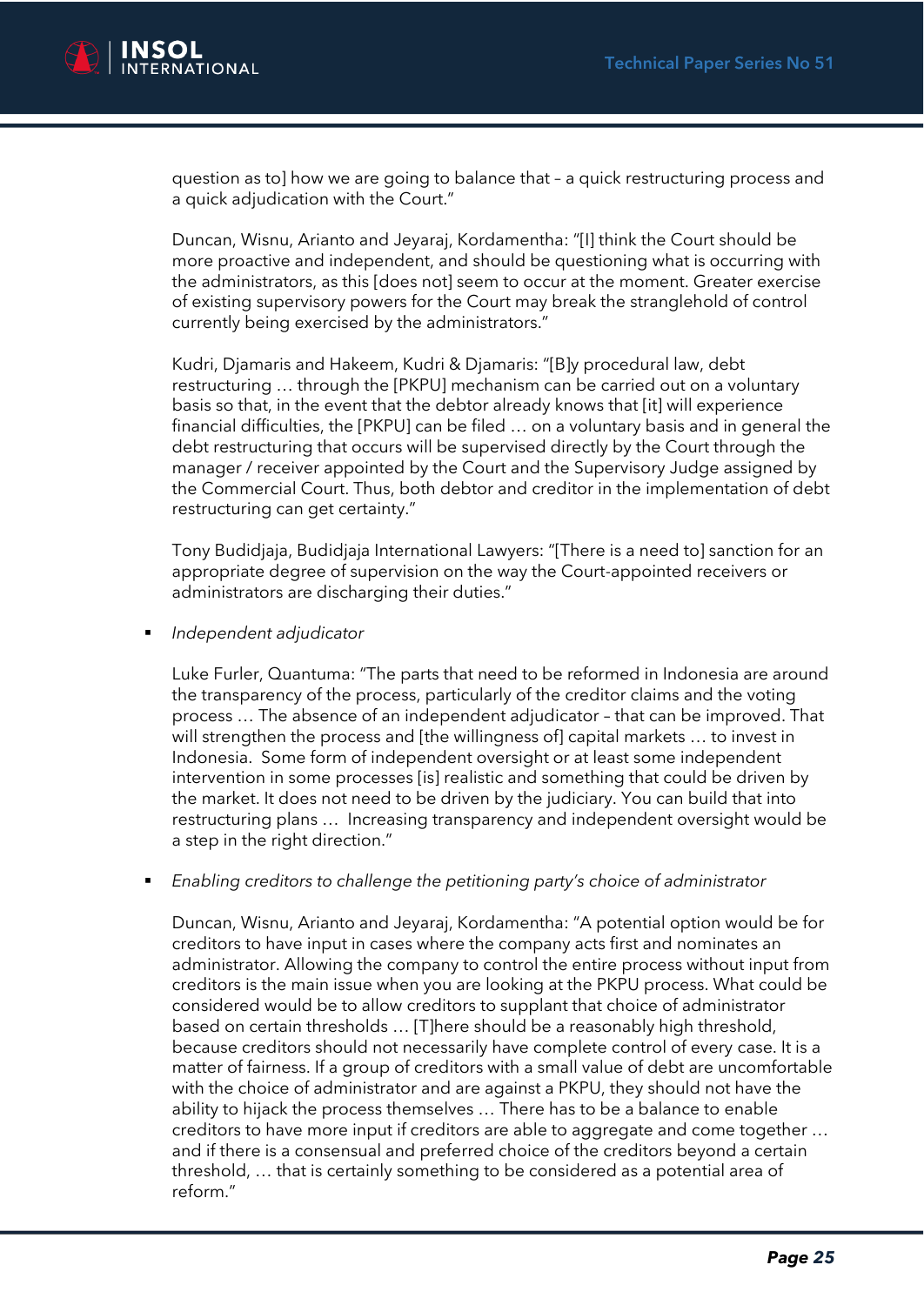

▪ *Codification of standards applicable to administrators*

Joel Hogarth, Eliot & Luther: "I think what [is] desperately need[ed] is a codification of the standards applicable to administrators. [Y]ou can fix a lot of the problems by having … a well-written fixed set of guides for administrators … dealing with things like the standard for meeting a claim, the standard for whether [a person] counts as secured or unsecured [and] clarification on what you do when you have multiple entities in PKPU together. [S]ometimes you get blended voting and there [are] a million different ways to calculate it in those scenarios."

Andi Kadir, HHP: "[I]t will be helpful if there is some sort of consistency. That will be the role of the judiciary [to provide] guidelines, and that would be the role of the [professional] association as well."

▪ *Guidance on how to evidence a creditor's claim*

Joel Hogarth, Eliot & Luther: "[T]here is just no guidance on how you can evidence your claim and things can get kicked out on the flimsiest of grounds and that is the single biggest issue that the system is facing at the moment."

#### *3.4.3 Increasing disclosure requirements from the debtor*

Safeguarding creditors' rights to obtain information from the debtor was also viewed as a key reform. As noted by some of the Respondents:

Andi Kadir, HHP: "When we do restructurings, I think it is important that the debtor is willing to open up and allow the creditors to ask questions and to provide reports on everything. Unfortunately … there is really no protocol to compel the debtor to open up."

Tony Budidjaja, Budidjaja International Lawyers: "[There is a need to] provide sanction for a non-cooperative debtor, including the management of the debtor."

#### *3.4.4 Changing the filing requirements of PKPUs and the introduction of an insolvency test*

The Respondents had conflicting views on whether the filing requirements of PKPUs should be changed. As discussed earlier, there is no requirement of an insolvency test to show that the debtor is cashflow or balance sheet insolvent.

This may lead to potential misuse by rogue creditors or errant debtors. Therefore, some Respondents felt that:

- (a) only debtors should be able to file the PKPU petition;
- (b) creditors should still be allowed to file the PKPU petition; and / or
- (c) an insolvency test should be added to the filing requirements rather than just a simple debt owing to a creditor.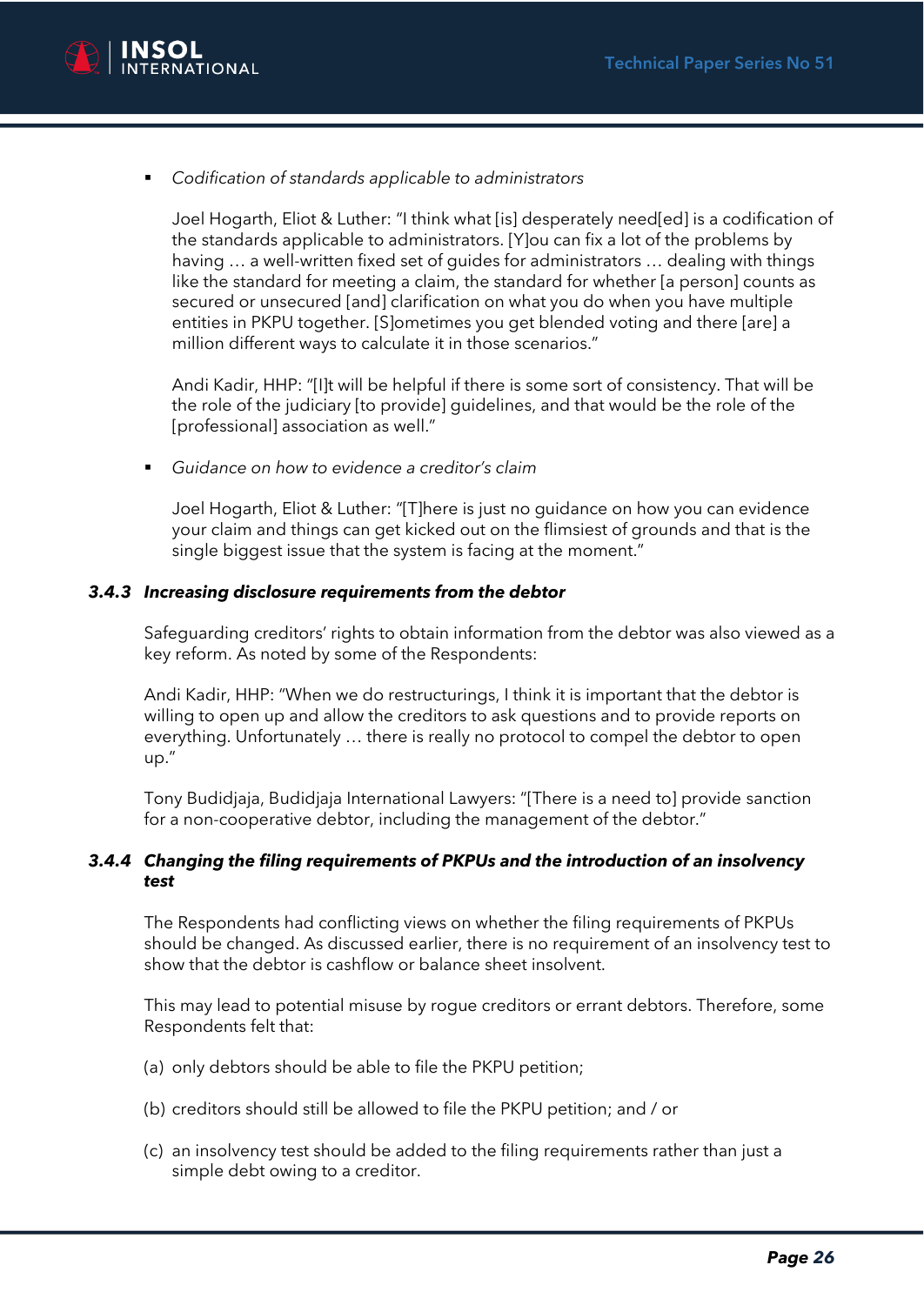

These options are discussed in further detail below.

▪ *Only the debtor should be able to file*

Kudri, Djamaris and Hakeem, Kudri & Djamaris: "Ideally, [the PKPU] should be submitted by the debtor. In fact, the debt restructuring proceeding through [the PKPU] petition is mostly submitted by creditors since the [Bankruptcy Law] allows it. This provision is considered to be misguided. Therefore, it is necessary to make a revision that confirms that [the PKPU] cannot be submitted by creditors and can only be submitted by debtors voluntarily. However, if it is possible for the creditor to apply for a [PKPU], then the [PKPU] decision must open up opportunities for [appeal] for the debtor."

Leonard Aritonang, LSM: "The right to initiate the PKPU process should be solely held by debtors … This is intended to minimise the possibility of riding the PKPU to effectively kill a debtor, rather than to maintain the original spirit of restructuring. [This is necessary] especially if the debtor has good debt to equity ratio. On the other hand, creditors ... have [still] been provided with some options to secure or to clarify their rights, including by securing and executing the security at hand, filing civil lawsuits and [filing a] bankruptcy petition."

▪ *Creditors should be able to file – disagreement with debtor-only filing*

Daniel Alfredo, Legisperitus: "There are several practitioners and / or experts [who believe] that a [PKPU] can only be submitted by debtors, based on the argument that only [the] debtor knows its financial condition. I [disagree] because in practice, there are debtors with [a] good financial situation [but with] 'stubborn' or 'hard' to fulfil payment obligations unless legal action is involved."

▪ *Adding an insolvency test*

Daniel Alfredo, Legisperitus: "[An] insolvency test would be a good addition on the Law and could act as preliminary process. [I]t would filter cases at Commercial Courts to ensure [a] simple evidentiary process. Further, the existence of an insolvency test would also ensure that any settlement agreement reached during the PKPU process is based on feasibility of the debtor's financial prospects and condition."

Kudri, Djamaris and Hakeem, Kudri & Djamaris: "In an ideal world, bankruptcy and / or debt restructuring should be applied to a debtor [that is in a] state of insolvency. A debtor cannot be said to be in a state of insolvency it fails to pay its debt just to one creditor, while [being] able to continue performing its obligations to the other creditors, unless [that one] creditor holds the majority of the debtor's debt. Therefore, one of the reforms that is needed … is an insolvency test mechanism to measure whether a debtor is actually under a state of temporary liquidity difficulty."

Rando Purba, MAPS Law Firm: "[T]he insolvency test is required to ensure that a financially healthy debtor is not subjected to a PKPU."

Tony Budidjaja, Budidjaja International Lawyers: "There should be a minimum outstanding amount in a PKPU / bankruptcy petition. A more stringent requirement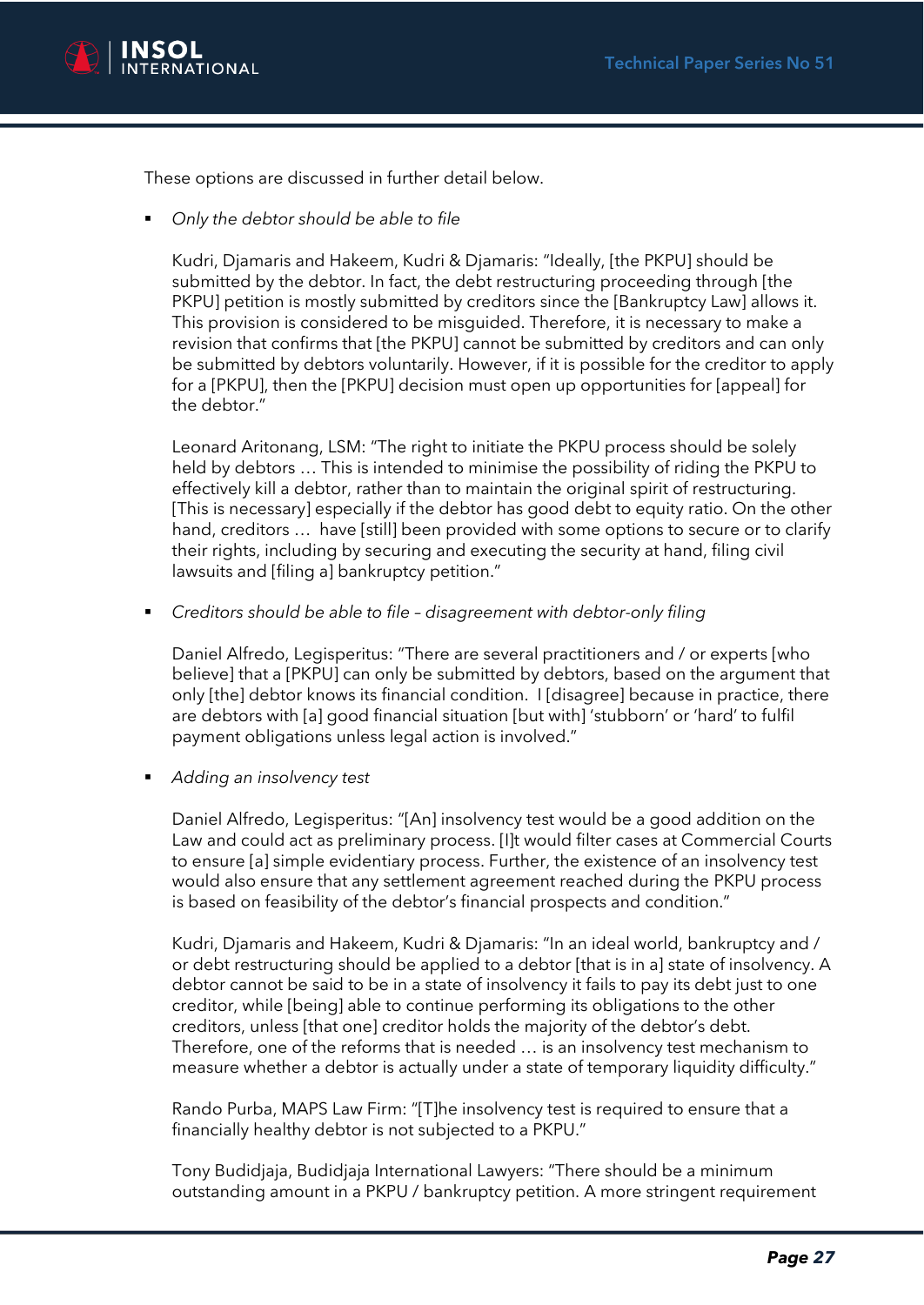

to file the petition is required, [as is] a clearer definition and scope of the 'simple proof evidentiary rule'. The petitioning creditor should not be required to have claims which are already 'due and payable'. It [should be sufficient to] prove that the debtor has debts to [one or more other] creditors which are already 'due and payable'. [Otherwise], the smaller creditors may not have the resources or interest to become petitioning creditors."

#### *3.4.5 Increasing recognition of foreign law under offshore instruments or agreements*

It is also crucial for Indonesian courts to reach a consensus to recognise foreign law concepts, including those relating to trust law. This would greatly increase certainty and confidence from bondholders, knowing that their claims in the PKPU process would be recognised through the trustee (rather than needing to lodge individual claims), and would accordingly enhance the perception of Indonesian bond offerings in offshore markets. This would have the potential to encourage further foreign investment in Indonesia.

The need for reforms in this context was identified by some of the Respondents.

Andi Kadir, HHP: "The Bankruptcy Law should also recognise foreign law, and that relates to, for example, bondholders [being able] to vote. We encounter some cases where the administrator decides to reject the bondholders' right to vote and it seems the decision is more based on Indonesian law and practice. [Instead], they should recognise the foreign law as the governing law."

Charles Evans, Alvarez & Marsal: "Consistency and transparency … in terms of [the] treatment of bonds … would help significantly on some of the larger deals."

Richmond Ang, Deloitte: "Some recent high-profile cases included issues related to: (i) trust arrangements and the involvement of the trustees and noteholders in PKPU processes; and (ii) the treatment of competing claims under offshore SPV financing structures in PKPU proceedings. It is suggested that these issues be addressed and clarified to mitigate their adverse effects on restructurings, particularly of international notes."

#### *3.4.6 Adopting the Model Law and / or increasing ease of recognition of foreign insolvency judgments*

Many Respondents also recognised the need for Indonesia to either adopt the Model Law, or for the Indonesian Courts to recognise foreign restructuring and insolvency judgments and closely cooperate with foreign courts to coordinate approaches in multiple jurisdictions (for example, under the Guidelines of the Judicial Insolvency Network) in cross-border insolvency matters. These measures would significantly improve efficiency, creditor returns and the effectiveness of restructuring processes in a cross-border context. That said, certain Respondents also highlighted the need for pragmatism, and suggested that the current system does provide for the necessary tools to conduct a cross-border restructuring.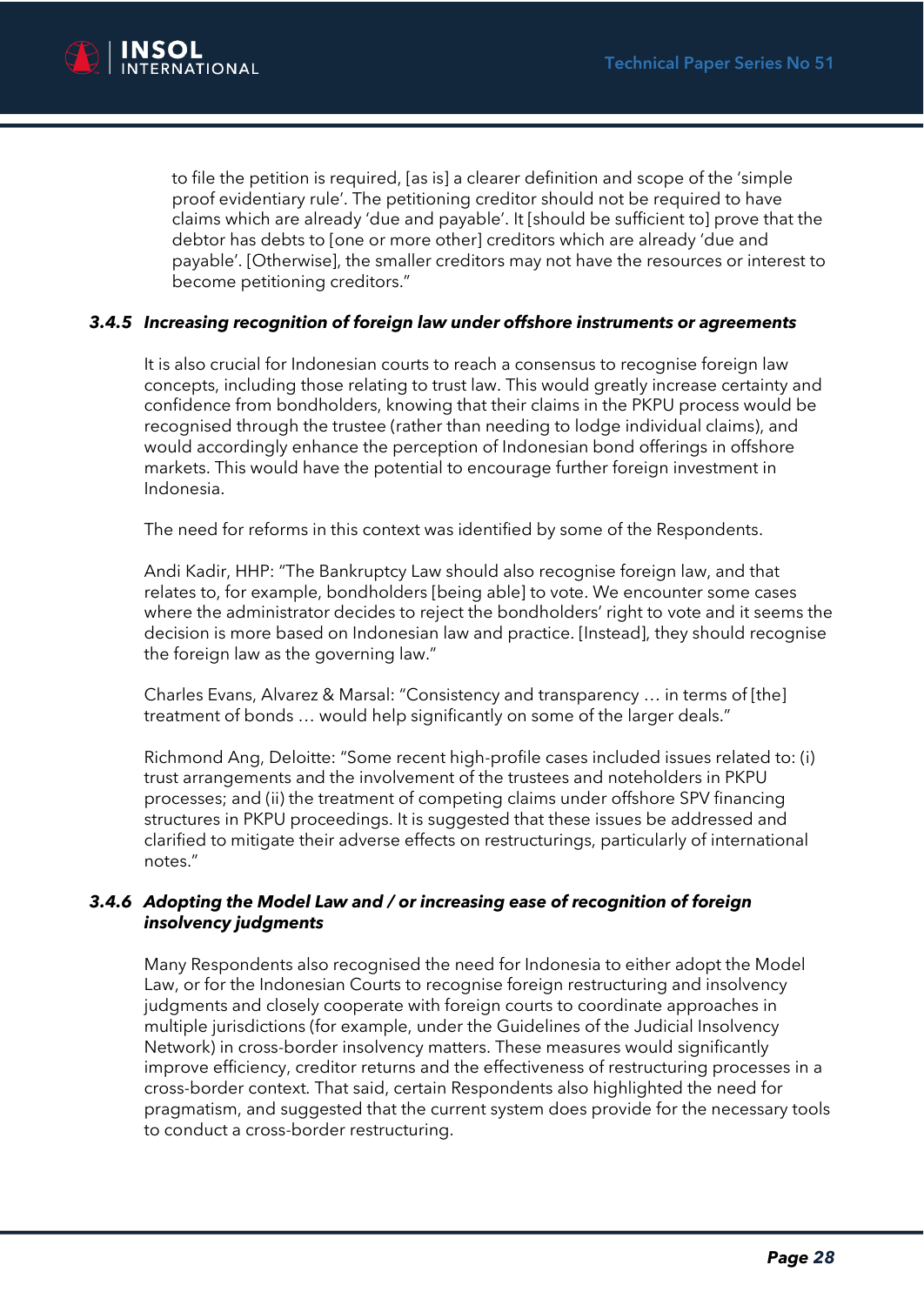

The Respondents' observations are set out below.

Perry Sitohang, PCS Law Office: "[It is necessary to] include regulations on cross-border bankruptcy."

Luke Furler, Quantuma: "[Adoption of the Model Law] would definitely be a good thing … [If there is recognition of foreign insolvency judgments], without a doubt, [the Indonesian restructuring regime would be] much better."

Tony Budidjaja, Budidjaja International Lawyers: "Cross-border restructuring processes should be made clear under Indonesian law. This includes whether and how the recognition of foreign debt restructuring processes should be regulated."

Joel Hogarth, Eliot & Luther: "[If] you could recognise a foreign scheme in Indonesia, I think that could be quite powerful."

Richmond Ang, Deloitte: "The Indonesian market has more of a workout culture. As the Indonesian restructuring regime continues to evolve, parties have to take a pragmatic approach in addressing potential issues [that] arise in restructurings."

Duncan, Wisnu, Arianto and Jeyaraj, Kordamentha: "I think even if [the] Model Law [is adopted], you may still have inconsistent outcomes. We are seeing conflicting views from judges in Indonesia on whether they accept foreign decisions or not … [I]t is something to be looked at, but if you were to focus on reform, I would focus on the mechanisms around choice of administrator rather than the Model Law."

#### **4. Conclusion**

The Indonesian debt restructuring regime continues to be a very enigmatic one. As the experienced Indonesian restructuring experts we spoke to in undertaking this project identified, the Bankruptcy Law is sufficient and adequate to achieve effective restructurings in Indonesia in practice. While the system is challenging, it provides the necessary ingredients of speed, clear time limits, flexibility in what a debtor can propose in a restructuring plan and the ability to bind dissenting unsecured creditors.

Nevertheless, many of the Respondents interviewed believe that the restructuring process could be made more effective with amendments to the Bankruptcy Law and the practice of the Courts and administrators, particularly in relation to consistent application of the Bankruptcy Law, enhanced transparency and certainty in the adjudication and voting process, enhanced debtor disclosure requirements, and possible changes to filing requirements and the timeline for completing PKPUs.

Further reforms aside, it is paramount that stakeholders ensure they have strong local understanding and nuanced advice, both legal and financial, in navigating the PKPU process in order to maximise their leverage and negotiating power in the restructuring and to take advantage of the key strengths afforded by the PKPU: speed and flexibility.

In terms of cross-border restructurings, the PKPU regime unfortunately still falls short of being an effective and efficient regime which facilitates a restructuring that requires recognition in multiple jurisdictions. However, the likelihood of key reforms to the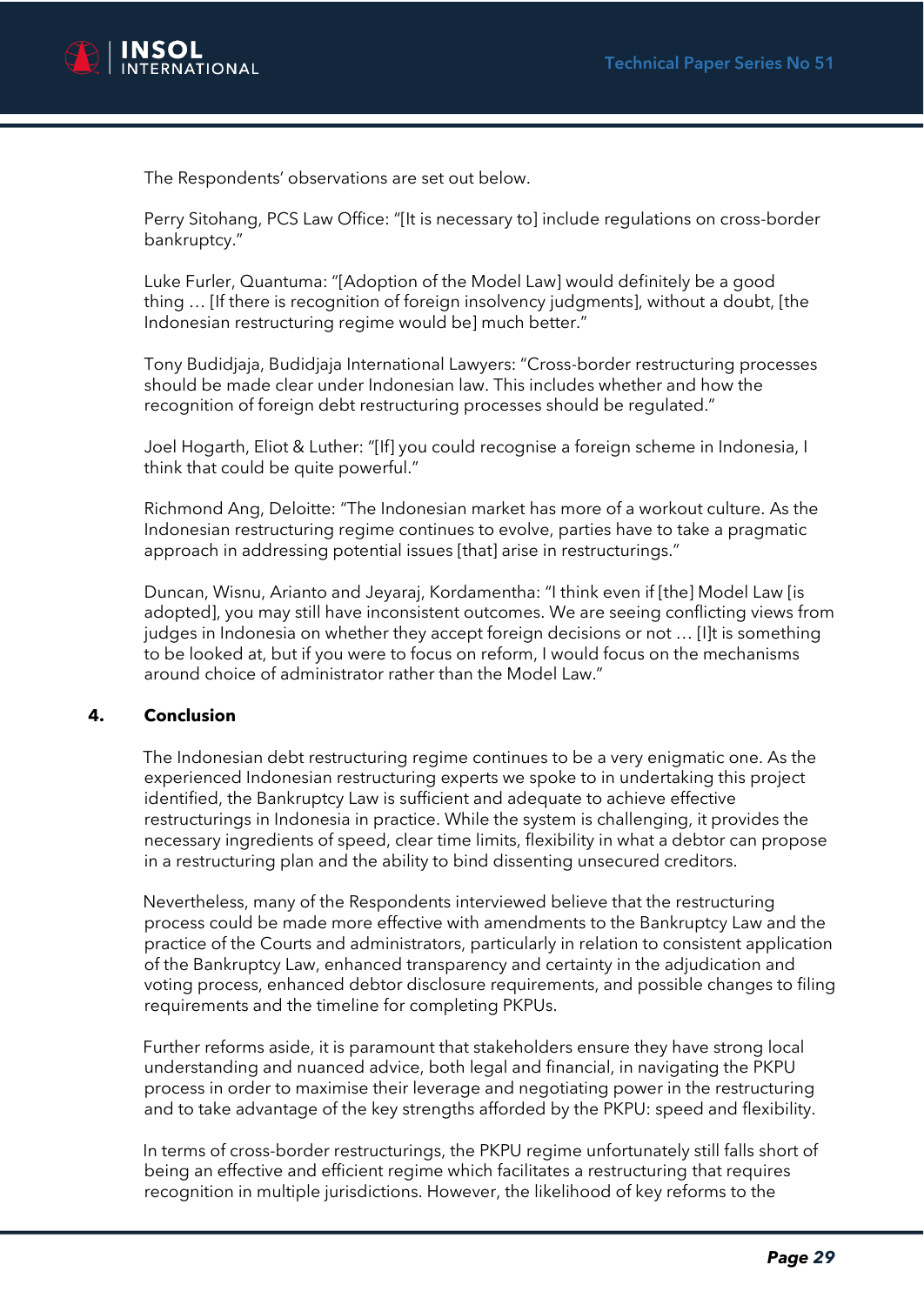

Bankruptcy Law in the near future remains slim. Any reforms would thus most likely be implemented by the Indonesian Courts or the relevant professional associations, by way of guidelines and regulations. In the interim, issues of recognition of foreign restructuring and insolvency judgments and the treatment of foreign creditors (especially bondholders and trustees) will continue to be decided by the Commercial Courts on a case-by-case basis.

*The authors would like to extend their sincere appreciation and gratitude to the Respondents for their time and for sharing their insights and views with us in the course of completing this project.*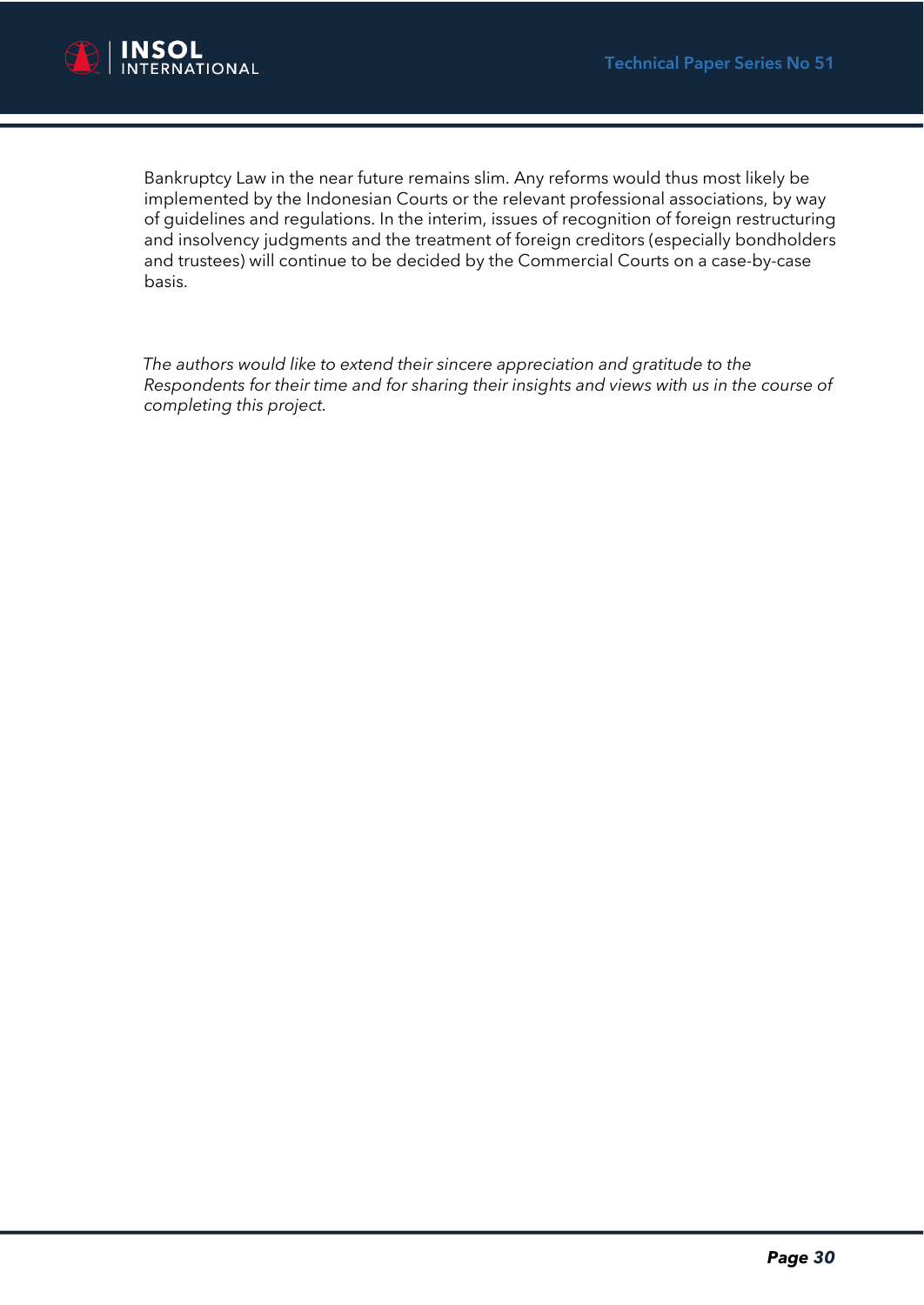

### **ANNEXURE A**

In the process of writing this paper, we consulted the following Respondents who are experts in bankruptcy and PKPU in Indonesia:

#### - **Ricardo Simanjuntak, Ricardo Simanjuntak & Partners**

Ricardo Simanjuntak is a senior curator and administrator in Indonesia and the Managing Partner of Ricardo Simanjuntak & Partners, with a focused practice in dispute resolution, bankruptcy law, PKPU and intellectual property. He was the Chairman for the Indonesian Curators and Administrators Association (AKPI) from 2006 to 2013.

#### - **Jimmy Simanjuntak, Jimmy Simanjuntak Law Firm**

Jimmy Simanjuntak is a senior curator and administrator in Indonesia, and an expert in the fields of commercial and criminal litigation and bankruptcy law. He is the current Chairman of AKPI (from 2019 to 2022). He is also the Managing Partner of Jimmy Simanjuntak Law Firm.

#### - **Erniwaty Hutagalung**

Erniwaty Hutagalung is a bankruptcy and PKPU practitioner in Indonesia, and a board member of the current Profession Protection Division of the Indonesian Bar Association (PERADI). She has handled various bankruptcy and PKPU cases in Indonesia. She is also a member of AKPI.

#### - **Sarmauli Simanggungsong**

Sarmauli Simanggungsong is a bankruptcy and PKPU practitioner in Indonesia, and has handled various cases of bankruptcy and PKPU. He is currently serving as the Vice Manager of the Education Division of AKPI.

#### - **James Purba, James Purba & Partners**

James Purba is a senior curator and administrator in Indonesia, and the Managing Partner of James Purba & Partners since 2002. He is an expert in the fields of commercial and criminal litigation, bankruptcy law, arbitration, intellectual property, labour, general corporate administrative and family law. He was also the Chairman of AKPI from 2013 to 2019.

#### - **Nien Raffles Siregar, Siregar Setiawan Manalu Partnership**

Nien Raffles Siregar is a receiver and administrator in Indonesia and the Managing Partner of Siregar Setiawan Manalu Partnership. His law firm is famous for its bankruptcy and PKPU cases. He is also a member of AKPI.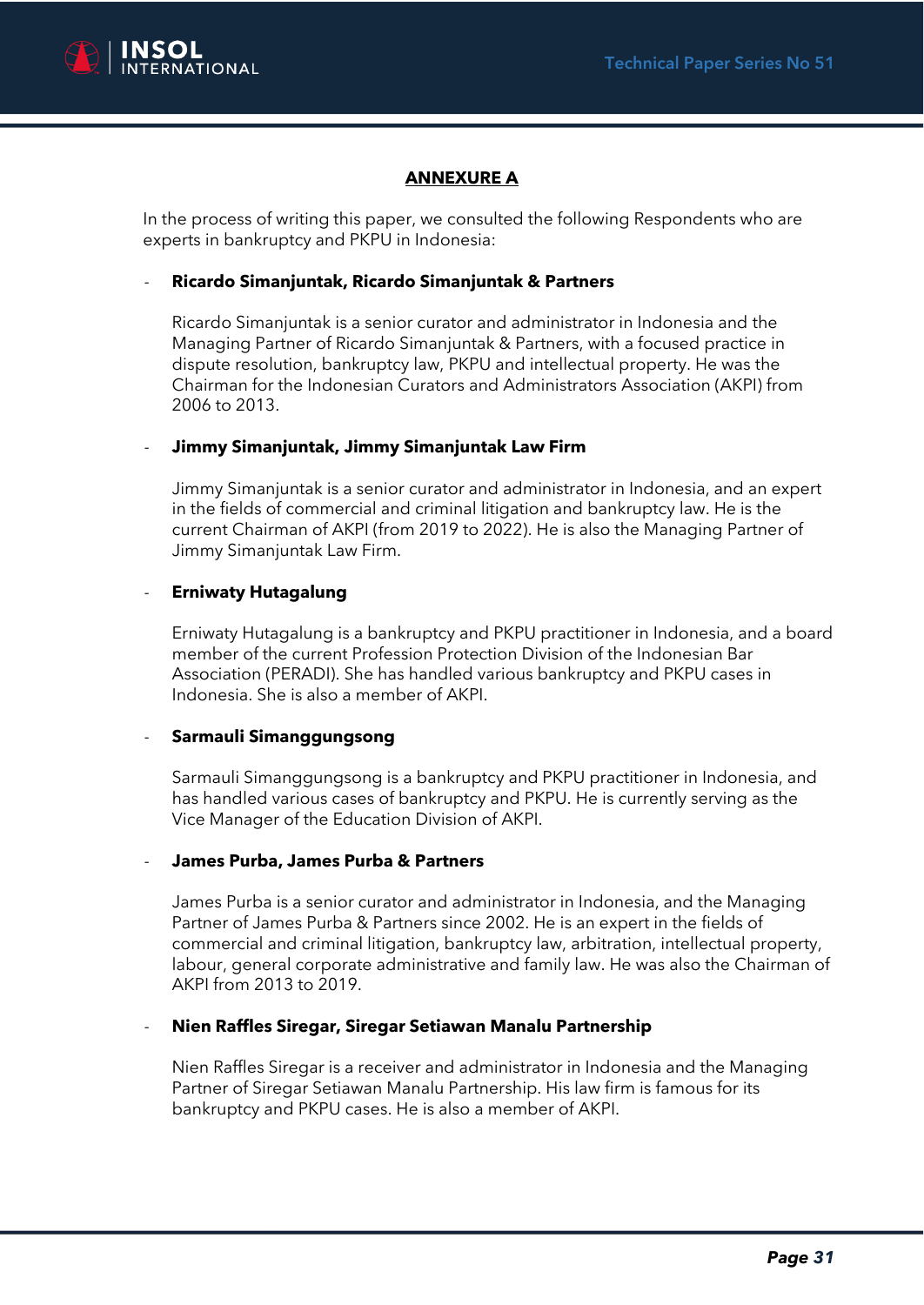

#### - **Prahasto Wahju Pamungkas, PW Pamungkas & Co**

Prahasto Wahju Pamungkas is a legal practitioner in Indonesia and the Managing Partner of PW Pamungkas & Co. He is also the Vice President of PT Bakrie Global Ventura and a lecturer at the University of Indonesia. He obtained his Master of Laws degree (LLM) from the University of Groningen in the Netherlands and is currently an Of Counsel at Makes & Partners Law Firm.

#### - **Alamo Laiman, Legisperitus**

Alamo D Laiman is the Managing Partner of Legisperitus Lawyers in Jakarta. He is a registered receiver / administrator, and is a member of AKPI. He obtained his Master of Laws from New York University, concentrating in Corporations Law. Since 2010, Alamo has worked with PT Investasi Film Indonesia (IFI) as Executive Producer and with PT Stellar Indonesia as its General Counsel.

#### - **Daniel Alfredo, Legisperitus**

Daniel Alfredo is a Senior Partner of Legisperitus Lawyers in Jakarta. His practice focuses on commercial litigation, criminal litigation and bankruptcy law. He is a member of the Indonesian Bar Association (PERADI), registered as a receiver and administrator for bankruptcy and insolvency, and is a licensed Mediator of the National Mediation Centre (Pusat Mediasi Nasional).

#### - **Andi Kadir, Hadiputranto, Hadinoto & Partners**

Andi Y Kadir is a Senior Partner and Head of the Dispute Resolution Practice Group in Hadiputranto, Hadinoto & Partners, a member of Baker & McKenzie International, with a practice focused on bankruptcy and insolvency matters, litigation and arbitration. He has extensively represented multinational corporations and local companies in court-sanctioned debt restructuring proceedings (PKPU), bankruptcy and insolvency litigation and enforcement of collateral in Indonesia. Andi is a member of the Indonesian Bar Association (PERADI), a Court Member of the ICC International Court of Arbitration, Vice Chairman of the Arbitration and Alternative Dispute Resolution Commission of ICC Indonesia, and a BANI Arbitrator.

#### - **Charles Evans, Alvarez & Marsal**

Charles Evans is a Senior Director with Alvarez & Marsal Restructuring in Singapore and Jakarta. He specialises in operational and financial restructuring and has extensive experience in consensual and in-court experiences, particularly Indonesian PKPU. He has served as financial advisor and Chief Restructuring Officer, and has more than 16 years of experience in distressed investing, restructuring and investment banking in Asia and Australia.

#### - **Joel Hogarth, Eliot & Luther**

Joel Hogarth is the Founder and Managing Director of corporate finance boutique Eliot & Luther. He previously worked as a partner at major US and English law firms and as a Director at restructuring firm Borrelli Walsh (now Kroll), acting on over US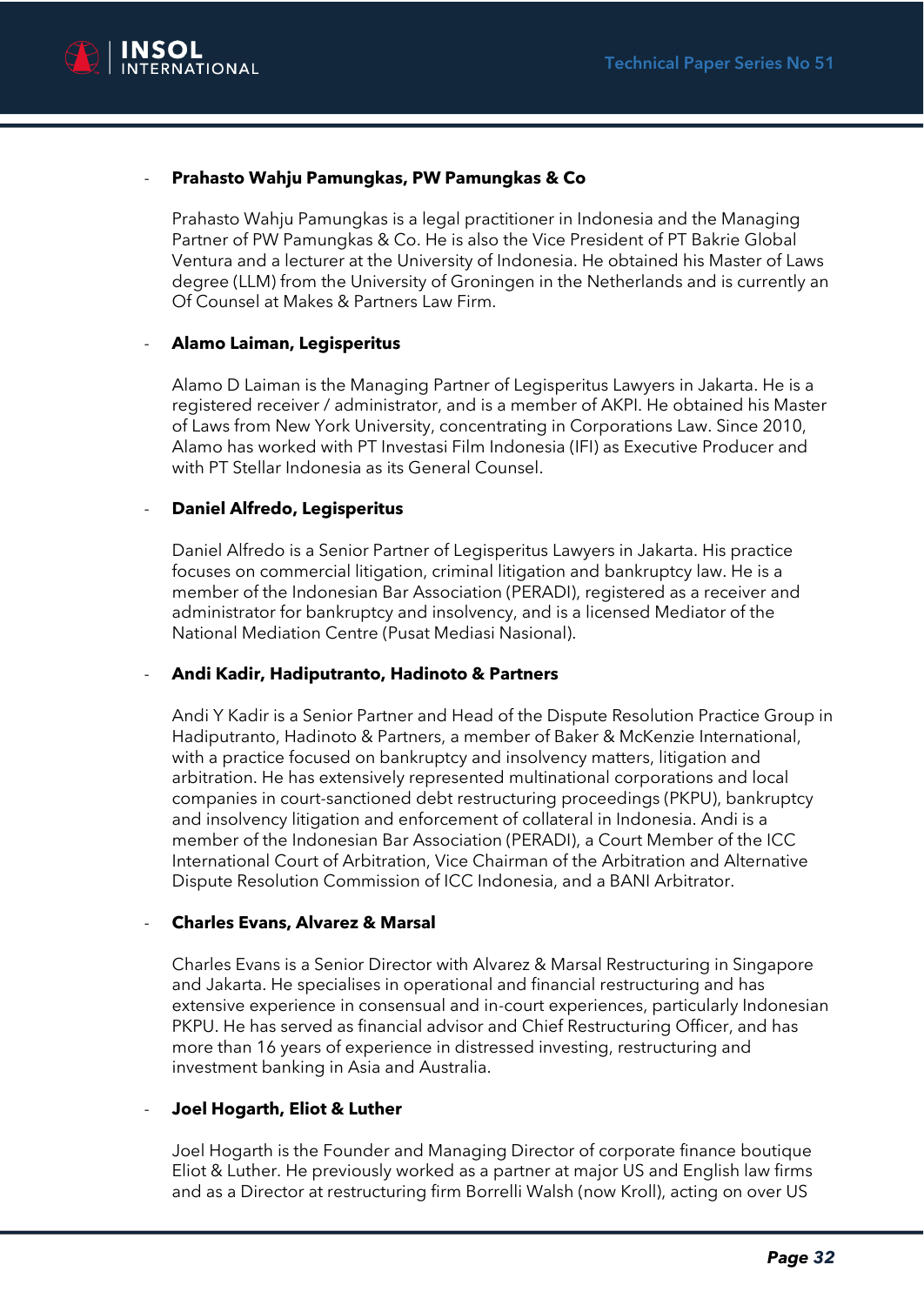

\$30 billion of restructuring, structured finance, M&A and private equity transactions in South East Asia, particularly Indonesia. Eliot & Luther have acted as financial adviser and scheme manager on over US \$2 billion of restructurings involving Indonesia, including Waskita Beton, MNC Investama, Barata Indonesia, Bukit Uluwatu Villas, Wanaartha Life and Binakarya Jaya Abadi.

#### - **Luke Furler, Quantuma**

Luke Furler is a Managing Director in Quantuma's Restructuring & Insolvency team and Head of Asia, overseeing the Singapore and Hong Kong offices. He specialises in large and complex restructuring engagements in Asia and is regularly appointed as Chief Restructuring Officer. Luke is a licensed insolvency practitioner in Singapore and is a member of the Institute of Chartered Accountants of Singapore (ISCA), the Chartered Accountants of Australia and New Zealand (CAANZ) and the Hong Kong Institute of CPAs (HKICPA).

#### - **Richmond Ang, Deloitte**

Richmond Ang is a Partner and Head of Deloitte's South East Asia Debt Advisory and Restructuring Services team based in Singapore. He has over 25 years of professional experience in financial advisory and banking, including corporate finance, structured finance and restructuring transactions across various industries and the region. Richmond has extensive experience in leading complex consensual out of court and court-sanctioned multi-creditor restructurings in the region, including successfully advising on milestone Indonesian restructurings.

#### - **Fadriyadi Kudri, Kudri & Djamaris**

Fadriyadi Kudri is a Founding Partner at Kudri & Djamaris in Jakarta. He has broad expertise and experience in corporate and commercial practice (including company dissolution and liquidation), and dispute resolution (including in relation to bankruptcy and suspension of debt payment proceedings). He is a licensed advocate and member of the Indonesian Bar Association (PERADI), a registered capital market legal consultant with the Indonesian Financial Services Authority (OJK) and a member of the Association of Capital Market Legal Consultants (HKHPM). Fadriyadi is also a licensed Receiver and Administrator at the Ministry of Law and Human Rights of the Republic of Indonesia and a member of AKPI.

#### - **Defrizal Djamaris, Kudri & Djamaris**

Defrizal Djamaris is the Managing Partner at Kudri & Djamaris in Jakarta. He was heavily involved in many high-profile cases of the firm for clients from different industries, and has exposure to civil and commercial, criminal, administrative law and unfair competition litigation. He has advised and represented national and multinational companies in bankruptcy and PKPU matters. He has appeared before the Southern New York Bankruptcy Court as the Co-Counsel. He is also a licensed advocate and member of the Indonesian Bar Association (PERADI) and the Indonesian Advocate Association (AAI), and holds a Receiver and Administrator of Bankruptcy License issued by the Ministry of Law and Human Rights of the Republic of Indonesia. Defrizal also holds a Capital Market Legal Consultant License issued by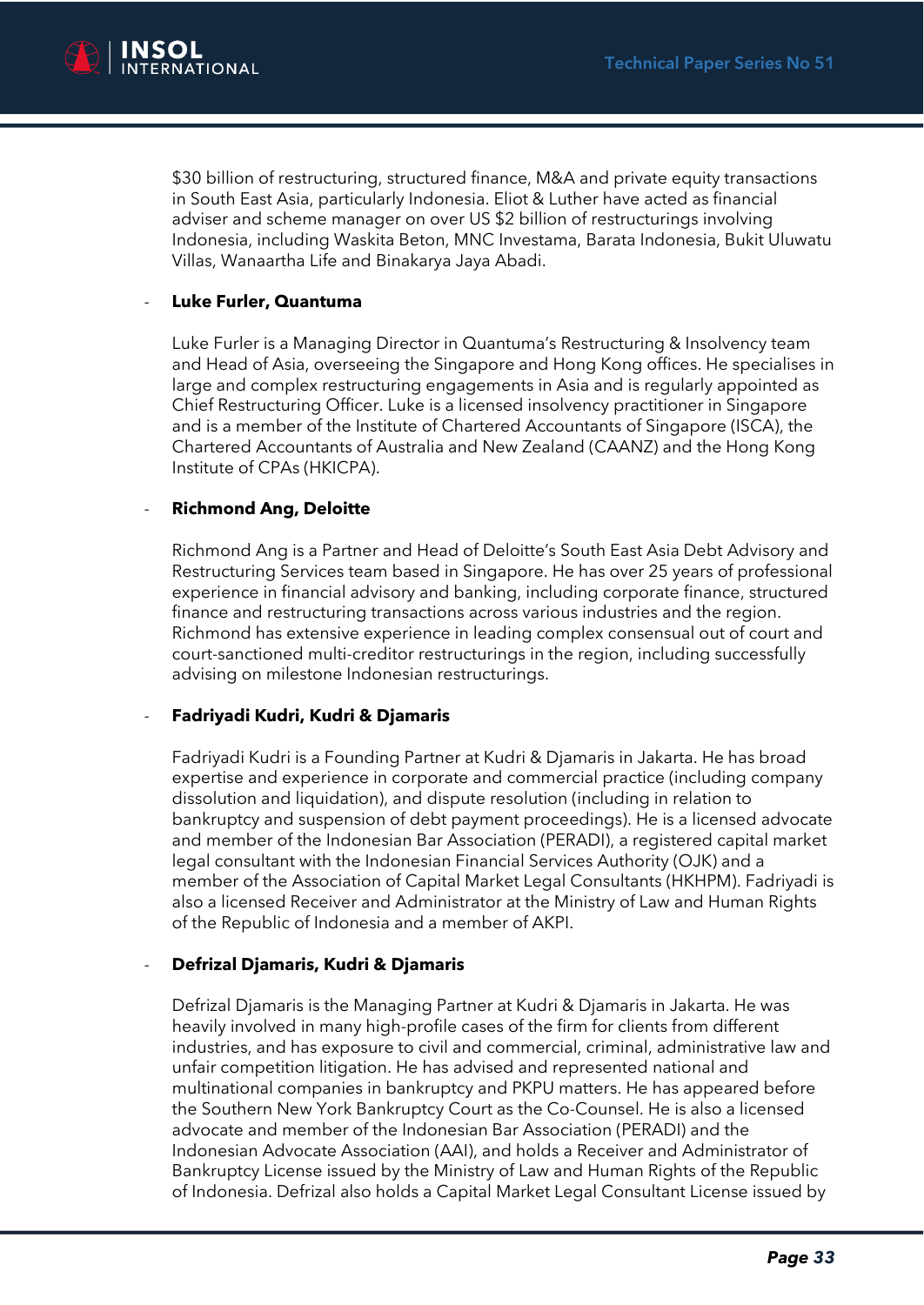

Financial Service Authority (OJK) as well as a Certified Tax Lawyer accreditation issued by Indonesian Tax Lawyer Association (PERJAKIN).

#### - **Diaz Pramudya Hakeem, Kudri & Djamaris**

Diaz Pramudya Hakeem is an Associate at Kudri & Djamaris in Jakarta. His areas of practice include civil and commercial litigation, employment and bankruptcy and debt restructuring.

#### - **Leonard Aritonang, Lubis Santosa & Maramis**

Leonard Arpan Aritonang is a Partner at Lubis Santosa & Maramis in Jakarta. He is an experienced lawyer who is skilled in bankruptcy law, dispute resolution, negotiation and criminal law. He is a Registered Bankruptcy Administrator and is a member of the Indonesian Bar Association (PERADI).

#### - **Perry Sitohang, Perry Cornelius Sitohang & Co Law Office**

Perry Cornelius Sitohang is the Managing Partner of Perry Cornelius Sitohang & Co Law Office in Jakarta. The firm's specialist expertise is retained on matters in Indonesia and across Asia, and includes corporate and commercial litigation, as well as bankruptcy and suspension of payment matters. He is a certified Receiver and Administrator for Bankruptcy and is a member of the Indonesian Bar Association (PERADI).

#### - **Cameron Duncan, Kordamentha**

Cameron Duncan is a Partner in the Restructuring practice of Kordamentha's Singapore and Jakarta offices, with an expertise in turnaround, distressed corporate finance, financial restructuring and formal insolvency. He has over 25 years' experience in the corporate advisory and corporate restructuring industries and extensive experience in the Asia Pacific, including Indonesia. Cameron is a member of INSOL International, the Insolvency Practitioners Association of Australia, the Insolvency Practitioners Association of Singapore and the Institute of Chartered Accountants in Australia. His significant engagements include Robinsons, Ocap, Pertamina Energy Services Pte Ltd and Duniatex.

#### - **Panji Wisnu, Kordamentha**

Panji Wisnu is an Executive Director in the Restructuring practice of Kordamentha's Jakarta office, with an expertise in business turnaround, financial management and operation management, as well as acting as CRO and various post restructuring monitoring roles.

#### - **Tommy Arianto, Kordamentha**

Tommy Arianto is a Director in the Restructuring practice of Kordamentha's Jakarta office. He has over 10 years' experience, including advising banks, private equity funds and corporates in restructuring / PKPU, turnaround and corporate recovery, as well as forensic services. Tommy develops restructuring strategies with management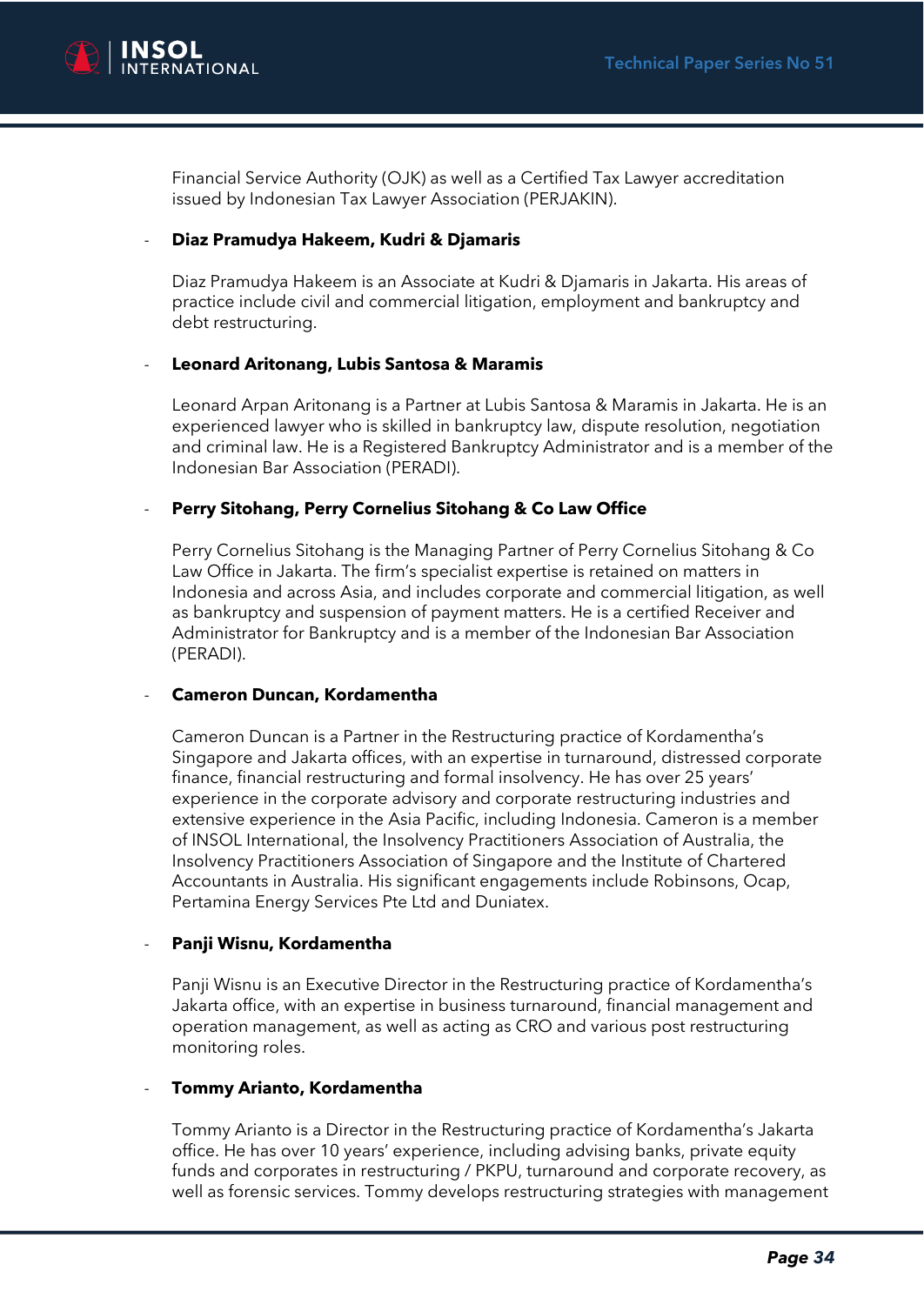

teams, short-term rolling cash flow forecasts, negotiations, creditor / stakeholder management, cash management, financial projection preparation / assessment, business review and investigations. He is a Chartered Accountant with CA Indonesia.

#### - **Joshua Jeyaraj, Kordamentha**

Joshua Jeyaraj is a Director in the Restructuring practice of Kordamentha's Singapore and Jakarta offices. Since 2014, he has been involved in various restructuring, performance improvement and insolvency activities in the Asia Pacific with a specific focus in Indonesia.

#### - **Rando Purba, Maramis, Purba, Santi & Singara Law Firm**

Rando Purba is a Partner at Maramis, Purba, Santi & Singara Law Firm in Jakarta. He practices domestically and internationally in complex civil and commercial proceedings, bankruptcy and suspension of payment, business competition, domestic and international arbitration and various alternative dispute resolution and general corporate matters.

#### - **Tony Budidjaja, Budidjaja International Lawyers**

Tony Budidjaja is a Senior Partner at Budidjaja International Lawyers in Jakarta, with more than 26 years' standing and extensive expertise in commercial dispute resolution, bankruptcy and corporate restructuring, environment and natural resources. He is an accredited advocate, mediator and arbiter in the International Chamber of Commerce (ICC), China International Economic and Trade Arbitration Commission (CIETAC), Singapore Chamber for Maritime Arbitration (SCMA), Hong Kong International Arbitration Centre (HKIAC), Indonesian Commodities Arbitration (BAKTI), and the OJK's Alternative Dispute Resolution Institution for Financial Service Sector (LAPS-SJK). Tony is the Chairman of the Indonesian Academy of Independent Mediator and Arbitrator (MedArbId) and a member of the Asia Pacific Centre for Arbitration and Mediation (APCAM) and Asia Pacific Forum for International Arbitration (AFIA). He is a founder of the Indonesian Institute for Conflict Transformation (IICT) and the Indonesia Chapter of the Chartered Institute of Arbitrators (CIArb).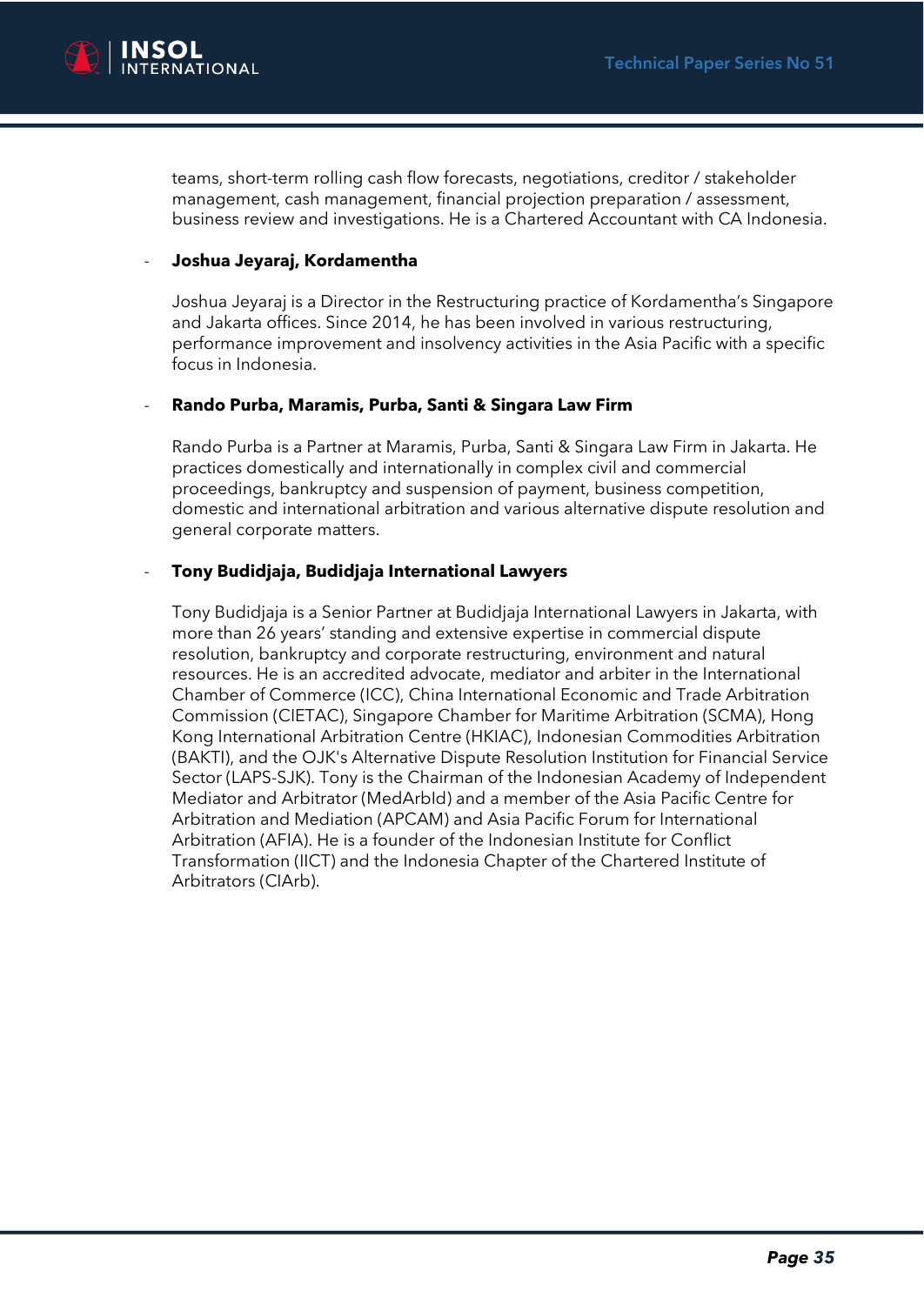



## **GROUP OF THIRTY-SIX**

AlixPartners LLP Allen & Overy LLP Alvarez & Marsal Baker McKenzie Baker Tilly BDO Brown Rudnick LLP Clayton Utz Cleary Gottlieb Steen & Hamilton Clifford Chance LLP Conyers Davis Polk & Wardwell LLP De Brauw Blackstone Westbroek Deloitte LLP Dentons DLA Piper EY Freshfields Bruckhaus Deringer LLP FTI Consulting Galdino & Coelho Advogados Grant Thornton Greenberg Traurig LLP Harneys Hogan Lovells Houthoff Interpath Jones Day Kalo King & Wood Mallesons Kirkland & Ellis LLP KPMG Kroll Linklaters LLP Morgan Lewis & Bockius LLP Norton Rose Fulbright Pinheiro Neto Advogados PwC Quantuma Rajah & Tann Asia RSM Shearman & Sterling LLP Skadden, Arps, Slate, Meagher & Flom LLP South Square Sullivan & Cromwell LLP Troutman Pepper Weil, Gotshal & Manges LLP